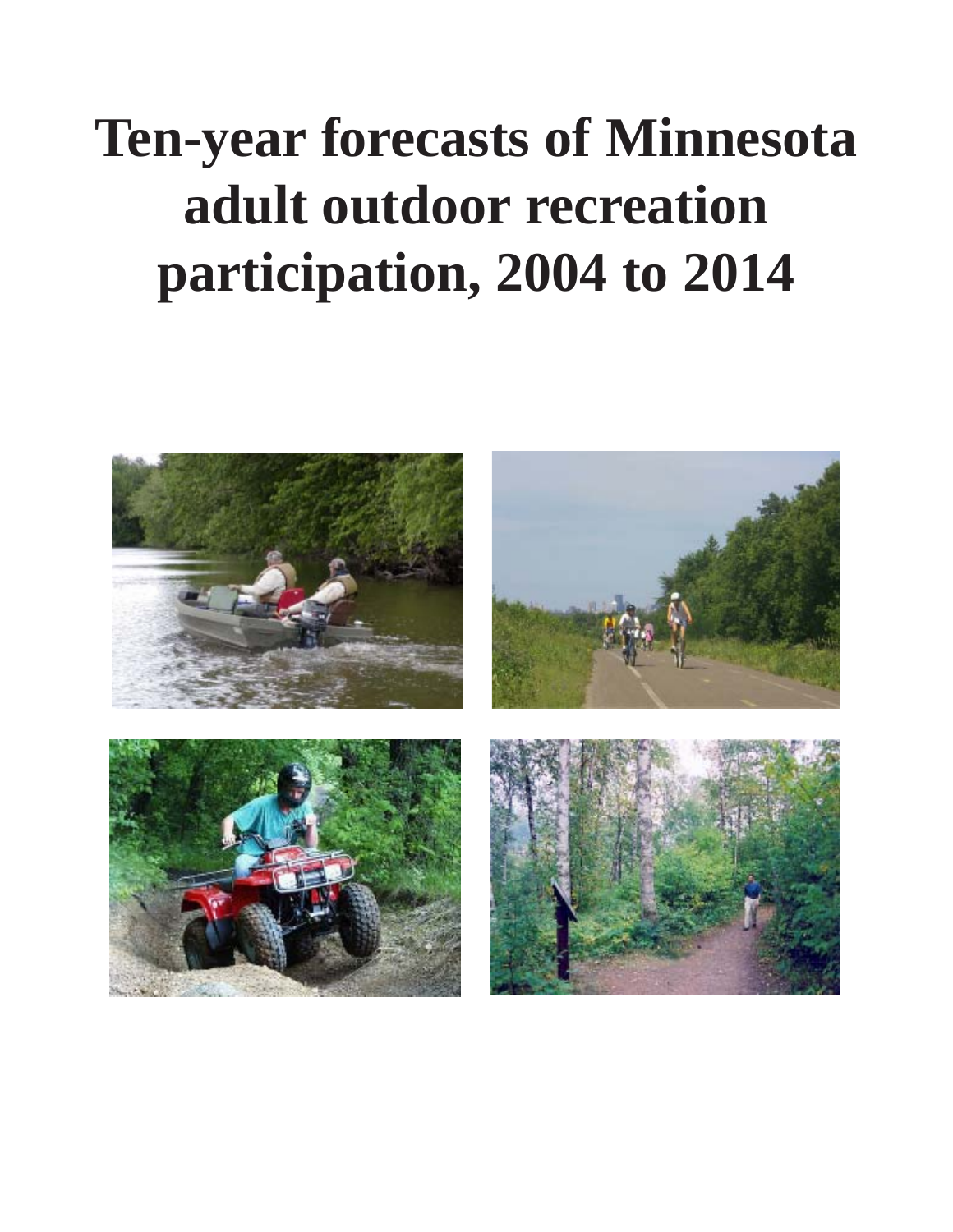# TEN-YEAR FORECASTS OF MINNESOTA ADULT OUTDOOR RECREATION PARTICIPATION, 2004 TO 2014



This study was funded by the Legislative Commission on Minnesota Resources with an allocation of Land and Water Conservation Funds

Report prepared by:

Tim Kelly Office of Management and Budget Services Minnesota Department of Natural Resources

July 2005

*An electronic copy of this report can be found on the MN DNR's website: www.dnr.state.mn.us;*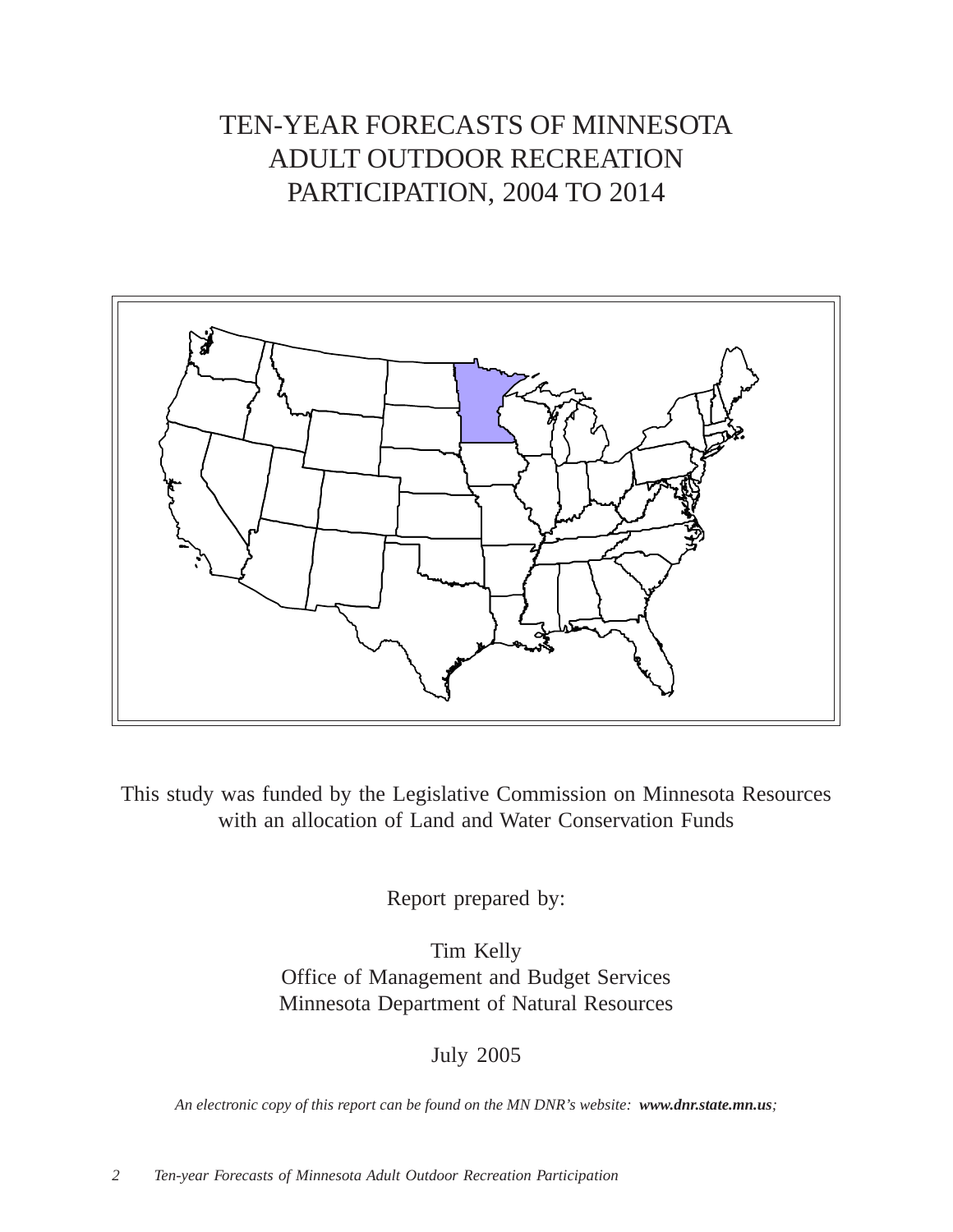## **CONTENTS**

| <b>Topic</b>                                                 | Page |
|--------------------------------------------------------------|------|
|                                                              |      |
|                                                              |      |
| Activity trend information and short-term forecasts          |      |
|                                                              |      |
|                                                              |      |
| Appendix A: Information on activity trends and data analysis |      |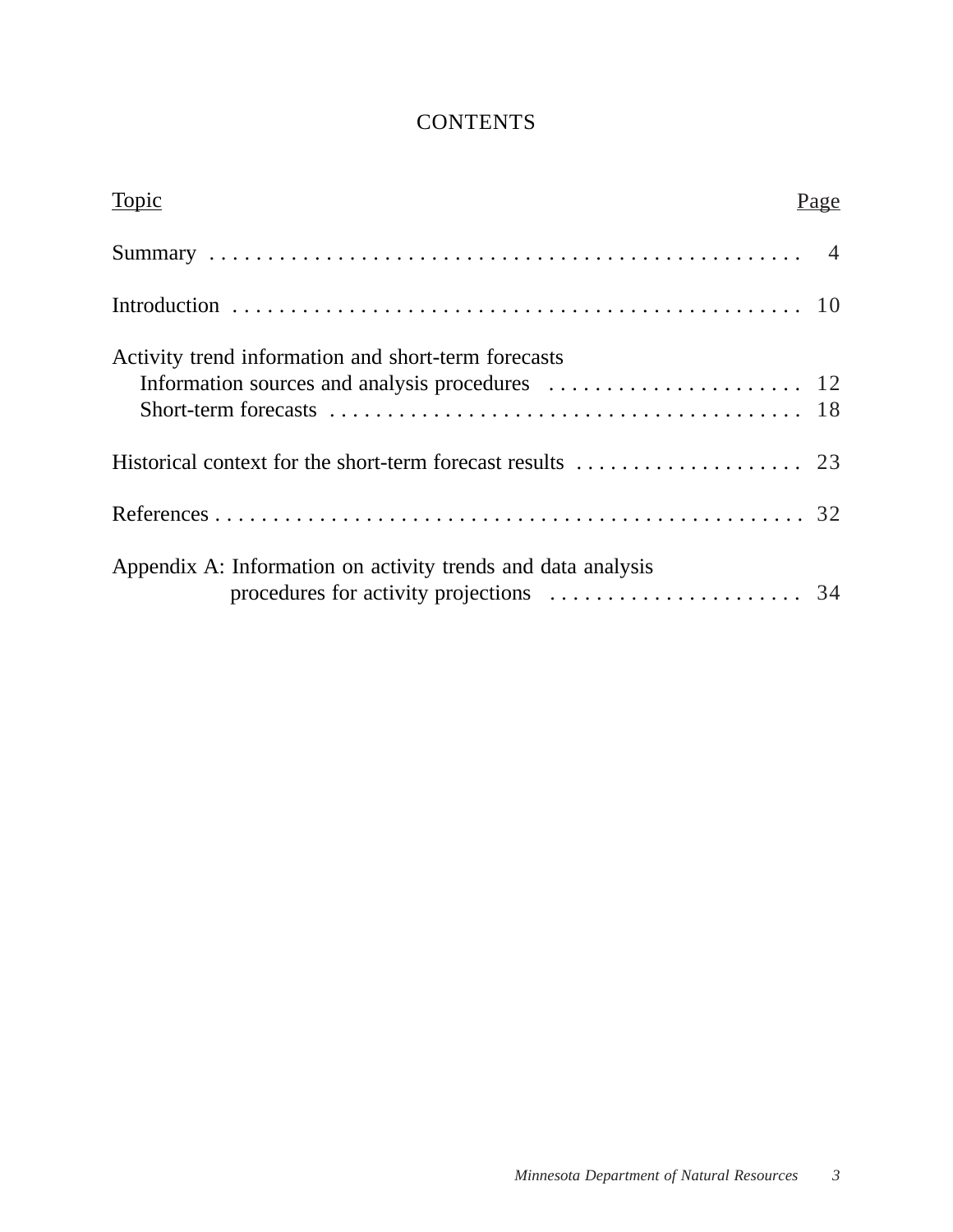#### **SUMMARY**

#### INTRODUCTION

The most recent State Comprehensive Outdoor Recreation Plan identified the need to better understand the changing nature of outdoor recreation in Minnesota. To meet this need, four efforts were originally planned. The first three of these are now complete, while the fourth will commence once funding is certain:

- determine the outdoor recreation patterns of adult Minnesotans.
- analyze existing information sources to determine recent trends in recreation participation (e.g., trends in fishing licenses); these analyses will assist with short-term forecasting.
- determine—from local-government recreation providers—the recreation facility and management needs of cities, counties and school districts in the state.
- determine the recreation facility and program needs of the general Minnesota population directly from that population.

For all of these efforts, the intent is to design a cost-effective methodology that can be repeated every five years. Repetitions of the efforts will monitor the changing nature of outdoor recreation in Minnesota, and will create trend information that can be analyzed and applied in short-term recreation forecasting. At this time, however, only the first iteration of the efforts exists, and, thus, the "intended" method for assessing trends and making short-term forecasts cannot be completed for a number of years.

In the meantime, demands exist for short-term forecasts of recreation participation. The purpose of this document is to address the demand for short-term forecasts in the years prior to the next iteration of the preceding efforts. The document provides statewide ten-year forecasts of the outdoor recreation participation patterns of adult Minnesotans. The forecasts are based on extrapolations of available recreation activity trend information and population projections.

The available information on recreation activity trends is of mixed quality, and this will be directly reflected in the quality of the results. The results are graded in terms of quality as they are presented. The results should be understood to represent a "best shot" at short-term forecasts using readily available information. There are numerous assumptions that need to be made to perform the forecasts. General conclusions from the results are considered tentative.

This summary is organized as follows:

- The first section describes the activity trend information and short-term forecasts. Included are discussions of information sources, analysis procedures, and results.
- The next section presents the historical context for the short-term forecast results. Many of the short-term activity forecasts—based on recent trends—point to decreasing recreation participation. This would not always have been the conclusion reached in the past.

Funding for all of these efforts is from the Land and Water Conservation Fund, as allocated by the Legislative Commission on Minnesota Resources.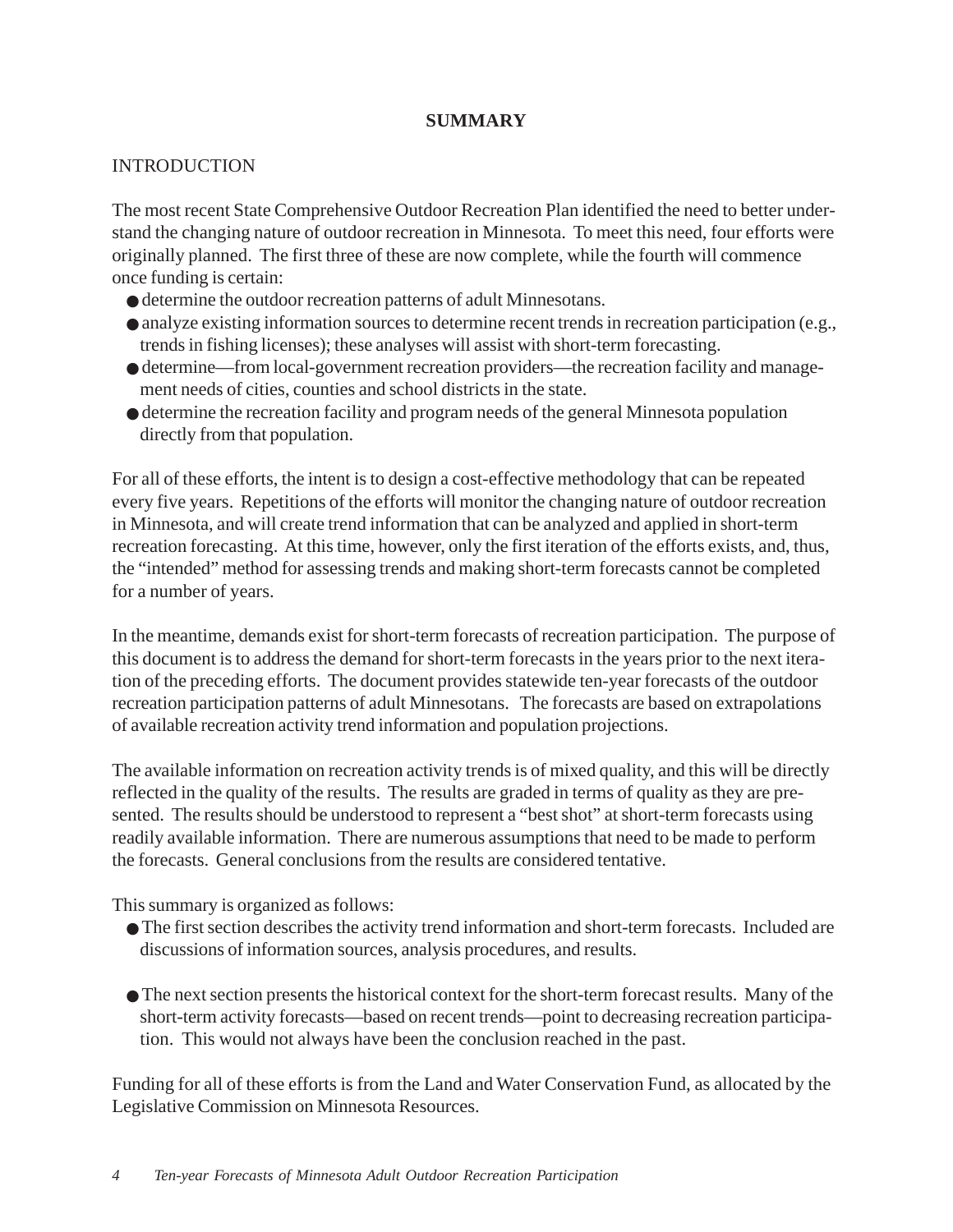#### ACTIVITY TREND INFORMATION AND SHORT-TERM FORECASTS

#### Information sources and analysis procedures

The method used to forecast recreation is based on extrapolation of recent trends into the near future. "Recent trends" are over the last ten years (or some period close to that) and the "near future" is the next ten years. Each activity is done separately.

For each activity, a measure of the recent trend was identified. The trend measures fall into four categories: A—measures based on Minnesota-specific activity trend data; B—measures based on U.S. trend data closely related to target activity; C—measures based on U.S. trend data somewhat related to target activity; and D—no trend measures could be found, so short-term forecasts are not made (see Table S-1). Category B and C measures are taken from the National Sporting Goods Association (NSGA) annual survey of some 10,000 U.S. households.

When this study commenced, the plan was to have the category A activities as they are here, but to have the category B, C and D activities come from a different data source. That different data source was the National Survey of Recreation and the Environment (NSRE). Unfortunately, the NSRE data proved unreliable in two important tests that are available to evaluate recreation survey quality; the two tests pertain to the ability to describe national hunting and fishing participation trends. The NSRE trends compared so poorly with the reliable hunting and fishing trend information that this study concluded that it could not justify using NSRE for *any* activity trends.

To use the NSGA data for Minnesota, many assumptions are made. Given all these assumptions, and the inability to offer evidence as to the general reasonableness of some of the assumptions, the approach here is to clearly label the source of the results, and ensure that all results are understood as "tentative". Even given their tentative nature, however, the results provide some valuable insights into the changing nature of outdoor recreation in Minnesota.

#### Short-term forecasts

Using the preceding methods and information sources, ten-year forecasts were made for the activities for which trend information was available. These forecast activities cover the bulk of adult Minnesotans annual outdoor recreation time in 2004 (83% of total recreation time). Those activities with Minnesota-specific trend information cover just over one-third of total recreation time.

Most activities have decreasing activity participation rates in the ten-year projections (see first set of columns in Table S-1). In the category A activities, which are based on Minnesota-specific trend data, all of the activities have decreases in participation rates between 11 and 25 percent, except offroad ATV driving. ATV driving has an exceptionally large increase, due to the rapid rate at which this activity has grown in the last ten years. Over these last ten years, ATV recreational vehicle registrations have about doubled every five years. Extrapolating this over the next ten years creates a huge increase, an increase that may or may not be realized. ATV registrations need to be closely monitored on a yearly basis to see if this rapid rate of growth continues.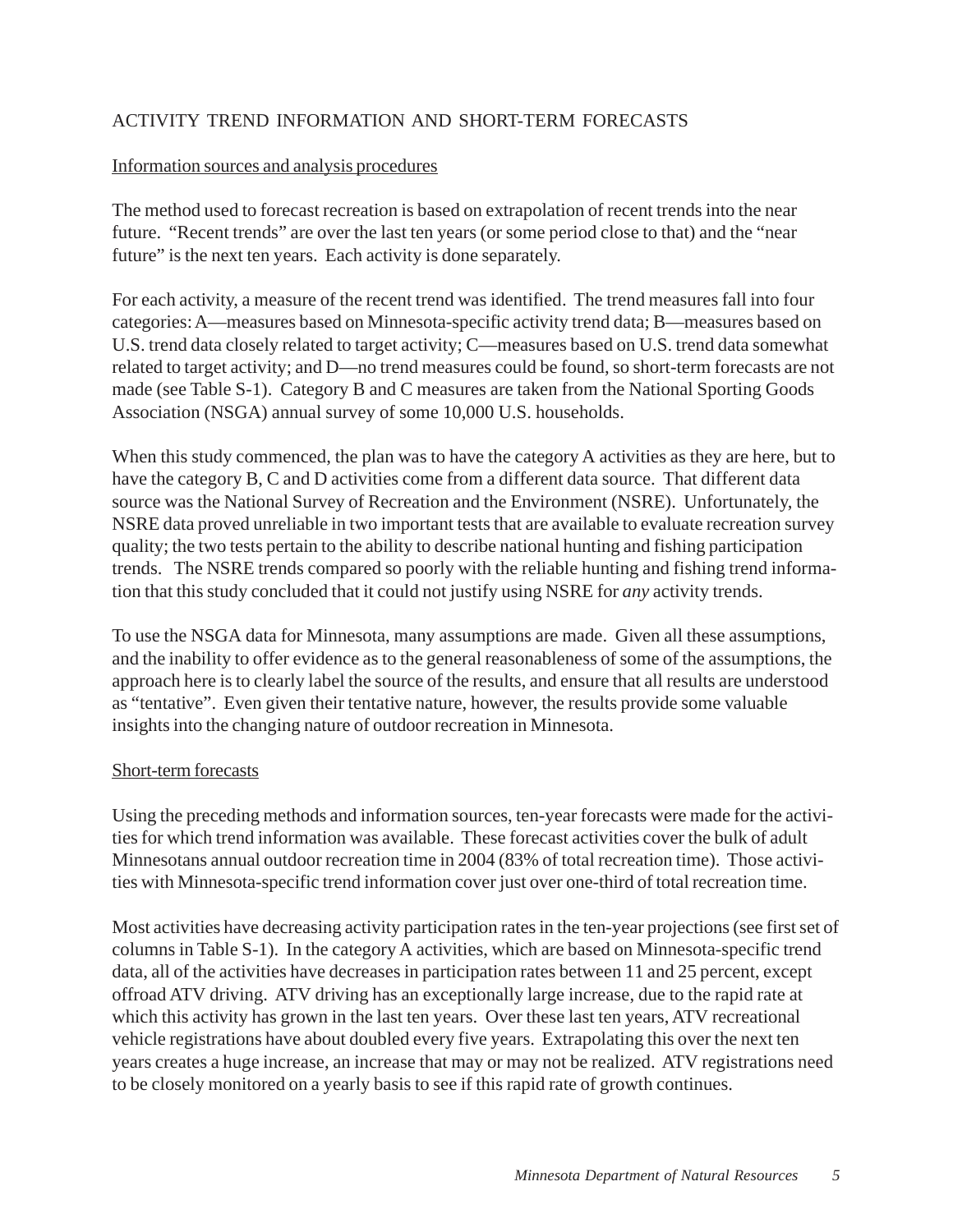Table S-1 Table S-1

Ten-year projections of annual outdoor recreation participation by Minnesotans, 2004 to 2014 Ten-year projections of annual outdoor recreation participation by Minnesotans, 2004 to 2014

|                                                                                | Percent of population participating | amually  |                   |         | Number of annual participants<br>(000s) |                 |                             |           | Number of annual hours of<br>participation (000's) |
|--------------------------------------------------------------------------------|-------------------------------------|----------|-------------------|---------|-----------------------------------------|-----------------|-----------------------------|-----------|----------------------------------------------------|
| Activity<br>Category                                                           | 2004                                | 2014     | Change            | 2004    | 2014                                    | Change          | 2004                        |           | 2014                                               |
| data<br>A. Projections based on MN-specific activity trend                     |                                     |          |                   |         |                                         |                 |                             |           |                                                    |
| Boating of all types, excluding fishing from a boat                            | 35.5%                               | 31.4%    | $-11.5%$          | 1,237.3 | 1,258.9                                 | $1.8\%$         | 58,099.7                    | 59,118.5  |                                                    |
| Fishing of all types                                                           | 30.2%                               | 24.7%    | $-18.4%$          | 1,053.9 | 988.3                                   | $-6.2%$         | 76,239.8                    | 71,497.6  |                                                    |
| Visiting outdoor zoos                                                          | 27.5%                               | 20.7%    | $-24.7%$          | 956.6   | 828.1                                   | $-13.4%$        | 5,822.6                     | 5,040.9   |                                                    |
| Visiting historic or archaeological sites                                      | 20.7%                               | 16.2%    | $-21.6%$          | 721.1   | 649.8                                   | $-9.9%$         | 6,198.6                     | 5,585.5   |                                                    |
| Viewing, identifying or photographing birds                                    | 20.4%                               | 15.9%    | $-22.0%$          | 711.9   | 638.5                                   | $-10.3%$        | 11,266.8                    | 37,010.1  |                                                    |
| and other wildlife                                                             |                                     |          |                   |         |                                         |                 |                             |           |                                                    |
| Hunting of all types                                                           | 16.0%                               | 14.2%    | $-11.2%$          | 556.0   | 567.8                                   | 2.1%            | 48,187.7                    | 49,212.3  |                                                    |
| Offroad ATV driving                                                            | 10.3%                               | 36.1%    | 251.9%            | 357.3   | 1,446.0                                 | 304.7%          | 15,262.4                    | 61,762.0  |                                                    |
| Snowmobiling                                                                   | 9.8%                                | 8.2%     | $-16.8%$          | 341.8   | 327.0                                   | $-4.3%$         | 10,259.9                    | 9,817.0   |                                                    |
| B. Projections based on U.S. trend data closely related to target activity     |                                     |          |                   |         |                                         |                 |                             |           |                                                    |
| Biking (bicycling outdoors of all types,                                       | 29.0%                               | $17.8\%$ | $-38.5%$          | 1,010.5 | 714.6                                   | $-29.3%$        | 31,889.8                    | 22,551.6  |                                                    |
| including mountain biking)                                                     |                                     |          |                   |         |                                         |                 |                             |           |                                                    |
| Camping of all types                                                           | 25.8%                               | 29.9%    | 15.8%             | 898.5   | 1,196.1                                 | 33.1%           | 34,060.0                    | 45,339.6  |                                                    |
| Golfing                                                                        | 23.5%                               | 23.5%    | 0.0%              | 819.9   | 942.7                                   | 15.0%           | 37,063.2                    | 42,615.8  |                                                    |
| Outdoor field sports (e.g., soccer, softball/baseball                          | 21.1%                               | 16.0%    | $-24.5%$          | 736.6   | 639.3                                   | $-13.2%$        | 21,185.3                    | 18,388.2  |                                                    |
| football)                                                                      |                                     |          |                   |         |                                         |                 |                             |           |                                                    |
| Inline skating, rollerblading, roller skating, roller skiing                   | 11.3%                               | 6.2%     | $-44.8%$          | 393.8   | 250.1                                   | $-36.5%$        | 11,384.3                    | 7,228.5   |                                                    |
| Downhill skiing/snowboarding                                                   | 9.0%                                | 9.0%     | 0.0%              | 313.4   | 360.3                                   | 15.0%           | 8,657.5                     | 9,954.5   |                                                    |
| Cross country skiing                                                           | 6.5%                                | 3.2%     | $-51.4%$          | 227.0   | 127.0                                   | -44.1%          | 3,669.1                     | 2,052.3   |                                                    |
| related to target activity<br>C. Projections based on U.S. trend data somewhat |                                     |          |                   |         |                                         |                 |                             |           |                                                    |
| Walking/hiking (walking or hiking outdoors for<br>exercise or pleasure)        | 54.4%                               | 54.4%    | 0.0%              | 1,896.4 | 2,180.5                                 | 15.0%           | 129,654.7                   | 149,078.8 |                                                    |
| Swimming or wading (all places)                                                | 40.8%                               | 30.7%    | $-24.8%$          | 1,422.7 | 1,230.4                                 | $-13.5%$        | 53,475.5                    | 46,247.8  |                                                    |
| Outdoor court sports (e.g., volleyball, basketball                             | 17.6%                               | 12.0%    | $-31.6%$          | 611.8   | 481.3                                   | $-21.3%$        | 11,669.9                    | 9,180.9   |                                                    |
| tennis, horseshoes)                                                            |                                     |          |                   |         |                                         |                 |                             |           |                                                    |
| Running or jogging                                                             | 14.2%                               | 15.2%    | $6.8%$<br>-40.9%  | 496.5   | 609.6                                   | 22.8%<br>-32.0% | 24,331.5                    | 29,869.7  |                                                    |
| Ice skating/hockey outdoors                                                    | 11.5%                               | 6.8%     |                   | 401.5   | 272.9                                   |                 | 4,918.7                     | 3,343.1   |                                                    |
| D. No projections due to lack of any trend data                                |                                     |          |                   |         |                                         |                 |                             |           |                                                    |
| a park<br>Driving for pleasure on scenic roads or in                           | 37.3%                               |          | $\vert \ \ \vert$ | 1,300.0 | ł                                       | Ħ               | 33,472.8                    |           |                                                    |
| Picnicking                                                                     | 35.7%                               | ÷        |                   | 1,245.3 | ÷                                       |                 | 35,914.0                    | ÷         |                                                    |
| Visiting nature centers                                                        | 25.4%                               | ÷        | ÷                 | 883.6   | ÷                                       | ÷               | 8,440.1                     | ÷         |                                                    |
| Sledding and snow tubing                                                       | 18.4%                               | ÷        | ÷                 | 642.1   | ÷                                       | ÷               | 4,998.7                     | ÷         |                                                    |
| Viewing, identifying or photographing wildflowers,                             | 18.0%                               | H        | ÷                 | 628.9   | ÷                                       | ÷               | 35,988.8                    | ÷         |                                                    |
| trees, natural vegetation                                                      |                                     |          |                   |         |                                         |                 |                             |           |                                                    |
| foods<br>Gather mushrooms, berries, or other wild                              | 8.7%                                | ÷        | $\mathbf{1}$      | 302.1   | Ť                                       | $\mathbf{1}$    | 5,090.1<br>2,567.3<br>974.3 | ł         |                                                    |
| Horseback riding                                                               | 4.5%                                | ÷        |                   | 157.1   | ÷                                       |                 |                             | ÷         |                                                    |
| Snowshoeing                                                                    | 4.2%                                | -l       |                   | 146.2   | -i                                      |                 |                             | ÷         |                                                    |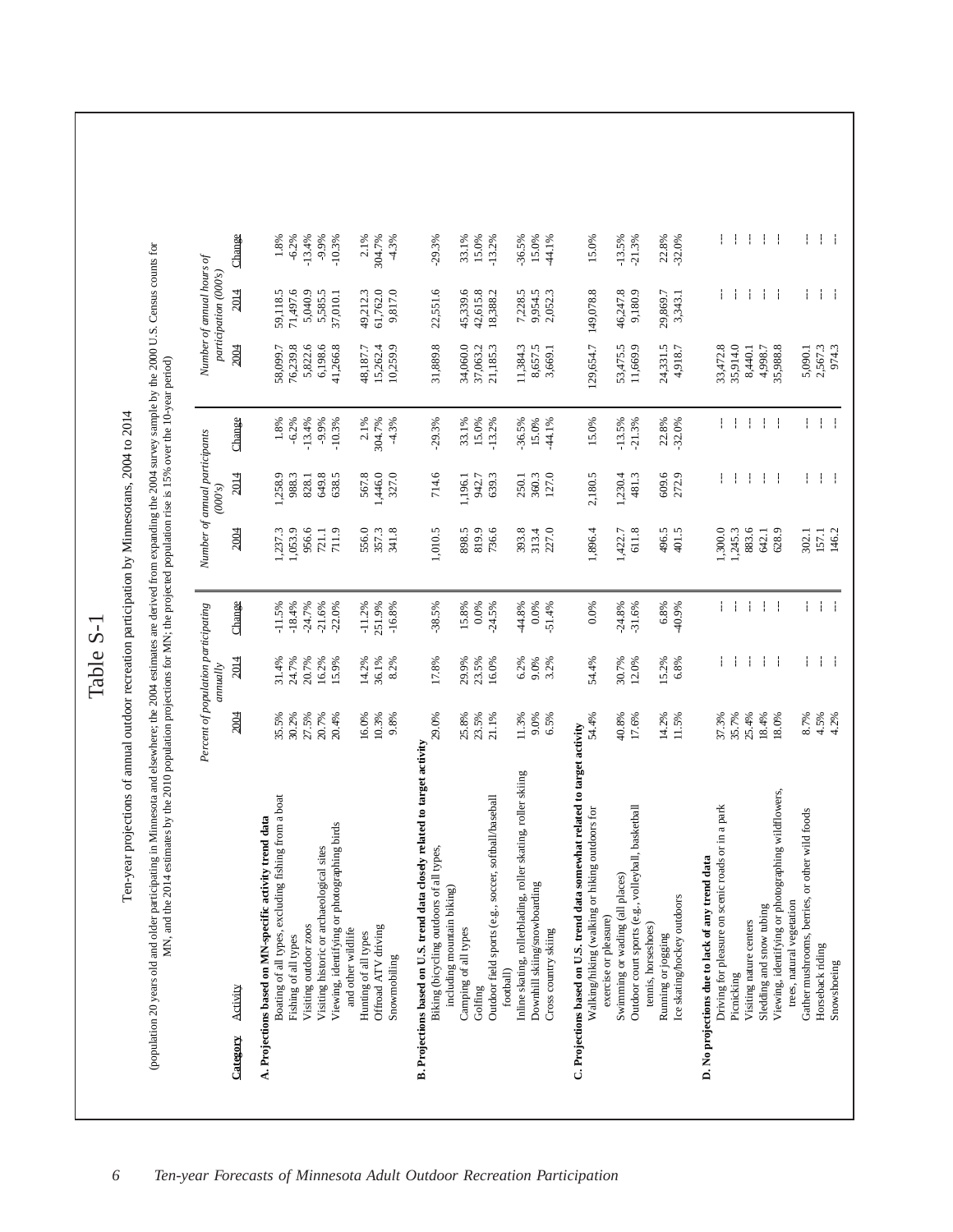For the category B and C activities, which are based on national trends, the projected participation rate changes are generally negative, much like the category A activities. Certain activities, however, are projected to have stable participation rates (golfing, downhill skiing/snowboarding, and walking/hiking), while a few have a projected increase in participation rates (camping and running/ jogging).

These participation rate changes, when used in conjunction with population projections, provide forecasts of the number of activity participants (second set of columns in Table S-1). Further, since it is being assumed that added (and subtracted) activity participants are typical in terms of 2004 activity hours per year, the procedures provide forecasts of the number of annual hours of activity participation (last set of columns in Table S-1).

It is evident that projected population gains are offsetting many of the negative participation rate changes, and, thereby, producing more stable numbers of participants over the ten-year period. For example, hunting is forecast to have an 11 percent participation-rate decrease over the ten-year period, but the projected increase in the adult population of 15 percent produces a small gain in number of hunters and hunting hours (2% gain). If the population was not growing, the number of hunters and hunting hours would be projected to decrease at the same rate as the participation rate change (-11 percent).

This projected population gain is relatively rapid by Minnesota standards and—like any projection—it needs to be followed to see how well it tracks with actual population growth. The projections following the 2000 U.S. Census reflect the rapid increase in Minnesota's population during the 1990s, exceeded since World War II only by the baby-boom expansion of the 1950s .

The statewide projected population growth in Minnesota is expected to be unevenly distributed, just as it has been in the recent past. The pattern of population change will have a significant effect on recreation activity changes around the state. In the areas of the state that are growing rapidly, net increases in recreation use will likely result. The increases will be most evident in those areas with large numbers of new residents (population density change) coupled with large relative increase in population (percent change). These high population growth areas are the urban expansion regions of the state. Much of this expansion is focused on the greater Twin Cities metropolitan area, although other places are also expected to continue to grow rapidly.

In the aggregate, statewide outdoor recreation use in terms of hours of participation is projected to increase, if ATV riding is included, and to remain about the same as today, if ATV riding is excluded (see Table S-2). In other words, even with a relatively rapid population increase, overall outdoor recreation use for nearly all activities we can assess is stable; ATV riding is the exception. This conclusion applies to the category A activities by themselves, as well as to the A activities combined with the B and C activities. To a large extent, outdoor recreation use is projected to plateau in Minnesota.

On a per-capita basis, most projections are for decreases, meaning that the typical Minnesota adult will invest less time in outdoor recreation than in the past (Table S-2). The only exception is the category A activities with ATV riding included, which leads to no per-capita change.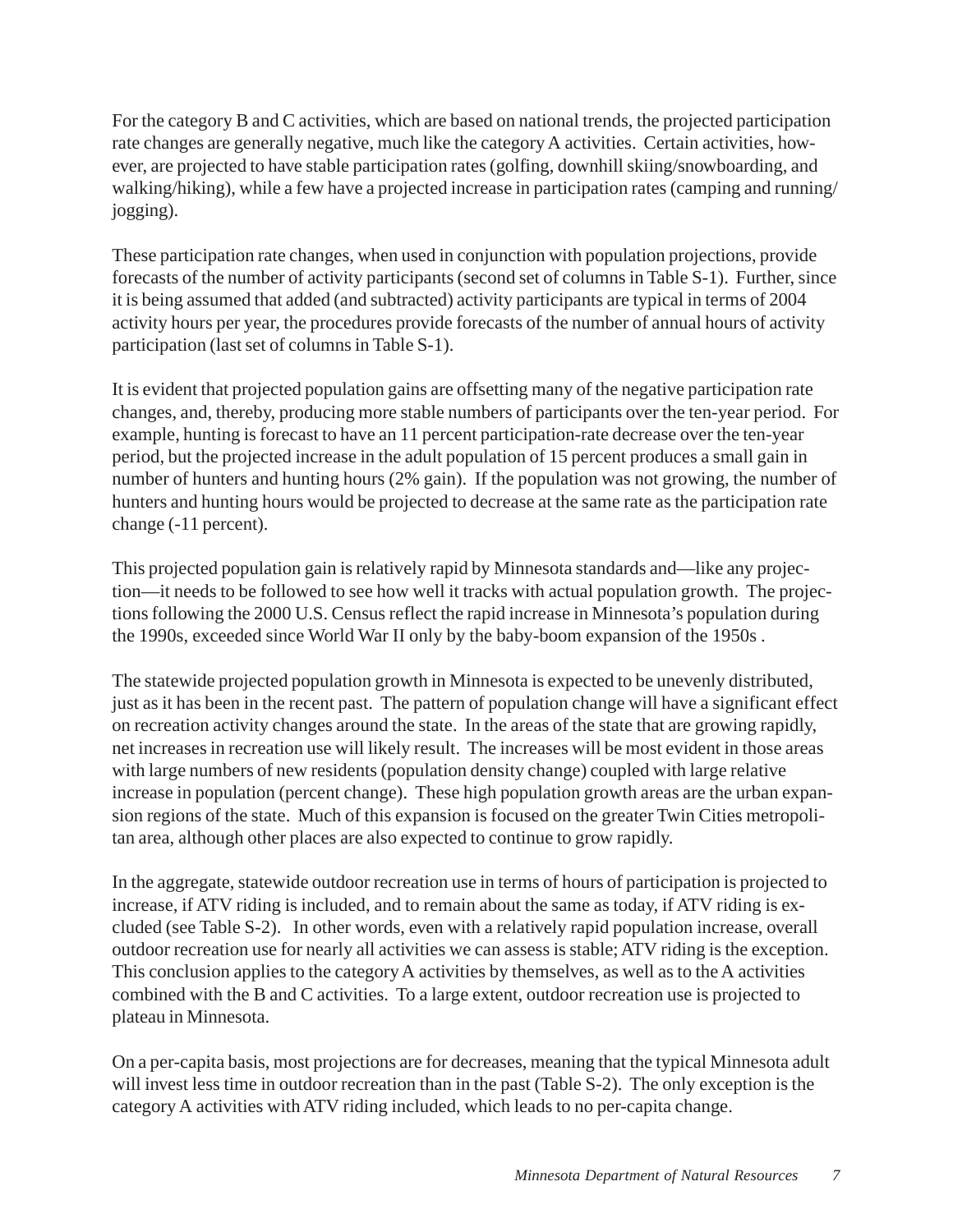| (population 20 years old and older participating in Minnesota and elsewhere; the 2004 estimates are derived from expanding the<br>2004 survey sample by the 2000 U.S. Census counts for MN, and the 2014 estimates by the 2010 population projections for MN; |         |         | the projected population rise is 15% over the 10-year period) |      |      |                                            |
|---------------------------------------------------------------------------------------------------------------------------------------------------------------------------------------------------------------------------------------------------------------|---------|---------|---------------------------------------------------------------|------|------|--------------------------------------------|
|                                                                                                                                                                                                                                                               |         |         | ----------- Annual hours $(000's)$ -----------                |      |      | -------- Annual hours per capita --------- |
| Projection categories included*                                                                                                                                                                                                                               | 2004    | 2014    | Percent change                                                | 2004 | 2014 | Percent change                             |
| <b>Including ATV driving:</b>                                                                                                                                                                                                                                 |         |         |                                                               |      |      |                                            |
| A                                                                                                                                                                                                                                                             | 261,338 | 299,044 | 14%                                                           | 75   | 75   | 0%                                         |
| $A + B$                                                                                                                                                                                                                                                       | 409,247 | 447,175 | 9%                                                            | 117  | 112  | $-5%$                                      |
| $A+B+C$                                                                                                                                                                                                                                                       | 633.297 | 684.895 | 8%                                                            | 182  | 171  | $-6%$                                      |
| <b>Excluding ATV</b> driving:                                                                                                                                                                                                                                 |         |         |                                                               |      |      |                                            |
| A                                                                                                                                                                                                                                                             | 246,075 | 237,282 | $-4%$                                                         | 71   | 59   | $-16%$                                     |
| $A + B$                                                                                                                                                                                                                                                       | 393,984 | 385,413 | $-2%$                                                         | 113  | 96   | $-15%$                                     |
| $A+B+C$                                                                                                                                                                                                                                                       | 618,034 | 623,133 | $1\%$                                                         | 177  | 156  | $-12%$                                     |
|                                                                                                                                                                                                                                                               |         |         |                                                               |      |      |                                            |

#### HISTORICAL CONTEXT FOR THE SHORT-TERM FORECAST RESULTS

Are these projections of decreasing per-capita use and plateauing total use at all realistic? The careful answer to this question—given the basis upon which the projections are made—is that these conclusions are tentative and will remain tentative until move evidence becomes available in the future. At this time, there are further pieces and parts of corroborating information that point in the direction of decreasing per-capita use. These pieces and parts add to the strength of the conclusions, but the conclusions still remain tentative.

The recently completed outdoor recreation survey of Minnesota adults examined the effect of broad demographic trends on shaping overall outdoor recreation use. For many of the demographic trends, the associated recreation trend is less overall use per capita. Take age as an example. In 2004, the pattern is one of decreasing recreation use as people age. And since the population is aging, the effect of the aging population is less overall use on a per-capita basis.

The conclusion to be drawn from these demographic trends is *not* that those demographic trends associated with less use per capita will in fact predominate over those associated with more use, and there are some of the latter. The conclusion to be drawn is that less overall use per capita should not be an unexpected outcome.

In addition, there is evidence at the national level for a generational shift in certain activities that leads to less activity involvement on a per-capita basis. The wildlife-related activities (fishing,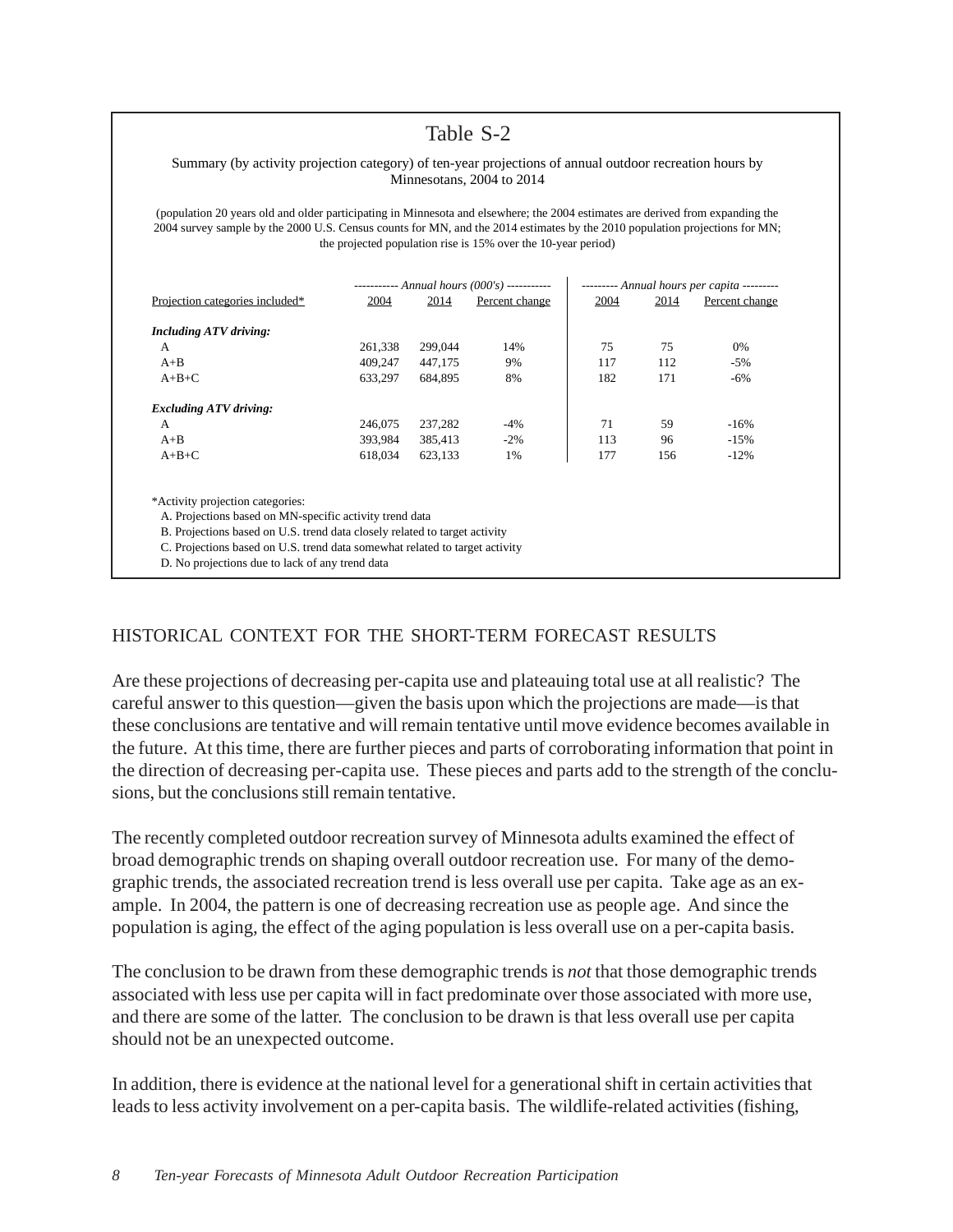hunting, and wildlife-watching) all experienced decreasing overall participation rates in the 1990s, according to National Survey of Fishing, Hunting and Wildlife-Associated Outdoor Recreation. Within these overall decreases, the drops for the younger age groups are especially strong and exert a significant downward pull on overall population participation. The drop in the younger age classes was sufficient to shift the peak in participation out of the younger age classes into the next older age classes.

Whether these age-class patterns evident in the wildlife-related activities are applicable to other forms of outdoor recreation, and whether they are applicable in MN are seminal questions.

Based on assessments of historical records this study was able to assemble, decreasing per-capita recreation involvement has not always been the case at the national or Minnesota scale. In earlier time periods, increasing per-capita involvement was not unusual. Decreasing per-capita participation—especially the strong decreases—is of more recent vintage.

At the national scale, fishing participation was increasing faster than population in the 1955 to 1970 period, and hunting—although decreasing slightly—was just about maintaining a constant per-capita rate. In later time periods, both fishing and hunting had increasingly negative participation-rate changes.

In a similar historical sequence, both U.S. National Park and Minnesota State Park attendance percapita increased in the 1980s, and decreased in the 1990s. Recent per-capita decreases in use are also evident for Twin Cities regional parks and trails. Although Twin Cities regional park and trail use has increased since 1998, population has increased even faster, which means less use per capita.

The final historical trend-series assessment comes from a place that is as far as you can get in a recreational sense from the Twin Cities metro area. It is from the Boundary Waters Canoe Area Wilderness (BWCAW), located along the Canadian border in northeastern Minnesota. The assessment shows a decreasing per-capita use trend for Minnesotans in recent years, preceded by an increase. This pattern of change is similar to that experienced by Minnesota State Parks.

Altogether, the historical BWCAW trend, plus the park and activity trends may be indicative of a diminishing desire of people for a wide variety of outdoor recreation pursuits. They may be indicative of the diminishing importance of outdoor recreation in the scheme of people's lives. Only time will tell whether this is true. Aspects of the American culture regularly experience phases of increasing and decreasing popularity. The outdoor recreation aspect of the culture should not be expected to be any different.

As part of the planned routine monitoring of the changing nature of recreation in Minnesota, one question monitors the general importance of outdoor recreation to adult Minnesotans: How important a part of your life is outdoor recreation? Responses to this question in 2004 show that a majority (57%) of adults believe outdoor recreation is a "very important" part of their life. Not surprisingly, the importance ascribed to recreation is closely connected to the amount of recreation participation. Future assessments of this question should prove most interesting.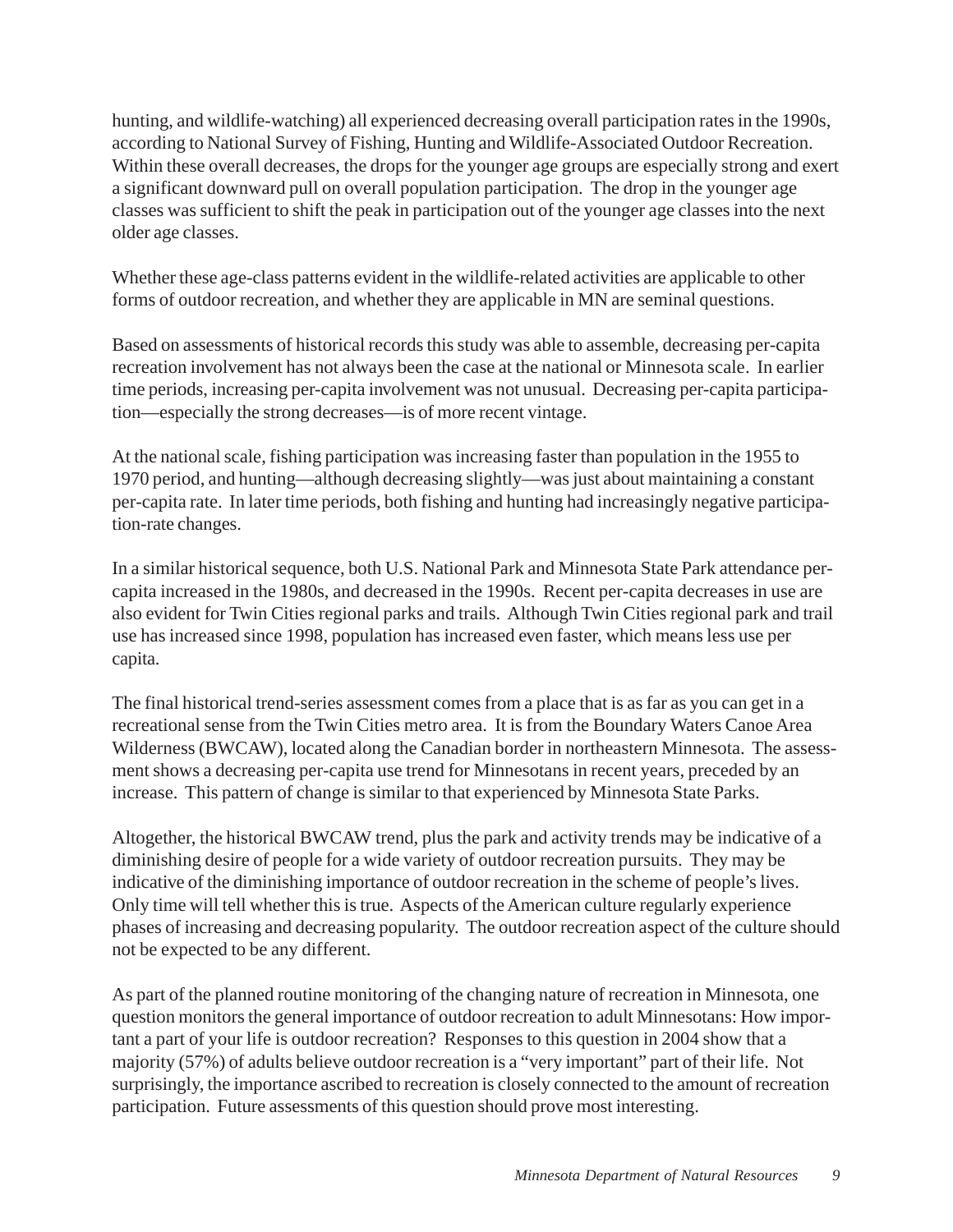## INTRODUCTION

The most recent State Comprehensive Outdoor Recreation Plan identified the need to better understand the changing nature of outdoor recreation in Minnesota (Reference 1). To meet this need, four efforts were originally planned. The first three of these are now complete, while the fourth will commence once funding is certain:

- determine the outdoor recreation patterns of adult Minnesotans.
- analyze existing information sources to determine recent trends in recreation participation (e.g., trends in fishing licenses); these analyses will assist with short-term forecasting.
- determine—from local-government recreation providers—the recreation facility and management needs of cities, counties and school districts in the state.
- determine the recreation facility and program needs of the general Minnesota population directly from that population.

For all of these efforts, the intent is to design a cost-effective methodology that can be repeated every five years. Repetitions of the efforts will monitor the changing nature of outdoor recreation in Minnesota, and will create trend information that can be analyzed and applied in short-term recreation forecasting. At this time, however, only the first iteration of the efforts exists, and, thus, the "intended" method for assessing trends and making short-term forecasts cannot be completed for a number of years.

In the meantime, demands exist for short-term forecasts of recreation participation. The purpose of this document is to address the demand for short-term forecasts in the years prior to the next iteration of the preceding efforts. The document provides statewide ten-year forecasts of the outdoor recreation participation patterns of adult Minnesotans. The forecasts are based on extrapolations of available recreation activity trend information and population projections.

The available information on recreation activity trends is of mixed quality, and this will be directly reflected in the quality of the results. The results are graded in terms of quality as they are presented. The results should be understood to represent a "best shot" at short-term forecasts using readily available information. There are numerous assumptions that need to be made to perform the forecasts. General conclusions from the results are considered tentative.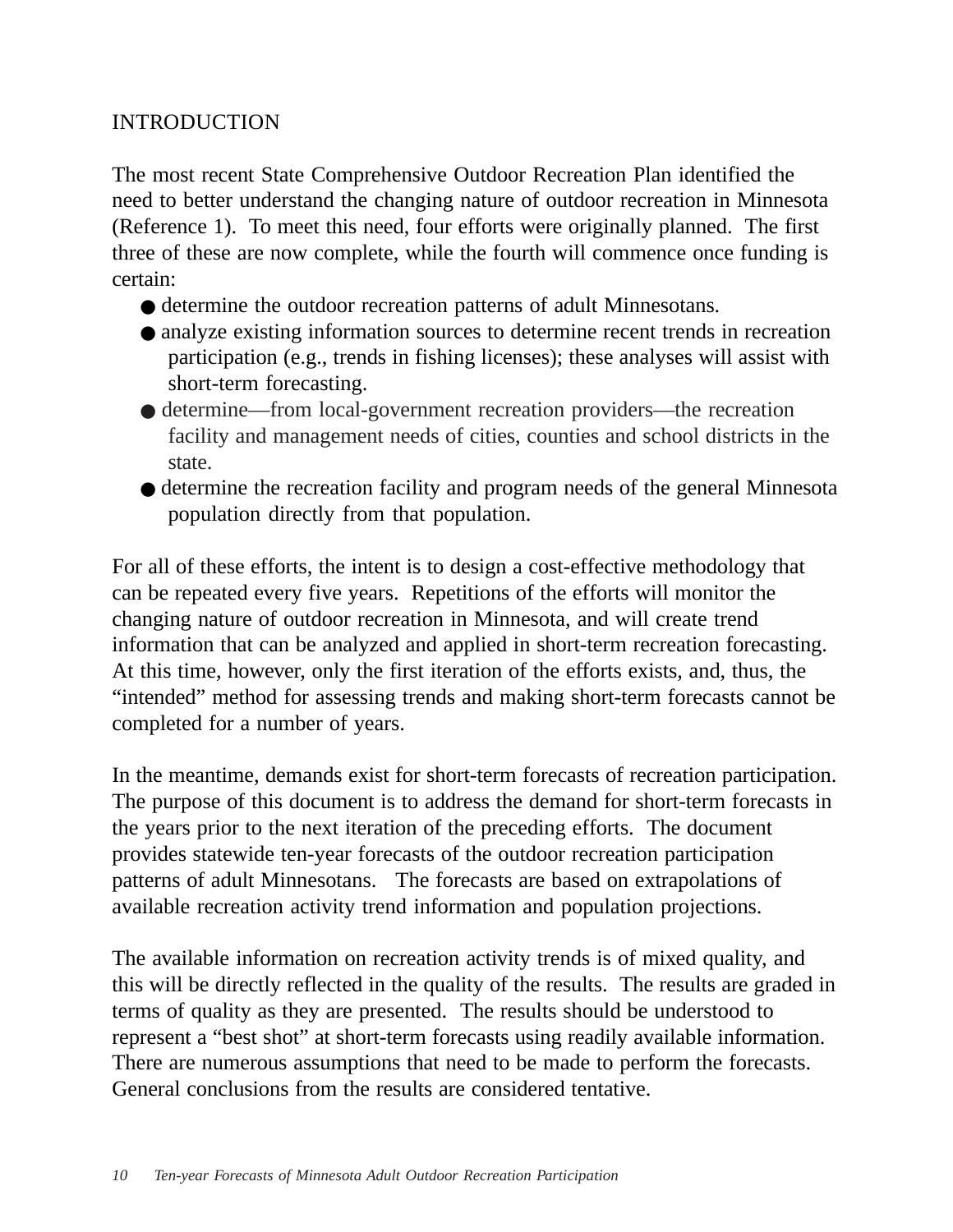This document is organized as follows:

- The first section describes the activity trend information and short-term forecasts. Included are discussions of information sources, analysis procedures, and results.
- The next section presents the historical context for the short-term forecast results. Many of the short-term activity forecasts—based on recent trends point to decreasing recreation participation. This would not always have been the conclusion reached in the past.

Funding for all of these efforts is from the Land and Water Conservation Fund, as allocated by the Legislative Commission on Minnesota Resources.

The scoping and planning of the efforts was done by a work team, which continues to meet on an ad hoc basis as the efforts progress:

Current members: Dorian Grilley, Parks & Trails Council of Minnesota Tim Kelly, MN DNR Emmett Mullin, MN DNR Jon Nauman, Three Rivers Park District Wayne Sames, MN DNR Ron Sushak, MN DNR Jonathan Vlaming, initially with the Metropolitan Council, presently with Three Rivers Park District

Past members: John Schneider, Metropolitan State University Colleen Tollefson, Office of Tourism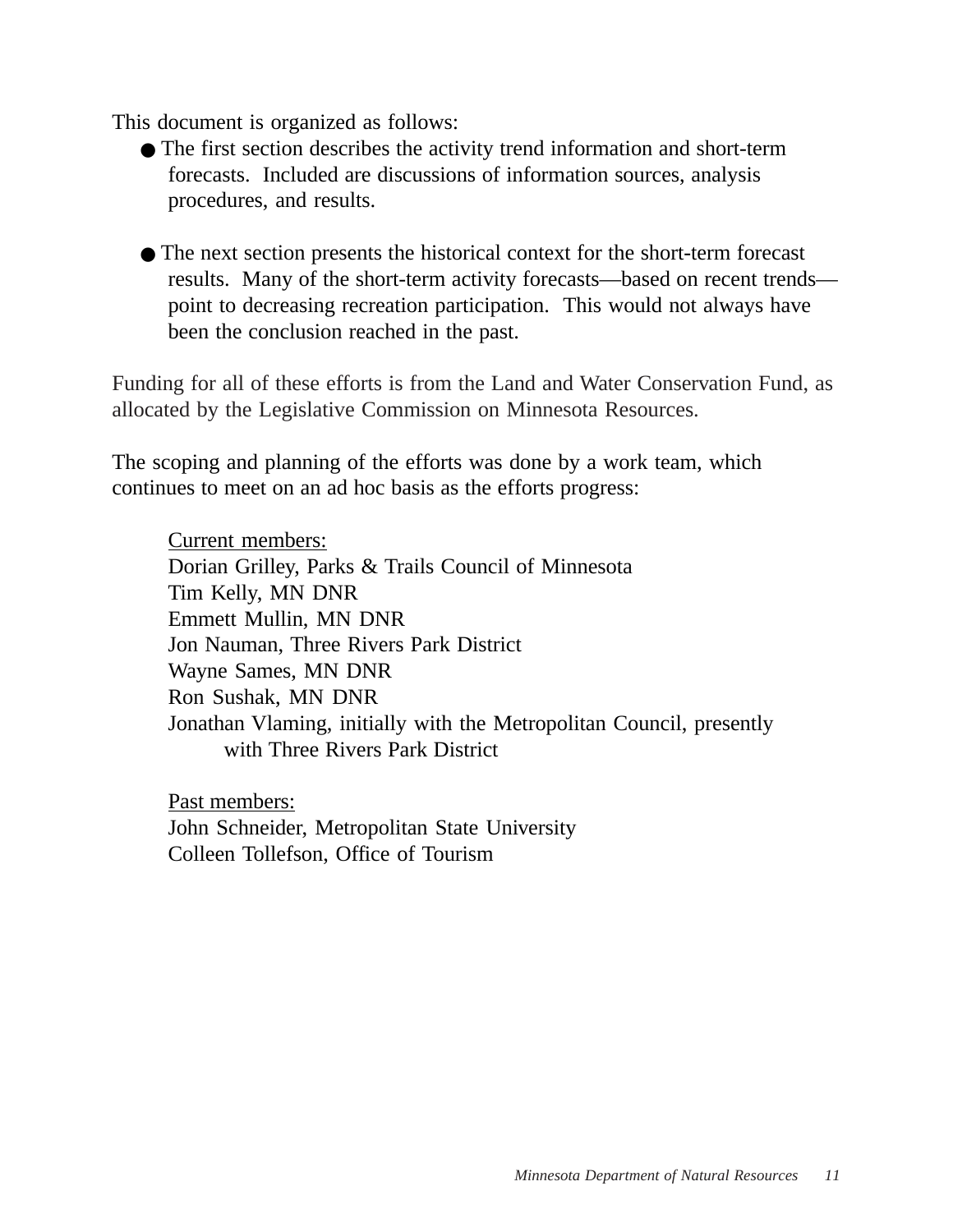## ACTIVITY TREND INFORMATION AND SHORT-TERM FORECASTS

#### Information sources and analysis procedures

The method used to forecast recreation is based on extrapolation of recent trends into the near future. "Recent trends" are over the last ten years (or some period close to that) and the "near future" is the next ten years. Each activity is done separately.

For each activity, a measure of the recent trend was identified (Table 1). The trend measures fall into four categories: A—measures based on Minnesota-specific activity trend data; B—measures based on U.S. trend data closely related to target activity; C—measures based on U.S. trend data somewhat related to target activity; and D—no trend measures could be found, so short-term forecasts are not made.

For the category A activities, Minnesota-specific measures come from the following sources (see Appendix A for more detail):

- Recreational boating, excluding fishing from a boat: measure from multiple Minnesota boating studies conducted by MN DNR and others.
- Fishing and hunting of all types: measures from Minnesota hunting and fishing licensing records from MN DNR
- Visiting outdoor zoos: measure from attendance records at the Minnesota and Duluth Zoo
- Visiting historic or archaeological sites: measure from attendance records at nine outdoor sites maintained by the Minnesota Historical Society
- Viewing, identifying or photographing birds and other wildlife: measure from the Minnesota data in the National Survey of Fishing, Hunting, and Wildlife-Associated Recreation, conducted by the USFWS and Census Bureau
- Offroad ATV driving: measure from recreational vehicle registration records of MN DNR.
- Snowmobiling: measure from recreational vehicle registration records of MN DNR.

When this study commenced, the plan was to have the category A activities as they are here, but to have the category B, C and D activities come from a different data source. That different data source was the National Survey of Recreation and the Environment (NSRE)(see Reference 2). NSRE had been done in 1994-95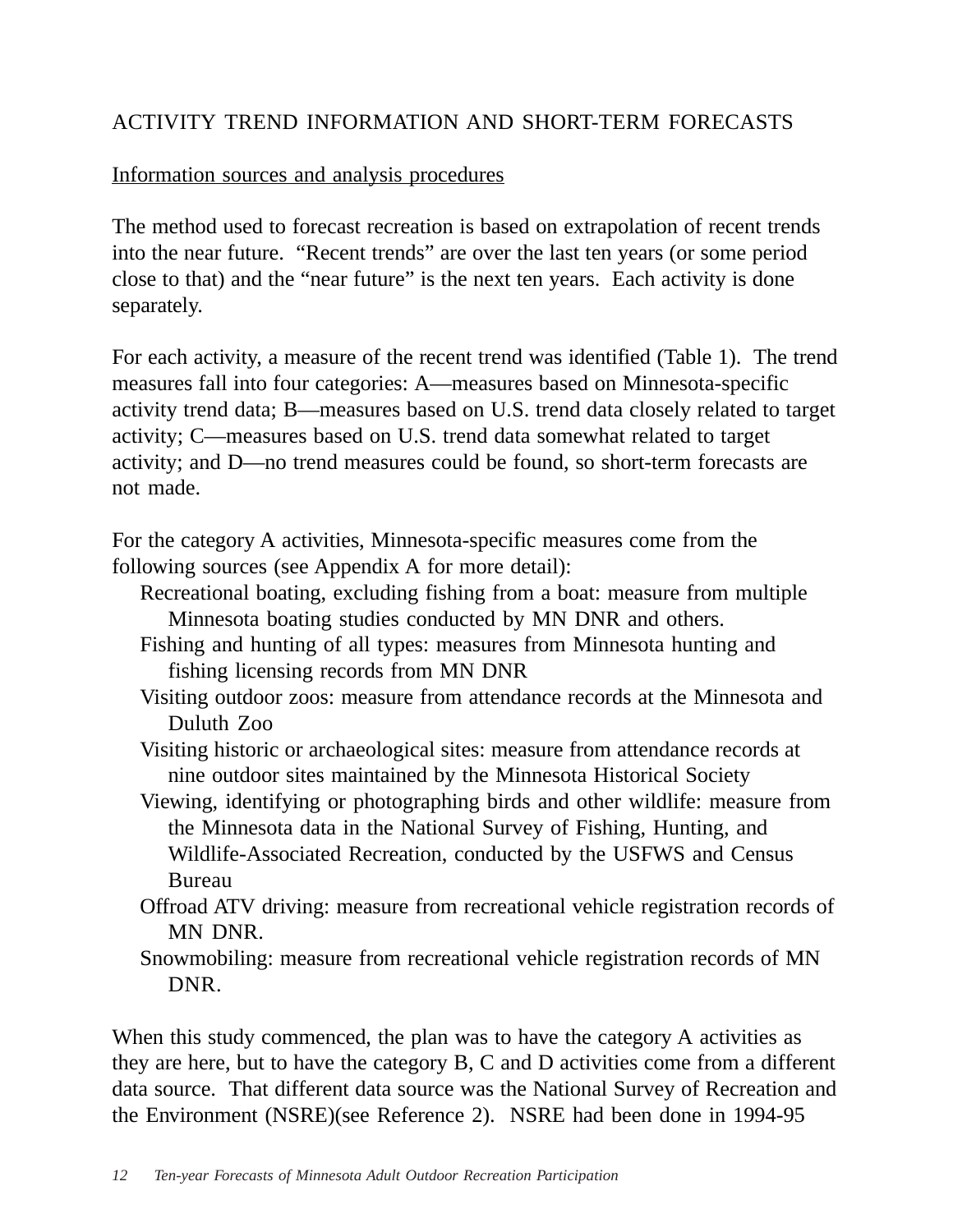|                                                                                                                                                               | Table 1                                                                                                                                                                                         |
|---------------------------------------------------------------------------------------------------------------------------------------------------------------|-------------------------------------------------------------------------------------------------------------------------------------------------------------------------------------------------|
|                                                                                                                                                               | Sources of information on recent activity participation rate changes used in ten-year projections<br>("recent" is last 10 years)                                                                |
| Activity<br>Category                                                                                                                                          | Source of information used to estimate activity trend                                                                                                                                           |
| Boating of all types, excluding fishing from a boat<br>A. Estimates based on MN-specific activity trend data<br>Visiting outdoor zoos<br>Fishing of all types | Boating studies from MN DNR and MN-WI BAC<br>MN Zoo + Duluth Zoo attendance<br>MN DNR licensed anglers                                                                                          |
| Viewing, identifying or photographing birds<br>Visiting historic or archaeological sites<br>and other wildlife                                                | USFWS survey participation rate for MN wildlife watching<br>MHS attendance at nine outdoor sites                                                                                                |
| Offroad ATV driving<br>Hunting of all types<br>Snowmobiling                                                                                                   | MN DNR registered snowmobiles<br>MN DNR registered ATVs<br>MN DNR licensed hunters                                                                                                              |
| to target activity<br>B. Estimates based on U.S. trend data closely related<br>Biking (bicycling outdoors of all types,<br>including mountain biking)         | NSGA participation survey: Bicycle Riding                                                                                                                                                       |
| Outdoor field sports (e.g., soccer, softball/baseball<br>Camping of all types<br>Golfing                                                                      | NSGA participation survey: Baseball + Football (tackle) + Football (touch) + Soccer + Softball<br>NSGA participation survey: Camping (vacation/overnite)<br>NSGA participation survey: Golf     |
| roller skiing<br>Inline skating, rollerblading, roller skating,<br>Downhill skiing/snowboarding<br>Cross country skiing<br>football)                          | NSGA participation survey: Skiing (alpine) + Snowboarding<br>NSGA participation survey: Skiing (cross country)<br>NSGA participation survey: Inline Roller Skating                              |
| C. Estimates based on U.S. trend data somewhat related to target activity<br>Walking/hiking (walking or hiking outdoors for                                   | NSGA participation survey: Hiking + Exercise Walking (includes indoor and outdoor participants)                                                                                                 |
| Outdoor court sports (e.g., volleyball, basketball<br>Swimming or wading (all places)<br>exercise or pleasure)<br>tennis, horseshoes)                         | NSGA participation survey: Basketball + Tennis + Volleyball (includes indoor and outdoor participants)<br>NSGA participation survey: Swimming (includes indoor and outdoor participants)        |
| Ice skating/hockey outdoors<br>Running or jogging                                                                                                             | NSGA participation survey: Ice/Figure Skating + Hockey (ice) (includes indoor and outdoor participants<br>NSGA participation survey: Running/Jogging (includes indoor and outdoor participants) |
| park<br>Driving for pleasure on scenic roads or in a<br>D. No estimates due to lack of any trend data                                                         |                                                                                                                                                                                                 |
| Visiting nature centers<br>Picnicking                                                                                                                         | ÷<br>÷                                                                                                                                                                                          |
| Viewing, identifying or photographing wildflowers,<br>Sledding and snow tubing                                                                                |                                                                                                                                                                                                 |
| trees, natural vegetation                                                                                                                                     |                                                                                                                                                                                                 |
| Gather mushrooms, berries, or other wild foods<br>Horseback riding                                                                                            |                                                                                                                                                                                                 |
| Snowshoeing                                                                                                                                                   |                                                                                                                                                                                                 |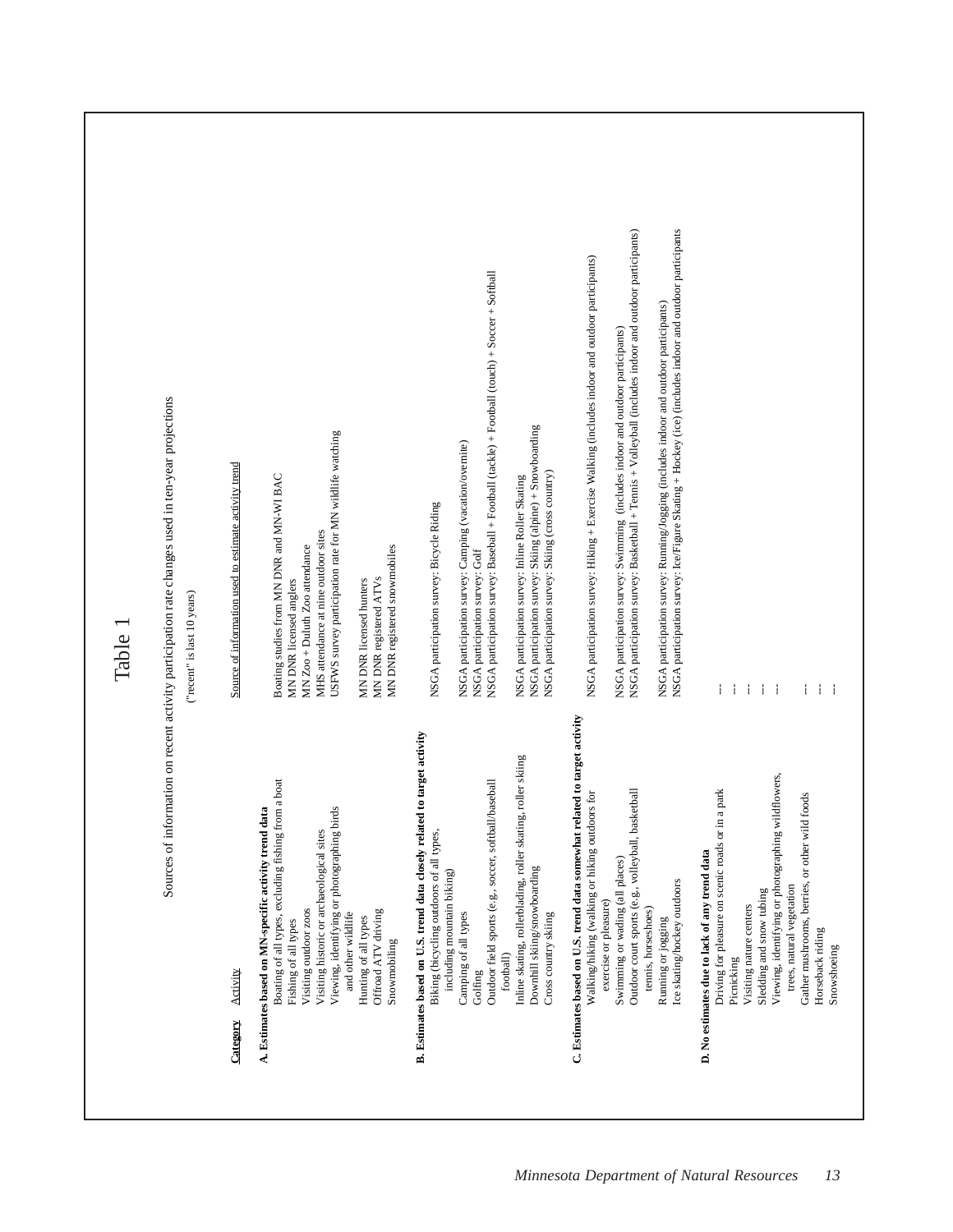and repeated in 2000-01, and trends from these two surveys were to be used for Minnesota activity trends. NSRE data were to be analyzed and the best available NSRE geographic representation of Minnesota was to be identified (e.g., multistate region including Minnesota).

Unfortunately, the NSRE data proved unreliable in two important tests that are available to evaluate recreation survey quality. At a national level, trends in hunting and fishing participation are relatively well known from USFWScompiled license sales information (Reference 3) and from the USFWS National Survey of Fishing, Hunting and Wildlife-Associated Recreation (Reference 4). The USFWS's license-sales trend and the National-Survey trend closely match each other and, together, provide a reliable guide to national fishing and hunting trends (Table 2). Both hunting and fishing fell from the mid 1990s to the early part of the current

decade.

The NSRE trends for these two activities, however, are far different. NSRE has national fishing and hunting participation rising rapidly over this same period (Table 2). The NSRE trends compared so poorly with the reliable trend information that this study concluded that it could not justify using NSRE for *any* activity trends.

*USFWS: USFWS: NSRE:* National survey (1996 to 2001)\* National summation of statelicensed participants per National survey (1994-95 to capita (1996 to 2001)\*\*  $2000-01$ <sup>\*\*\*</sup> mid-1990s (=100) 100 100 100 100 100 early 2000s 92 93 118 Trend indicators for fishing and hunting, mid-1990s to early 2000s Table 2

| <b>HUNTING</b>                 | USFWS:                   | USFWS:                                                                                                                                                                                                                                           | NSRE:                       |
|--------------------------------|--------------------------|--------------------------------------------------------------------------------------------------------------------------------------------------------------------------------------------------------------------------------------------------|-----------------------------|
|                                |                          | National summation of state-                                                                                                                                                                                                                     |                             |
|                                | National survey (1996 to | licensed participants per                                                                                                                                                                                                                        | National survey (1994-95 to |
| Year                           | $2001)*$                 | capita (1996 to 2001)**                                                                                                                                                                                                                          | $2000-01$ <sup>***</sup>    |
| mid-1990s $(=100)$             | 100                      | 100                                                                                                                                                                                                                                              | 100                         |
| early 2000s                    | 89                       | 93                                                                                                                                                                                                                                               | 122                         |
|                                |                          |                                                                                                                                                                                                                                                  |                             |
| Associated Recreation.         |                          | * Index based on participation rate of age 16+ population from USFWS National Survey of Fishing, Hunting and Wildlife-<br>** Index based on national summation of state-licensed participants, normalized by U.S. population age 16+, from USFWS |                             |
| license certification records. |                          |                                                                                                                                                                                                                                                  |                             |
|                                |                          | *** Index based on participation rate of age 16+ population from National Survey of Recreation and the Environment (NSRE).                                                                                                                       |                             |

Once NSRE was eliminated from consideration, two options were considered. The first was to just do the category A activities with Minnesota-specific data and ignore the rest. The second was to find and test another data source on activity trends. The other data source tested was one that is commonly used in the sports

 **FISHING**

Year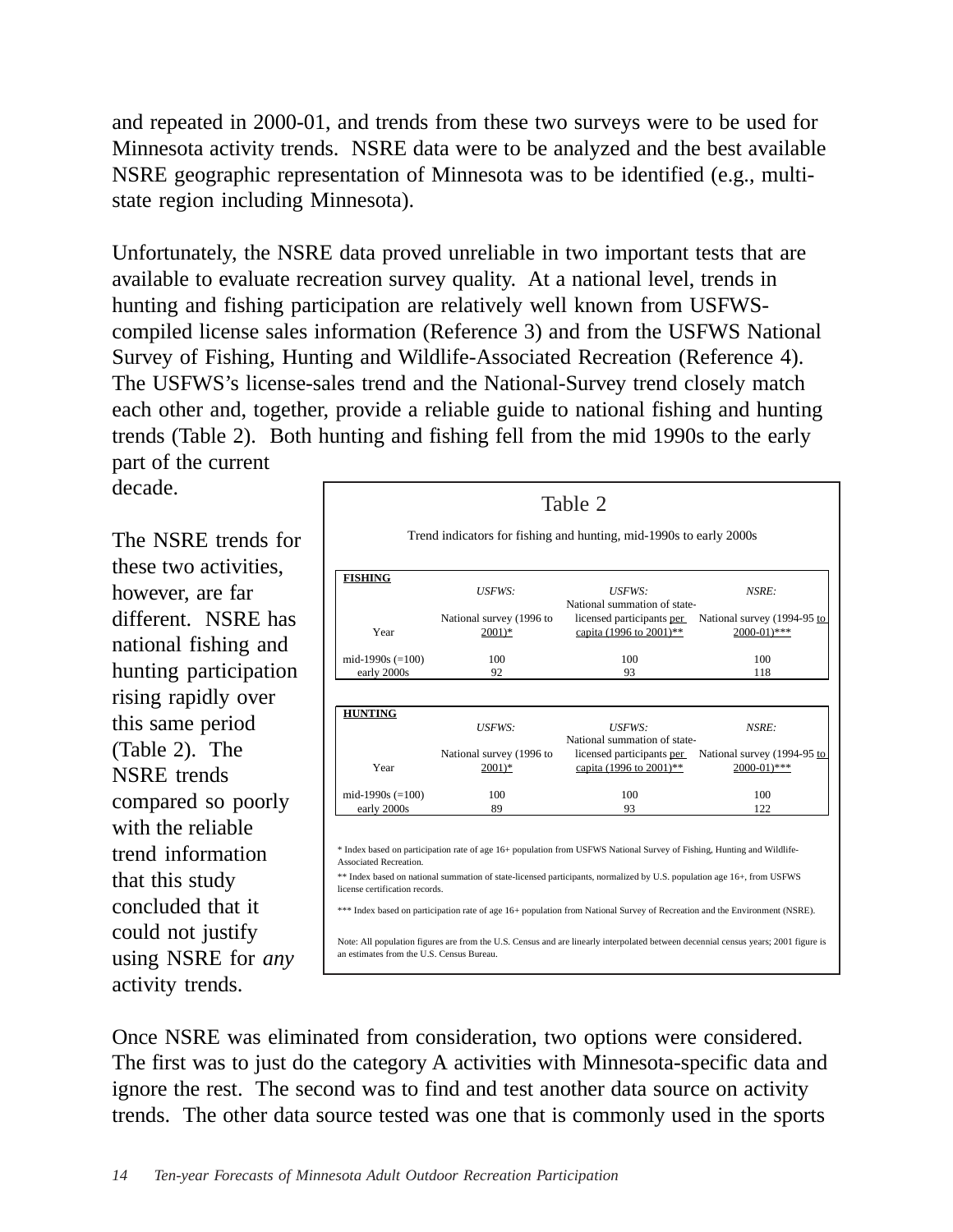and recreation area: National Sporting Goods Association (NSGA)(see Reference 5). NSGA conducts an annual sports/recreation participation survey of some 10,000 U.S. households.

The NSGA survey results were run through the same national fishing and hunting trend tests, and the survey fared better. The fishing trend was well captured by NSGA between 1991 and 2001 (Table 3). The hunting trend, however, was not that well captured. NSGA has hunting participation heading down over the 1991-2001 period,

but the decrease is too small. The NSGA hunting trend data do not cover all types of hunting (only "firearms hunting"), but the types captured are the largest types of hunting.

Since NSGA captured the fishing trend well, and the hunting trend at least partially, the decision was made to use NSGA in this study where it had applicability (for the category B and C activities). The

| <b>FISHING</b>        |                  |                                        |                                              |
|-----------------------|------------------|----------------------------------------|----------------------------------------------|
|                       | USFWS:           | USFWS:                                 | NSGA:                                        |
|                       |                  | National summation of state-           |                                              |
|                       |                  | licensed participants per              |                                              |
| Year                  | National survey* | $\frac{\text{capita}^{**}}{k}$         | National survey***                           |
| $1991 (=100)$         | 100              | 100                                    | 100                                          |
| 1996                  | 93               | 91                                     | 89                                           |
| 2001                  | 86               | 85                                     | 84                                           |
| <b>HUNTING</b>        |                  |                                        |                                              |
|                       | USFWS:           | USFWS:<br>National summation of state- | NSGA:                                        |
| Year                  | National survey* | licensed participants per<br>capita**  | National survey (firearm<br>hunters only)*** |
|                       |                  |                                        |                                              |
| $1991 (=100)$<br>1996 | 100<br>94        | 100<br>90                              | 100<br>92                                    |

Note: All population figures are from the U.S. Census and are linearly interpolated between decennial census years; 2001-02 figures are estimates from the U.S. Census Bureau.

NSGA data used here are the "free" information available at the national level for ages 7 and older.

To use the NSGA data for Minnesota, two assumptions are made: national trends from NSGA are reflected in Minnesota, and NSGA activity trends for ages 7+ are reflected in Minnesota age 20+ trends. It is known that national trends for hunting, fishing and wildlife watching have similarities at the national and Minnesota level (Table 4), but it is not known whether this is the case for the other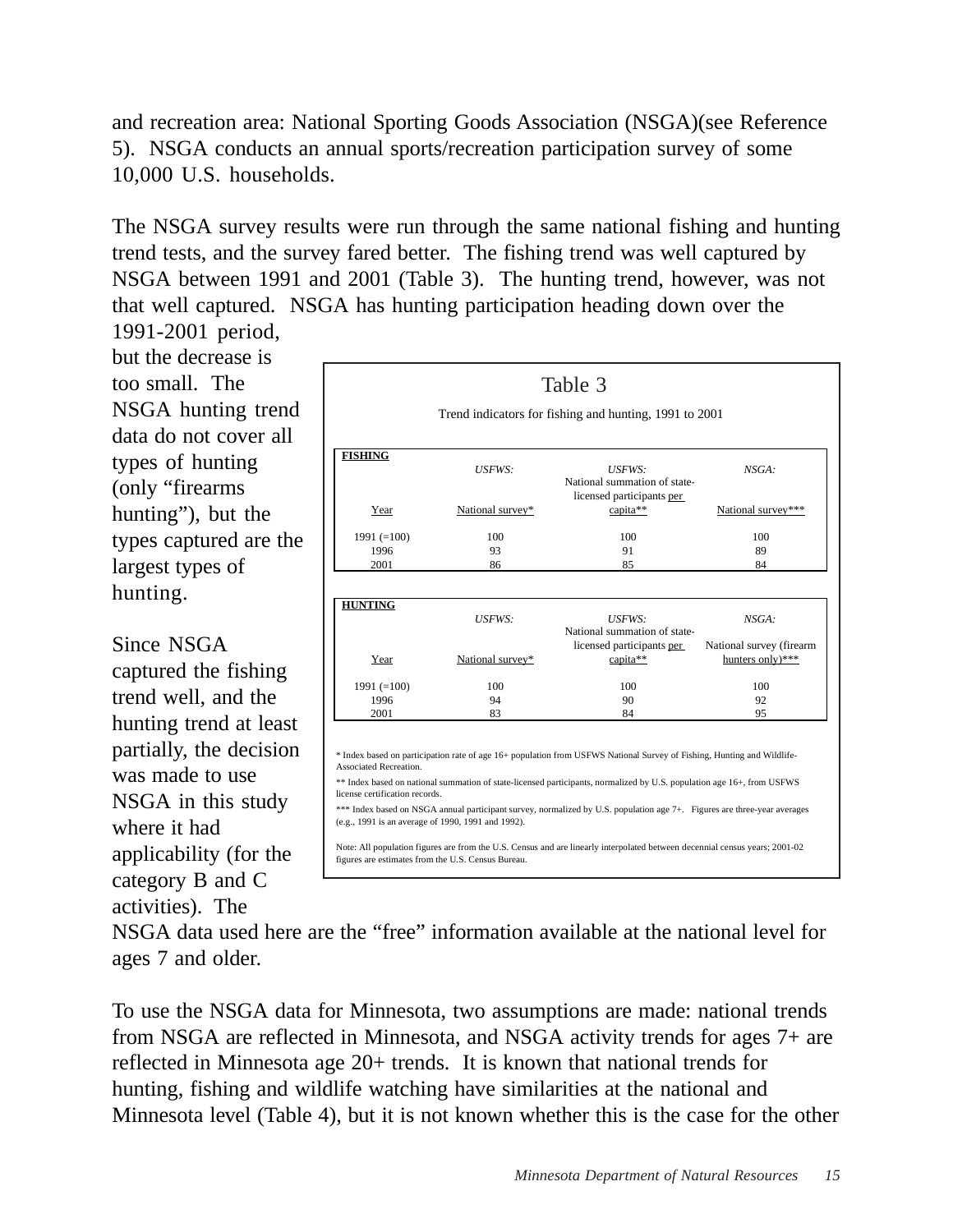|                                                                 |       | Recent (1991 to 2001) trends in annual participation in wildlife-related recreation<br>for U.S. and Minnesota                                                                                                 |                 |
|-----------------------------------------------------------------|-------|---------------------------------------------------------------------------------------------------------------------------------------------------------------------------------------------------------------|-----------------|
|                                                                 |       | (population aged 16 and over; the population increase from 1991 to 2001 was 12% for U.S. and<br>14% for Minnesota)                                                                                            |                 |
|                                                                 |       | ----- Percent of population participating -----                                                                                                                                                               | Percent change  |
| <b>Activity</b>                                                 | 1991  | 2001                                                                                                                                                                                                          | 1991 to 2001*** |
| <b>Fishing</b>                                                  |       |                                                                                                                                                                                                               |                 |
| $U.S.*$                                                         | 18.7% | 16.0%                                                                                                                                                                                                         | $-14.3%$        |
| Minnesota**                                                     | 38.5% | 31.5%                                                                                                                                                                                                         | $-18.1%$        |
| <b>Hunting</b>                                                  |       |                                                                                                                                                                                                               |                 |
| $U.S.*$                                                         | 7.4%  | 6.1%                                                                                                                                                                                                          | $-17.1%$        |
| Minnesota**                                                     | 15.8% | 14.5%                                                                                                                                                                                                         | $-7.8%$         |
| Away-from-home wildlife-watching (at<br>least 1 mile from home) |       |                                                                                                                                                                                                               |                 |
| $U.S.*$                                                         | 15.8% | 10.3%                                                                                                                                                                                                         | $-34.9%$        |
| Minnesota*                                                      | 23.6% | 15.2%                                                                                                                                                                                                         | $-35.5%$        |
| Total wildlife-watching (includes activity                      |       |                                                                                                                                                                                                               |                 |
| within 1 mile of home and over 1 mile of<br>home)               |       |                                                                                                                                                                                                               |                 |
| $U.S.*$                                                         | 40.1% | 31.1%                                                                                                                                                                                                         | $-22.3%$        |
| Minnesota*                                                      | 59.1% | 54.0%                                                                                                                                                                                                         | $-8.5%$         |
|                                                                 |       | * Source: National Survey of Fishing, Hunting, and Wildlife-Associated Recreation (1991 and 2001). U.S.<br>Department of Interior, Fish and Wildlife Service; and U.S. Department of Commerce, Census Bureau. |                 |

\*\*\* For those based on the National Survey, all the changes are estimated to be statistically significant at the .05 level, except the MN "total wildlife watching" change, which is not statistically different from zero. Statistical significance is estimated from parameters published with the National Survey.

activities. Also, how the age differences affect the results is not known, except that most of the population over 7 years old is in the 20+ age group (nearly 80% of U.S. population aged 7+ is 20+ in 2000).

In addition, for the category C activities, the NSGA data are for activities that are regularly performed both outdoors and indoors, and the assumption is made that trends in the NSGA outdoor-indoor activity are the same as for the outdoor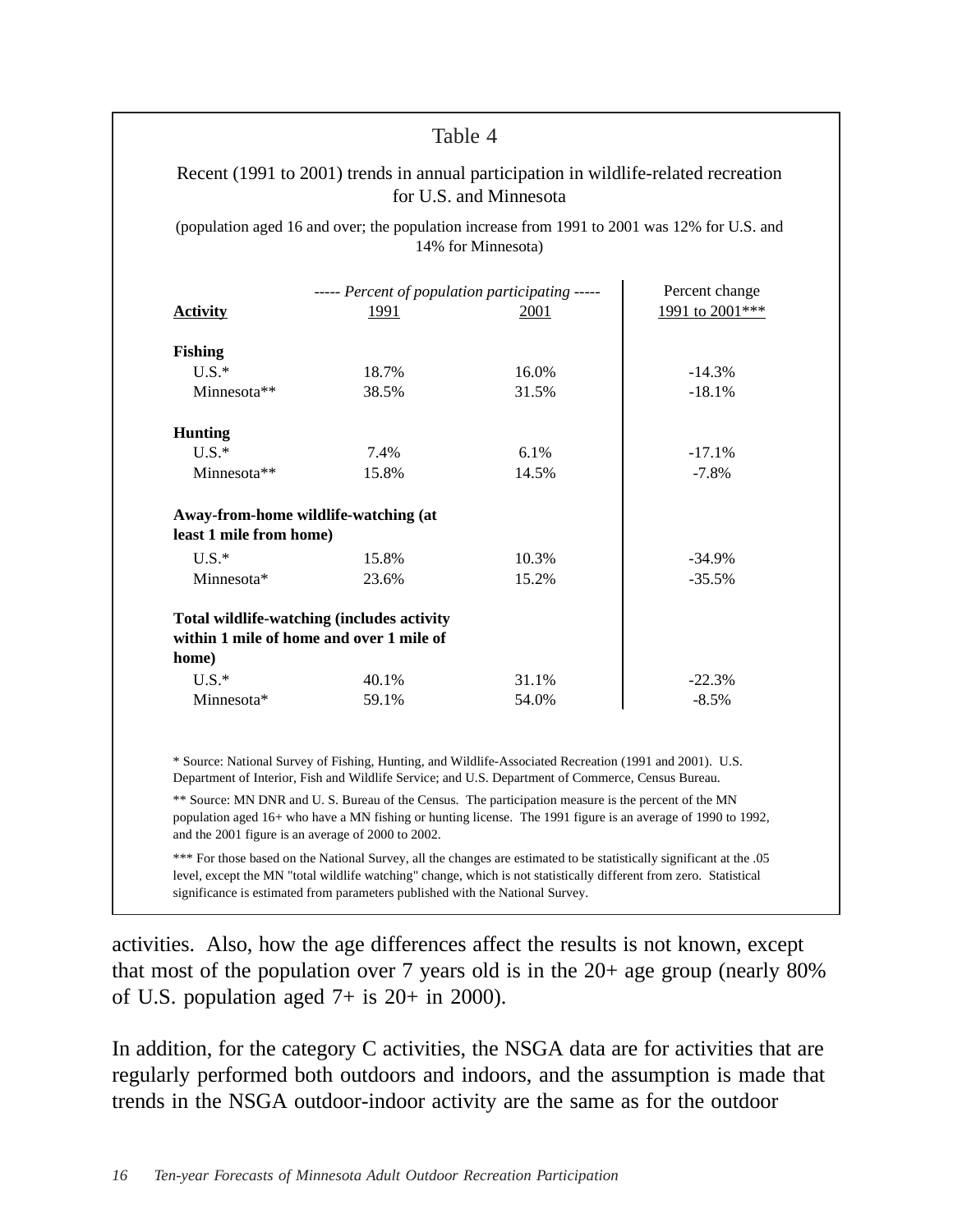component of the target activity in this study; the accuracy of this assumption is not known.

Given all these assumptions, and the inability to offer evidence as to the general reasonableness of some of the assumptions, the approach here is to clearly label the source of the results, and ensure that all results are understood as "tentative". Even given their tentative nature, however, the results provide some valuable insights into the changing nature of outdoor recreation in Minnesota.

After activity measures were identified, the following three-step general forecasting procedure was applied (see Appendix A for a detailed discussion of the data and procedures for each activity):

- 1. The measure of activity involvement over the most recent 10 years is normalized by the relevant population to derive a per-capita data series. The measure of activity involvement is either the number of participants, amount of use, or registered recreational vehicles. The relevant population may be age specific (e.g., age 16+ for fishing licenses), and may refer to the U.S. as a whole or Minnesota or a portion of Minnesota (e.g., seven-county Twin Cities metropolitan area).
- 2. A linear regression line is fit to the data series in #1, and the percent change along the regression line between the first and tenth year is computed. If the slope of the regression line is not statistically different from zero (which occurred in 3 of the 18 cases), the slope is set at zero (i.e., percent change is set to zero).
- 3. The percent change in #2 is assessed against the current (2004) percent of population participating in an activity to derive the percent participating 10 years later in 2014. The 2014 percent is then multiplied by the projected population 10 years later to get the number of participants. The number of participants is subsequently multiplied by the 2004 annual activity hours per participant value to compute 2014 activity hours. The assumption is made that added (and subtracted) activity participants are typical in terms of activity hours per year.

Steps 1 to 3 were done for all but two activities, whose measures were vehicle registration trends. One of these (Minnesota ATV registrations) was examined differently because it was expanding so rapidly. ATV registrations over the last 10 years were examined in three ways: (i) all of the 10 years, (ii) first 5 years, (iii) last 5 years. All three of these measures (as shown in Appendix A) are nearly the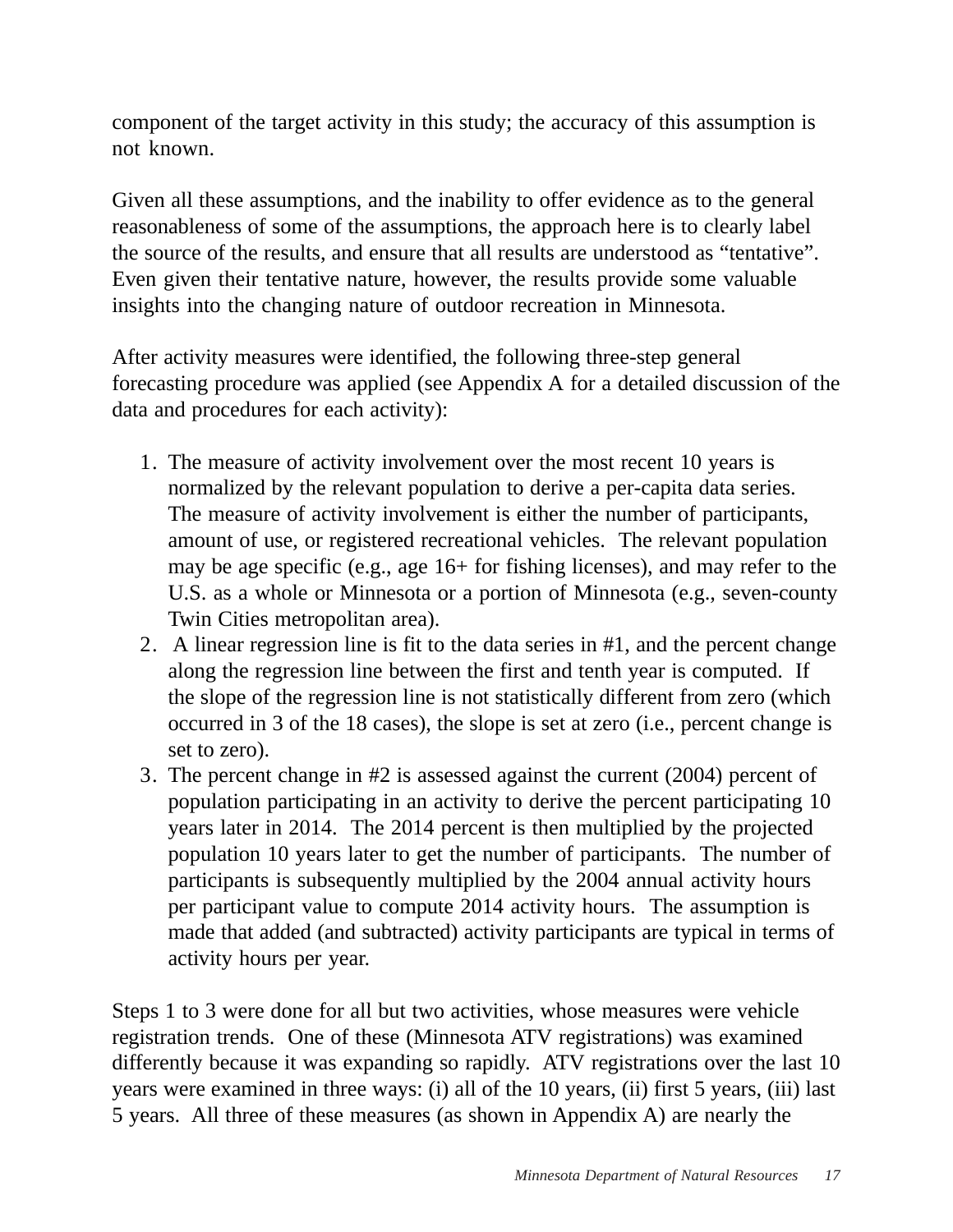same, so the entire ten-year trend was used. The other of these was Minnesota snowmobile registrations, which were rather erratic over the last 10 years, perhaps due—at least in part—to variable snow conditions. Snowmobile registrations were examined in the same way as ATV registrations: (i) all of the 10 years, (ii) first 5 years, (iii) last 5 years. The last 5 years differed materially from the first 5, so the last 5 were used to derive the trend for the projections (see Appendix A).

#### Short-term forecasts

Using the preceding methods and information sources, ten-year forecasts are made for the activities for which trend information was available. These forecast

activities cover the bulk of adult Minnesotans annual outdoor recreation time in 2004 (83% of total recreation time—Table 5). Those activities with Minnesota-specific trend information cover just over one-third of total recreation time.

Most activities have decreasing activity participation rates in the tenyear projections (see first set of columns in Table 6). In the category A activities, which are based on Minnesota-specific trend

| Table 5                                                                        |                         |
|--------------------------------------------------------------------------------|-------------------------|
| Percent of 2004 recreation hours in activity<br>projection categories          |                         |
| Projection category                                                            | <u>Percent</u> of hours |
| A. Projections based on MN-specific<br>activity trend data                     | 34.4%                   |
| B. Projections based on U.S. trend data<br>closely related to target activity  | 19.4%                   |
| C. Projections based on U.S. trend data<br>somewhat related to target activity | 29.5%                   |
| D. No projections due to lack of any<br>trend data                             | 16.8%                   |
| Total                                                                          | 100.0%                  |

data, all of the activities have decreases in participation rates between 11 and 25 percent, except offroad ATV driving. ATV driving has an exceptionally large increase, due to the rapid rate at which this activity has grown in the last ten years. Over these last ten years, ATV recreational vehicle registrations have about doubled every five years. Extrapolating this over the next ten years creates a huge increase, an increase that may or may not be realized. ATV registrations need to be closely monitored on a yearly basis to see if this rapid rate of growth continues. [As an aside, ATV riding needs to be routinely monitored to see how, where, and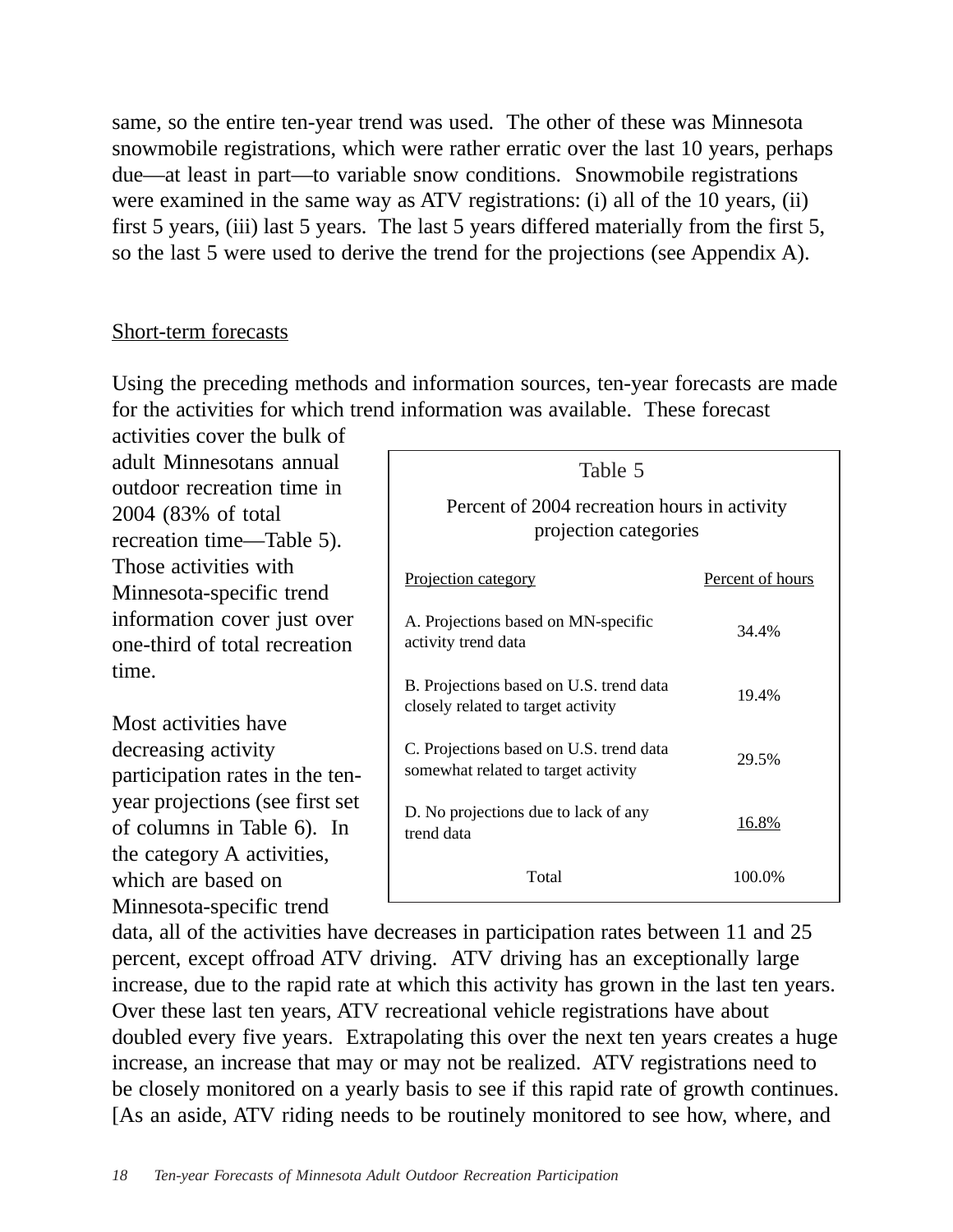Table 6

Ten-year projections of annual outdoor recreation participation by Minnesotans, 2004 to 2014 Ten-year projections of annual outdoor recreation participation by Minnesotans, 2004 to 2014

(population 20 years old and older participating in Minnesota and elsewhere; the 2004 setimates are derived from expanding the 2004 survey sample by the 2000 U.S. Census counts for<br>MN, and the 2014 estimates by the 2010 po (population 20 years old and older participating in Minnesota and elsewhere; the 2004 estimates are derived from expanding the 2004 survey sample by the 2000 U.S. Census counts for

| $1 + 1 + 1$<br>$\mathbf{1}$<br>$\bar{1}$<br>Change<br>L<br>- I<br>2.1%<br>33.1%<br>15.0%<br>$-36.5%$<br>15.0%<br>$-13.5%$<br>22.8%<br>-32.0%<br>1.8%<br>$-6.2%$<br>$-13.4%$<br>$-9.9%$<br>304.7%<br>$-4.3%$<br>$-29.3%$<br>$-13.2%$<br>15.0%<br>$-21.3%$<br>$-10.3%$<br>44.1%<br>2014<br>714.6<br>609.6<br>$1 + 1$<br>649.8<br>567.8<br>327.0<br>639.3<br>127.0<br>2,180.5<br>272.9<br>÷<br>÷<br>÷.<br>÷<br>1,258.9<br>988.3<br>638.5<br>942.7<br>360.3<br>1,230.4<br>481.3<br>ŧ<br>1,446.0<br>250.1<br>828.1<br>1,196.1<br>341.8<br>1,010.5<br>736.6<br>227.0<br>1,053.9<br>956.6<br>711.9<br>556.0<br>898.5<br>819.9<br>393.8<br>1,896.4<br>611.8<br>496.5<br>401.5<br>1,300.0<br>883.6<br>628.9<br>2004<br>1,237.3<br>357.3<br>1,422.7<br>1,245.3<br>313.4<br>721.1<br>302.1<br>157.1<br>146.2<br>642.1<br>$\left\vert \cdot\right\vert$<br>Change<br>÷<br>÷<br>÷<br>$-24.8%$<br>$6.8\%$<br>ŧ<br>J.<br>$-18.4%$<br>$-24.7%$<br>$-21.6%$<br>$-22.0%$<br>$-11.2%$<br>251.9%<br>$-16.8%$<br>$-38.5%$<br>$0.0\%$<br>-44.8%<br>0.0%<br>$0.0\%$<br>$-31.6%$<br>$-11.5%$<br>15.8%<br>$-40.9%$<br>$-24.5%$<br>$-51.4%$<br>2014<br>ł<br>÷<br>÷<br>÷<br>ŧ<br>17.8%<br>÷<br>J.<br>8.2%<br>23.5%<br>6.2%<br>3.2%<br>54.4%<br>30.7%<br>12.0%<br>6.8%<br>31.4%<br>24.7%<br>20.7%<br>16.2%<br>15.9%<br>14.2%<br>36.1%<br>29.9%<br>16.0%<br>9.0%<br>15.2%<br>2004<br>29.0%<br>$4.5\%$<br>$4.2\%$<br>23.5%<br>11.5%<br>35.7%<br>25.4%<br>8.7%<br>30.2%<br>27.5%<br>20.7%<br>16.0%<br>25.8%<br>21.1%<br>11.3%<br>9.0%<br>54.4%<br>40.8%<br>17.6%<br>14.2%<br>37.3%<br>18.4%<br>18.0%<br>35.5%<br>20.4%<br>10.3%<br>9.8%<br>6.5%<br>related to target activity<br>B. Projections based on U.S. trend data closely related to target activity<br>g, roller skiing<br>Viewing, identifying or photographing wildflowers,<br>Boating of all types, excluding fishing from a boat<br>Outdoor field sports (e.g., soccer, softball/baseball<br>Outdoor court sports (e.g., volleyball, basketball<br>a park<br>Walking/hiking (walking or hiking outdoors for<br>I foods<br>data<br>Viewing, identifying or photographing birds<br>Driving for pleasure on scenic roads or in<br>Inline skating, rollerblading, roller skatin<br>Gather mushrooms, berries, or other wild<br>A. Projections based on MN-specific activity trend<br>C. Projections based on U.S. trend data somewhat<br>Visiting historic or archaeological sites<br>Biking (bicycling outdoors of all types,<br>D. No projections due to lack of any trend data<br>Swimming or wading (all places)<br>Downhill skiing/snowboarding<br>including mountain biking)<br>Ice skating/hockey outdoors<br>trees, natural vegetation<br>Sledding and snow tubing<br>exercise or pleasure)<br>Visiting nature centers<br>tennis, horseshoes)<br>Visiting outdoor zoos<br>Offroad ATV driving<br>and other wildlife<br>Cross country skiing<br>Camping of all types<br>Hunting of all types<br>Running or jogging<br>Fishing of all types<br>Horseback riding<br>Snowmobiling<br>football)<br>Picnicking<br>Activity<br>Golfing<br>Category |             | Percent of population participating | annually |  | Number of annual participants<br>(000's) |                             | Number of annual hours of<br>participation (000's) |                       |
|------------------------------------------------------------------------------------------------------------------------------------------------------------------------------------------------------------------------------------------------------------------------------------------------------------------------------------------------------------------------------------------------------------------------------------------------------------------------------------------------------------------------------------------------------------------------------------------------------------------------------------------------------------------------------------------------------------------------------------------------------------------------------------------------------------------------------------------------------------------------------------------------------------------------------------------------------------------------------------------------------------------------------------------------------------------------------------------------------------------------------------------------------------------------------------------------------------------------------------------------------------------------------------------------------------------------------------------------------------------------------------------------------------------------------------------------------------------------------------------------------------------------------------------------------------------------------------------------------------------------------------------------------------------------------------------------------------------------------------------------------------------------------------------------------------------------------------------------------------------------------------------------------------------------------------------------------------------------------------------------------------------------------------------------------------------------------------------------------------------------------------------------------------------------------------------------------------------------------------------------------------------------------------------------------------------------------------------------------------------------------------------------------------------------------------------------------------------------------------------------------------------------------------------------------------------------------------------------------------------------------------------------------------------------------------------------------------------------------------------------------------------------------------------------------------------------------------------------------------------------------------------------------------------------------------------------------------------------------------------------------------------------------------------------------------------------------|-------------|-------------------------------------|----------|--|------------------------------------------|-----------------------------|----------------------------------------------------|-----------------------|
|                                                                                                                                                                                                                                                                                                                                                                                                                                                                                                                                                                                                                                                                                                                                                                                                                                                                                                                                                                                                                                                                                                                                                                                                                                                                                                                                                                                                                                                                                                                                                                                                                                                                                                                                                                                                                                                                                                                                                                                                                                                                                                                                                                                                                                                                                                                                                                                                                                                                                                                                                                                                                                                                                                                                                                                                                                                                                                                                                                                                                                                                              |             |                                     |          |  |                                          | <b>2004</b>                 | 2014                                               | Change                |
|                                                                                                                                                                                                                                                                                                                                                                                                                                                                                                                                                                                                                                                                                                                                                                                                                                                                                                                                                                                                                                                                                                                                                                                                                                                                                                                                                                                                                                                                                                                                                                                                                                                                                                                                                                                                                                                                                                                                                                                                                                                                                                                                                                                                                                                                                                                                                                                                                                                                                                                                                                                                                                                                                                                                                                                                                                                                                                                                                                                                                                                                              |             |                                     |          |  |                                          |                             |                                                    |                       |
|                                                                                                                                                                                                                                                                                                                                                                                                                                                                                                                                                                                                                                                                                                                                                                                                                                                                                                                                                                                                                                                                                                                                                                                                                                                                                                                                                                                                                                                                                                                                                                                                                                                                                                                                                                                                                                                                                                                                                                                                                                                                                                                                                                                                                                                                                                                                                                                                                                                                                                                                                                                                                                                                                                                                                                                                                                                                                                                                                                                                                                                                              |             |                                     |          |  |                                          | 58,099.7<br>76,239.8        | 59,118.5                                           | 1.8%                  |
|                                                                                                                                                                                                                                                                                                                                                                                                                                                                                                                                                                                                                                                                                                                                                                                                                                                                                                                                                                                                                                                                                                                                                                                                                                                                                                                                                                                                                                                                                                                                                                                                                                                                                                                                                                                                                                                                                                                                                                                                                                                                                                                                                                                                                                                                                                                                                                                                                                                                                                                                                                                                                                                                                                                                                                                                                                                                                                                                                                                                                                                                              |             |                                     |          |  |                                          |                             | 71,497.6                                           | $-6.2%$               |
|                                                                                                                                                                                                                                                                                                                                                                                                                                                                                                                                                                                                                                                                                                                                                                                                                                                                                                                                                                                                                                                                                                                                                                                                                                                                                                                                                                                                                                                                                                                                                                                                                                                                                                                                                                                                                                                                                                                                                                                                                                                                                                                                                                                                                                                                                                                                                                                                                                                                                                                                                                                                                                                                                                                                                                                                                                                                                                                                                                                                                                                                              |             |                                     |          |  |                                          | 5,822.6                     | 5,040.9                                            | $-13.4%$              |
|                                                                                                                                                                                                                                                                                                                                                                                                                                                                                                                                                                                                                                                                                                                                                                                                                                                                                                                                                                                                                                                                                                                                                                                                                                                                                                                                                                                                                                                                                                                                                                                                                                                                                                                                                                                                                                                                                                                                                                                                                                                                                                                                                                                                                                                                                                                                                                                                                                                                                                                                                                                                                                                                                                                                                                                                                                                                                                                                                                                                                                                                              |             |                                     |          |  |                                          | 6,198.6                     | 5,585.5                                            | $-9.9%$               |
|                                                                                                                                                                                                                                                                                                                                                                                                                                                                                                                                                                                                                                                                                                                                                                                                                                                                                                                                                                                                                                                                                                                                                                                                                                                                                                                                                                                                                                                                                                                                                                                                                                                                                                                                                                                                                                                                                                                                                                                                                                                                                                                                                                                                                                                                                                                                                                                                                                                                                                                                                                                                                                                                                                                                                                                                                                                                                                                                                                                                                                                                              |             |                                     |          |  |                                          | 41,266.8                    | 37,010.1                                           | $-10.3%$              |
|                                                                                                                                                                                                                                                                                                                                                                                                                                                                                                                                                                                                                                                                                                                                                                                                                                                                                                                                                                                                                                                                                                                                                                                                                                                                                                                                                                                                                                                                                                                                                                                                                                                                                                                                                                                                                                                                                                                                                                                                                                                                                                                                                                                                                                                                                                                                                                                                                                                                                                                                                                                                                                                                                                                                                                                                                                                                                                                                                                                                                                                                              |             |                                     |          |  |                                          | 48,187.7                    | 49,212.3                                           | 2.1%                  |
|                                                                                                                                                                                                                                                                                                                                                                                                                                                                                                                                                                                                                                                                                                                                                                                                                                                                                                                                                                                                                                                                                                                                                                                                                                                                                                                                                                                                                                                                                                                                                                                                                                                                                                                                                                                                                                                                                                                                                                                                                                                                                                                                                                                                                                                                                                                                                                                                                                                                                                                                                                                                                                                                                                                                                                                                                                                                                                                                                                                                                                                                              |             |                                     |          |  |                                          | 15,262.4                    | 61,762.0                                           | 304.7%                |
|                                                                                                                                                                                                                                                                                                                                                                                                                                                                                                                                                                                                                                                                                                                                                                                                                                                                                                                                                                                                                                                                                                                                                                                                                                                                                                                                                                                                                                                                                                                                                                                                                                                                                                                                                                                                                                                                                                                                                                                                                                                                                                                                                                                                                                                                                                                                                                                                                                                                                                                                                                                                                                                                                                                                                                                                                                                                                                                                                                                                                                                                              |             |                                     |          |  |                                          | 10,259.9                    | 9,817.0                                            | $-4.3%$               |
|                                                                                                                                                                                                                                                                                                                                                                                                                                                                                                                                                                                                                                                                                                                                                                                                                                                                                                                                                                                                                                                                                                                                                                                                                                                                                                                                                                                                                                                                                                                                                                                                                                                                                                                                                                                                                                                                                                                                                                                                                                                                                                                                                                                                                                                                                                                                                                                                                                                                                                                                                                                                                                                                                                                                                                                                                                                                                                                                                                                                                                                                              |             |                                     |          |  |                                          |                             |                                                    |                       |
|                                                                                                                                                                                                                                                                                                                                                                                                                                                                                                                                                                                                                                                                                                                                                                                                                                                                                                                                                                                                                                                                                                                                                                                                                                                                                                                                                                                                                                                                                                                                                                                                                                                                                                                                                                                                                                                                                                                                                                                                                                                                                                                                                                                                                                                                                                                                                                                                                                                                                                                                                                                                                                                                                                                                                                                                                                                                                                                                                                                                                                                                              |             |                                     |          |  |                                          | 31,889.8                    | 22,551.6                                           | $-29.3%$              |
|                                                                                                                                                                                                                                                                                                                                                                                                                                                                                                                                                                                                                                                                                                                                                                                                                                                                                                                                                                                                                                                                                                                                                                                                                                                                                                                                                                                                                                                                                                                                                                                                                                                                                                                                                                                                                                                                                                                                                                                                                                                                                                                                                                                                                                                                                                                                                                                                                                                                                                                                                                                                                                                                                                                                                                                                                                                                                                                                                                                                                                                                              |             |                                     |          |  |                                          |                             |                                                    |                       |
|                                                                                                                                                                                                                                                                                                                                                                                                                                                                                                                                                                                                                                                                                                                                                                                                                                                                                                                                                                                                                                                                                                                                                                                                                                                                                                                                                                                                                                                                                                                                                                                                                                                                                                                                                                                                                                                                                                                                                                                                                                                                                                                                                                                                                                                                                                                                                                                                                                                                                                                                                                                                                                                                                                                                                                                                                                                                                                                                                                                                                                                                              |             |                                     |          |  |                                          | 34,060.0<br>37,063.2        | 45,339.6                                           | 33.1%<br>15.0%        |
|                                                                                                                                                                                                                                                                                                                                                                                                                                                                                                                                                                                                                                                                                                                                                                                                                                                                                                                                                                                                                                                                                                                                                                                                                                                                                                                                                                                                                                                                                                                                                                                                                                                                                                                                                                                                                                                                                                                                                                                                                                                                                                                                                                                                                                                                                                                                                                                                                                                                                                                                                                                                                                                                                                                                                                                                                                                                                                                                                                                                                                                                              |             |                                     |          |  |                                          |                             | 42,615.8                                           |                       |
|                                                                                                                                                                                                                                                                                                                                                                                                                                                                                                                                                                                                                                                                                                                                                                                                                                                                                                                                                                                                                                                                                                                                                                                                                                                                                                                                                                                                                                                                                                                                                                                                                                                                                                                                                                                                                                                                                                                                                                                                                                                                                                                                                                                                                                                                                                                                                                                                                                                                                                                                                                                                                                                                                                                                                                                                                                                                                                                                                                                                                                                                              |             |                                     |          |  |                                          | 21,185.3                    | 18,388.2                                           | $-13.2%$              |
|                                                                                                                                                                                                                                                                                                                                                                                                                                                                                                                                                                                                                                                                                                                                                                                                                                                                                                                                                                                                                                                                                                                                                                                                                                                                                                                                                                                                                                                                                                                                                                                                                                                                                                                                                                                                                                                                                                                                                                                                                                                                                                                                                                                                                                                                                                                                                                                                                                                                                                                                                                                                                                                                                                                                                                                                                                                                                                                                                                                                                                                                              |             |                                     |          |  |                                          |                             |                                                    |                       |
|                                                                                                                                                                                                                                                                                                                                                                                                                                                                                                                                                                                                                                                                                                                                                                                                                                                                                                                                                                                                                                                                                                                                                                                                                                                                                                                                                                                                                                                                                                                                                                                                                                                                                                                                                                                                                                                                                                                                                                                                                                                                                                                                                                                                                                                                                                                                                                                                                                                                                                                                                                                                                                                                                                                                                                                                                                                                                                                                                                                                                                                                              |             |                                     |          |  |                                          | 11,384.3                    | 7,228.5                                            | $-36.5%$              |
|                                                                                                                                                                                                                                                                                                                                                                                                                                                                                                                                                                                                                                                                                                                                                                                                                                                                                                                                                                                                                                                                                                                                                                                                                                                                                                                                                                                                                                                                                                                                                                                                                                                                                                                                                                                                                                                                                                                                                                                                                                                                                                                                                                                                                                                                                                                                                                                                                                                                                                                                                                                                                                                                                                                                                                                                                                                                                                                                                                                                                                                                              |             |                                     |          |  |                                          |                             | 9,954.5                                            | 15.0%                 |
|                                                                                                                                                                                                                                                                                                                                                                                                                                                                                                                                                                                                                                                                                                                                                                                                                                                                                                                                                                                                                                                                                                                                                                                                                                                                                                                                                                                                                                                                                                                                                                                                                                                                                                                                                                                                                                                                                                                                                                                                                                                                                                                                                                                                                                                                                                                                                                                                                                                                                                                                                                                                                                                                                                                                                                                                                                                                                                                                                                                                                                                                              |             |                                     |          |  |                                          | 8,657.5<br>3,669.1          | 2,052.3                                            | 44.1%                 |
|                                                                                                                                                                                                                                                                                                                                                                                                                                                                                                                                                                                                                                                                                                                                                                                                                                                                                                                                                                                                                                                                                                                                                                                                                                                                                                                                                                                                                                                                                                                                                                                                                                                                                                                                                                                                                                                                                                                                                                                                                                                                                                                                                                                                                                                                                                                                                                                                                                                                                                                                                                                                                                                                                                                                                                                                                                                                                                                                                                                                                                                                              |             |                                     |          |  |                                          |                             |                                                    |                       |
|                                                                                                                                                                                                                                                                                                                                                                                                                                                                                                                                                                                                                                                                                                                                                                                                                                                                                                                                                                                                                                                                                                                                                                                                                                                                                                                                                                                                                                                                                                                                                                                                                                                                                                                                                                                                                                                                                                                                                                                                                                                                                                                                                                                                                                                                                                                                                                                                                                                                                                                                                                                                                                                                                                                                                                                                                                                                                                                                                                                                                                                                              |             |                                     |          |  |                                          | 129,654.7                   | 149,078.8                                          | 15.0%                 |
|                                                                                                                                                                                                                                                                                                                                                                                                                                                                                                                                                                                                                                                                                                                                                                                                                                                                                                                                                                                                                                                                                                                                                                                                                                                                                                                                                                                                                                                                                                                                                                                                                                                                                                                                                                                                                                                                                                                                                                                                                                                                                                                                                                                                                                                                                                                                                                                                                                                                                                                                                                                                                                                                                                                                                                                                                                                                                                                                                                                                                                                                              |             |                                     |          |  |                                          | 53,475.5                    | 46,247.8                                           | $-13.5%$              |
|                                                                                                                                                                                                                                                                                                                                                                                                                                                                                                                                                                                                                                                                                                                                                                                                                                                                                                                                                                                                                                                                                                                                                                                                                                                                                                                                                                                                                                                                                                                                                                                                                                                                                                                                                                                                                                                                                                                                                                                                                                                                                                                                                                                                                                                                                                                                                                                                                                                                                                                                                                                                                                                                                                                                                                                                                                                                                                                                                                                                                                                                              |             |                                     |          |  |                                          | 11,669.9                    | 9,180.9                                            | $-21.3%$              |
|                                                                                                                                                                                                                                                                                                                                                                                                                                                                                                                                                                                                                                                                                                                                                                                                                                                                                                                                                                                                                                                                                                                                                                                                                                                                                                                                                                                                                                                                                                                                                                                                                                                                                                                                                                                                                                                                                                                                                                                                                                                                                                                                                                                                                                                                                                                                                                                                                                                                                                                                                                                                                                                                                                                                                                                                                                                                                                                                                                                                                                                                              |             |                                     |          |  |                                          |                             |                                                    |                       |
|                                                                                                                                                                                                                                                                                                                                                                                                                                                                                                                                                                                                                                                                                                                                                                                                                                                                                                                                                                                                                                                                                                                                                                                                                                                                                                                                                                                                                                                                                                                                                                                                                                                                                                                                                                                                                                                                                                                                                                                                                                                                                                                                                                                                                                                                                                                                                                                                                                                                                                                                                                                                                                                                                                                                                                                                                                                                                                                                                                                                                                                                              |             |                                     |          |  |                                          | 24,331.5                    |                                                    | $22.8\%$<br>$-32.0\%$ |
|                                                                                                                                                                                                                                                                                                                                                                                                                                                                                                                                                                                                                                                                                                                                                                                                                                                                                                                                                                                                                                                                                                                                                                                                                                                                                                                                                                                                                                                                                                                                                                                                                                                                                                                                                                                                                                                                                                                                                                                                                                                                                                                                                                                                                                                                                                                                                                                                                                                                                                                                                                                                                                                                                                                                                                                                                                                                                                                                                                                                                                                                              |             |                                     |          |  |                                          | 4,918.7                     | 29,869.7<br>3,343.1                                |                       |
|                                                                                                                                                                                                                                                                                                                                                                                                                                                                                                                                                                                                                                                                                                                                                                                                                                                                                                                                                                                                                                                                                                                                                                                                                                                                                                                                                                                                                                                                                                                                                                                                                                                                                                                                                                                                                                                                                                                                                                                                                                                                                                                                                                                                                                                                                                                                                                                                                                                                                                                                                                                                                                                                                                                                                                                                                                                                                                                                                                                                                                                                              |             |                                     |          |  |                                          |                             |                                                    |                       |
|                                                                                                                                                                                                                                                                                                                                                                                                                                                                                                                                                                                                                                                                                                                                                                                                                                                                                                                                                                                                                                                                                                                                                                                                                                                                                                                                                                                                                                                                                                                                                                                                                                                                                                                                                                                                                                                                                                                                                                                                                                                                                                                                                                                                                                                                                                                                                                                                                                                                                                                                                                                                                                                                                                                                                                                                                                                                                                                                                                                                                                                                              |             |                                     |          |  |                                          | 33,472.8                    | ł                                                  |                       |
|                                                                                                                                                                                                                                                                                                                                                                                                                                                                                                                                                                                                                                                                                                                                                                                                                                                                                                                                                                                                                                                                                                                                                                                                                                                                                                                                                                                                                                                                                                                                                                                                                                                                                                                                                                                                                                                                                                                                                                                                                                                                                                                                                                                                                                                                                                                                                                                                                                                                                                                                                                                                                                                                                                                                                                                                                                                                                                                                                                                                                                                                              |             |                                     |          |  |                                          | 35,914.0                    | ŧ                                                  | ÷                     |
|                                                                                                                                                                                                                                                                                                                                                                                                                                                                                                                                                                                                                                                                                                                                                                                                                                                                                                                                                                                                                                                                                                                                                                                                                                                                                                                                                                                                                                                                                                                                                                                                                                                                                                                                                                                                                                                                                                                                                                                                                                                                                                                                                                                                                                                                                                                                                                                                                                                                                                                                                                                                                                                                                                                                                                                                                                                                                                                                                                                                                                                                              |             |                                     |          |  |                                          | 8,440.1                     | J.                                                 | ÷                     |
|                                                                                                                                                                                                                                                                                                                                                                                                                                                                                                                                                                                                                                                                                                                                                                                                                                                                                                                                                                                                                                                                                                                                                                                                                                                                                                                                                                                                                                                                                                                                                                                                                                                                                                                                                                                                                                                                                                                                                                                                                                                                                                                                                                                                                                                                                                                                                                                                                                                                                                                                                                                                                                                                                                                                                                                                                                                                                                                                                                                                                                                                              |             |                                     |          |  |                                          |                             | -l                                                 | ÷                     |
|                                                                                                                                                                                                                                                                                                                                                                                                                                                                                                                                                                                                                                                                                                                                                                                                                                                                                                                                                                                                                                                                                                                                                                                                                                                                                                                                                                                                                                                                                                                                                                                                                                                                                                                                                                                                                                                                                                                                                                                                                                                                                                                                                                                                                                                                                                                                                                                                                                                                                                                                                                                                                                                                                                                                                                                                                                                                                                                                                                                                                                                                              |             |                                     |          |  |                                          | 4,998.7<br>35,988.8         | - I                                                | - I                   |
|                                                                                                                                                                                                                                                                                                                                                                                                                                                                                                                                                                                                                                                                                                                                                                                                                                                                                                                                                                                                                                                                                                                                                                                                                                                                                                                                                                                                                                                                                                                                                                                                                                                                                                                                                                                                                                                                                                                                                                                                                                                                                                                                                                                                                                                                                                                                                                                                                                                                                                                                                                                                                                                                                                                                                                                                                                                                                                                                                                                                                                                                              |             |                                     |          |  |                                          |                             |                                                    |                       |
|                                                                                                                                                                                                                                                                                                                                                                                                                                                                                                                                                                                                                                                                                                                                                                                                                                                                                                                                                                                                                                                                                                                                                                                                                                                                                                                                                                                                                                                                                                                                                                                                                                                                                                                                                                                                                                                                                                                                                                                                                                                                                                                                                                                                                                                                                                                                                                                                                                                                                                                                                                                                                                                                                                                                                                                                                                                                                                                                                                                                                                                                              |             |                                     |          |  |                                          |                             | ÷                                                  | ŧ                     |
|                                                                                                                                                                                                                                                                                                                                                                                                                                                                                                                                                                                                                                                                                                                                                                                                                                                                                                                                                                                                                                                                                                                                                                                                                                                                                                                                                                                                                                                                                                                                                                                                                                                                                                                                                                                                                                                                                                                                                                                                                                                                                                                                                                                                                                                                                                                                                                                                                                                                                                                                                                                                                                                                                                                                                                                                                                                                                                                                                                                                                                                                              |             |                                     |          |  |                                          | 5,090.1<br>2,567.3<br>974.3 |                                                    |                       |
|                                                                                                                                                                                                                                                                                                                                                                                                                                                                                                                                                                                                                                                                                                                                                                                                                                                                                                                                                                                                                                                                                                                                                                                                                                                                                                                                                                                                                                                                                                                                                                                                                                                                                                                                                                                                                                                                                                                                                                                                                                                                                                                                                                                                                                                                                                                                                                                                                                                                                                                                                                                                                                                                                                                                                                                                                                                                                                                                                                                                                                                                              | Snowshoeing |                                     | - 1      |  |                                          |                             | $\mathbf{1}$                                       | $\mathbb{R}^n$        |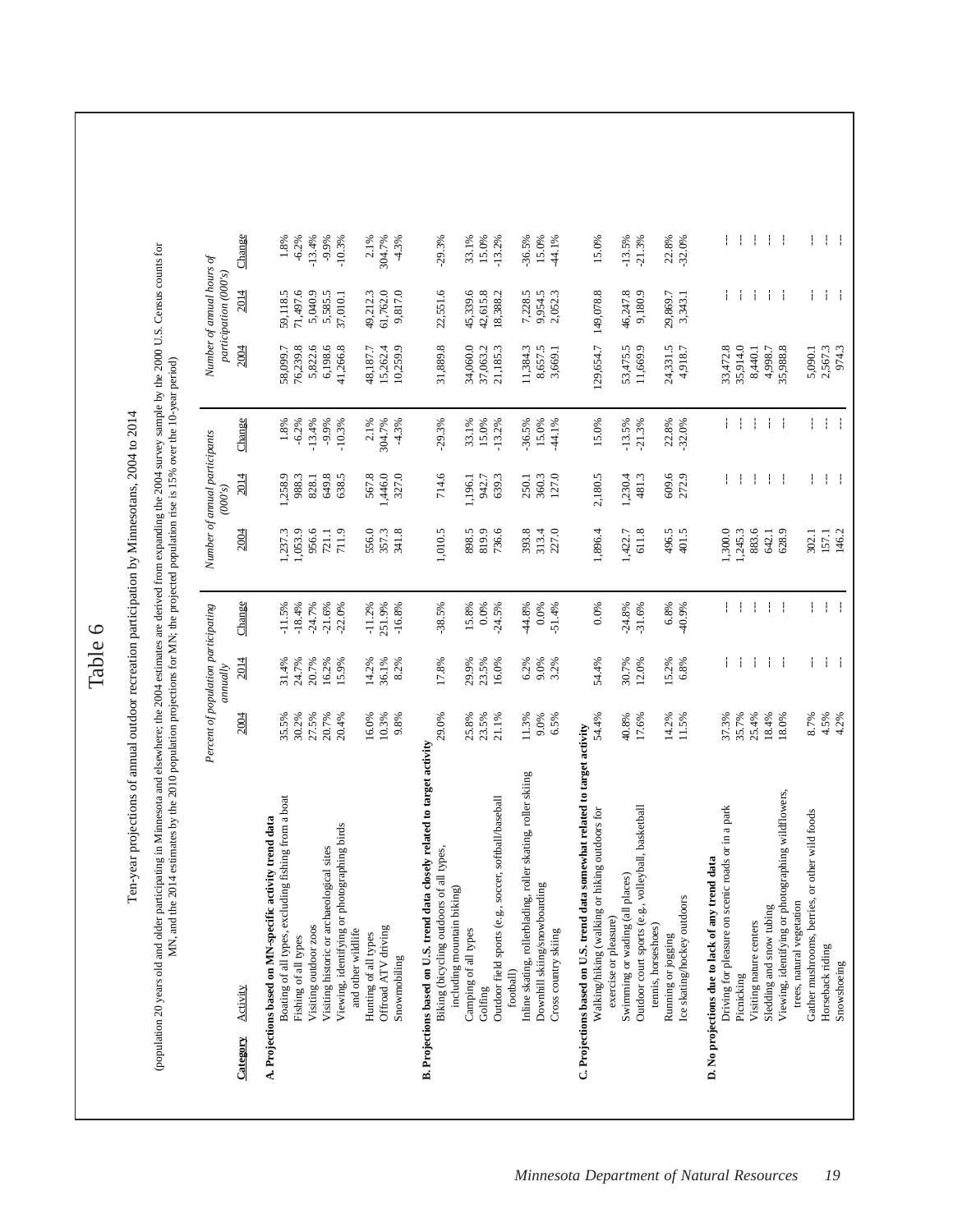by whom these machines are being used. The activity is growing so fast that new patterns of use may be emerging that could quickly dominate the overall activity in a matter of years.]

For the category B and C activities, which are based on national trends, the projected participation rate changes are generally negative, much like the category A activities. Certain activities, however, are projected to have stable participation rates (golfing, downhill skiing/snowboarding, and walking/hiking), while a few have a projected increase in participation rates (camping and running/jogging).

These participation rate changes, when used in conjunction with population projections, provide forecasts of the number of activity participants (second set of columns in Table 6). Further, since it is being assumed that added (and subtracted) activity participants are typical in terms of 2004 activity hours per year, the procedures provide forecasts of the number of annual hours of activity participation (last set of columns in Table 6).

It is evident in Table 6 that projected population gains are offsetting many of the negative participation rate changes, and, thereby, producing more stable numbers of participants over the ten-year period. For example, hunting is forecast to have an 11 percent participation-rate decrease over the ten-year period, but the projected increase in the adult population of 15 percent produces a small gain in number of hunters and hunting hours (2% gain). If the population was not growing, the number of hunters and hunting hours would be projected to decrease at the same rate as the participation rate change  $(-11)$  percent).

This projected population gain is relatively rapid by Minnesota standards and like any projection—it needs to be followed to see how well it tracks with actual population growth (Reference 6). The projections following the 2000 U.S. Census reflect the rapid increase in Minnesota's population during the 1990s, exceeded since World War II only by the baby-boom expansion of the 1950s (Reference 7)(see Figure 1). Before the full extent of the 1990s population growth was realized, the projections (from 1998) were considerably lower. In both the 1998 and 2002 population projections, the rate of growth decreases over time, which means that the damping effect on any participation-rate decreases would be less in the future.

The statewide projected population growth in Minnesota is expected to be unevenly distributed, just as it has been in the recent past (Figure 2). The pattern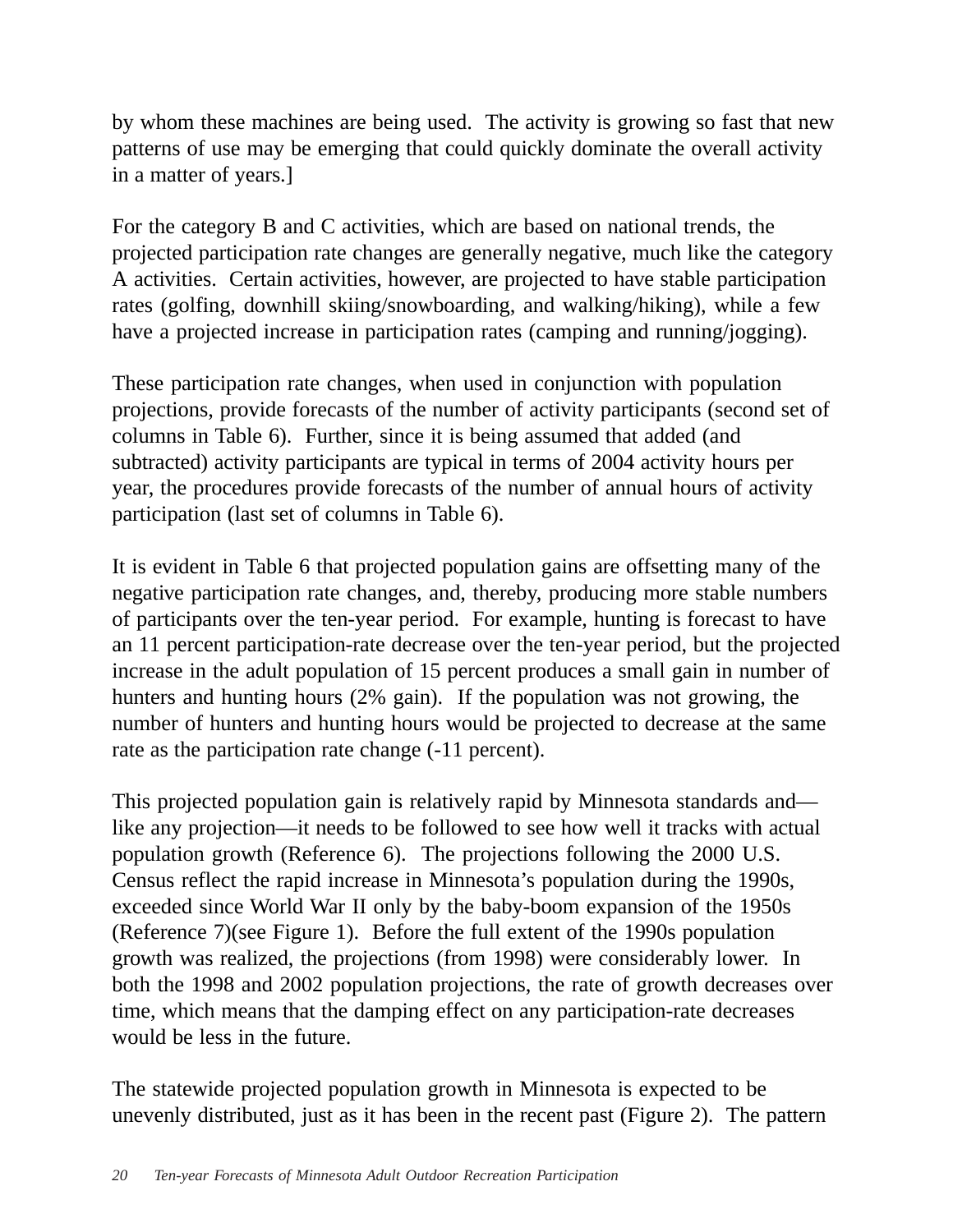

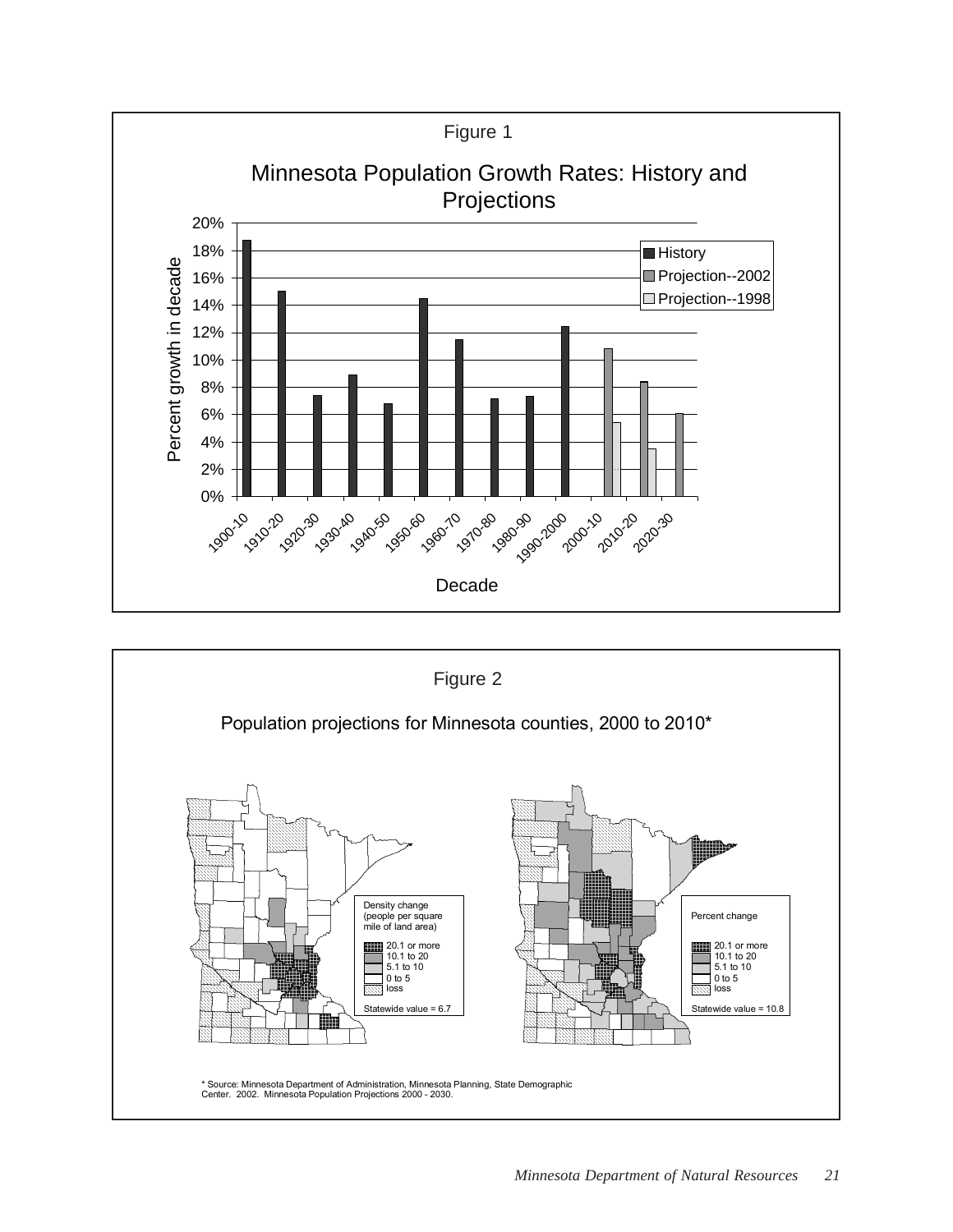of population change will have a significant effect on recreation activity changes around the state. This study does not have activity-trend information below the state level to make sub-state recreation projections, but a few observations based on population growth patterns are worth noting. In the future, when the base recreation studies are repeated on a regular five-year basis as planned, sub-state projections will be possible.

In the areas of the state that are growing rapidly, net increases in recreation use will likely result. The increases will be most evident in those areas with large numbers of new residents (density change on Figure 2) coupled with large relative increases in population (percent change on Figure 2). These high population growth areas are the urban expansion regions of the state. Much of this expansion is focused on the greater Twin Cities metropolitan area, although other places are also expected to grow rapidly (e.g., Olmsted County in southeastern Minnesota).

In the aggregate, statewide outdoor recreation use in terms of hours of participation is projected to increase, if ATV riding is included, and to remain about the same as today, if ATV riding is excluded (Table 7). In other words, even with a relatively rapid population increase, overall outdoor recreation use for

| (population 20 years old and older participating in Minnesota and elsewhere; the 2004 estimates are derived from expanding the |         |         | Minnesotans, 2004 to 2014                                     |      |      |                                            |
|--------------------------------------------------------------------------------------------------------------------------------|---------|---------|---------------------------------------------------------------|------|------|--------------------------------------------|
| 2004 survey sample by the 2000 U.S. Census counts for MN, and the 2014 estimates by the 2010 population projections for MN;    |         |         | the projected population rise is 15% over the 10-year period) |      |      |                                            |
|                                                                                                                                |         |         | ----------- Annual hours (000's) -----------                  |      |      | -------- Annual hours per capita --------- |
| Projection categories included*                                                                                                | 2004    | 2014    | Percent change                                                | 2004 | 2014 | Percent change                             |
| <b>Including ATV driving:</b>                                                                                                  |         |         |                                                               |      |      |                                            |
| A                                                                                                                              | 261,338 | 299,044 | 14%                                                           | 75   | 75   | 0%                                         |
| $A + B$                                                                                                                        | 409,247 | 447,175 | 9%                                                            | 117  | 112  | $-5%$                                      |
| $A+B+C$                                                                                                                        | 633,297 | 684,895 | 8%                                                            | 182  | 171  | $-6\%$                                     |
| <b>Excluding ATV driving:</b>                                                                                                  |         |         |                                                               |      |      |                                            |
| A                                                                                                                              | 246,075 | 237,282 | $-4%$                                                         | 71   | 59   | $-16%$                                     |
| $A + B$                                                                                                                        | 393,984 | 385,413 | $-2\%$                                                        | 113  | 96   | $-15%$                                     |
| $A+B+C$                                                                                                                        | 618,034 | 623.133 | 1%                                                            | 177  | 156  | $-12%$                                     |
| *Activity projection categories:                                                                                               |         |         |                                                               |      |      |                                            |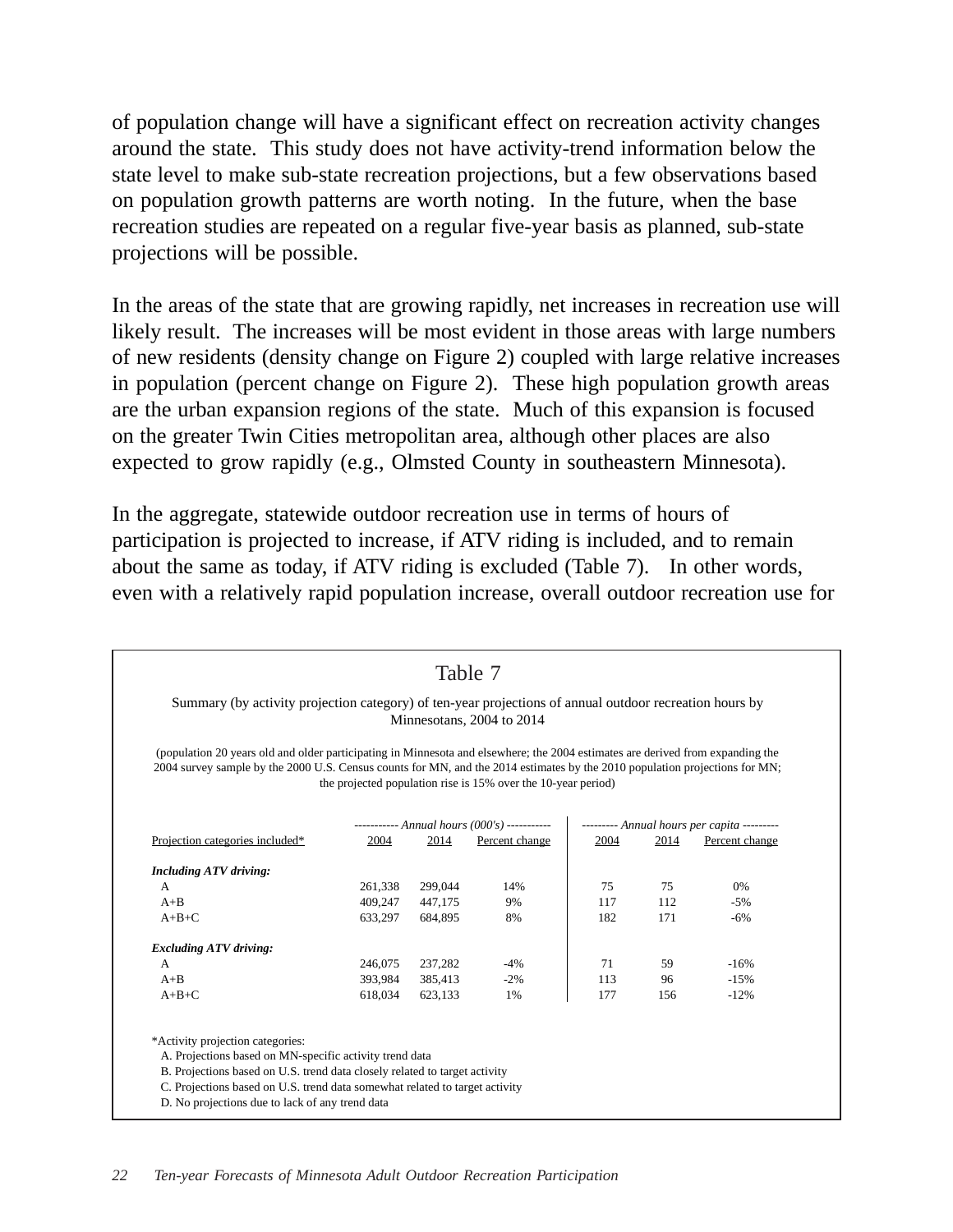nearly all activities we can assess is stable; ATV riding is the exception. This conclusion applies to the category A activities by themselves, as well as to the A activities combined with the B and C activities. To a large extent, outdoor recreation use is projected to plateau in Minnesota.

On a per-capita basis, most projections are for decreases, meaning that the typical Minnesota adult will invest less time in outdoor recreation than in the past (Table 7). The only exception is the category A activities with ATV riding included, which leads to no per-capita change.

## HISTORICAL CONTEXT FOR THE SHORT-TERM FORECAST RESULTS

Are these projections of decreasing per-capita use and plateauing total use at all realistic? The careful answer to this question—given the basis upon which the projections are made—is that these conclusions are tentative, and will remain tentative until move evidence becomes available down the road. At this time, there are further pieces and parts of corroborating information that point in the direction of decreasing per-capita use. These pieces and parts add to the strength of the conclusions, but the conclusions still remain tentative.

The recently completed outdoor recreation survey of Minnesota adults examined the effect of broad demographic trends on shaping overall outdoor recreation use (Reference 8)(see Table 8). For many of the demographic trends, the associated recreation trend is less overall use per capita. Take age as an example. In 2004, the pattern is one of decreasing recreation use as people age (Figure 3). And since the population is aging (Figure 4), the effect of the aging population is less overall use on a per-capita basis.

The conclusion to be drawn from these demographic trends is *not* that those demographic trends associated with less use per capita will in fact predominate over those associated with more use, and there are some of the latter (Table 8). The conclusion to be drawn is that less overall use per capita should not be an unexpected outcome.

In addition, there is evidence at the national level for a generational shift in certain activities that leads to less activity involvement on a per-capita basis (Figure 5). The wildlife-related activities (fishing, hunting, and wildlife-watching) all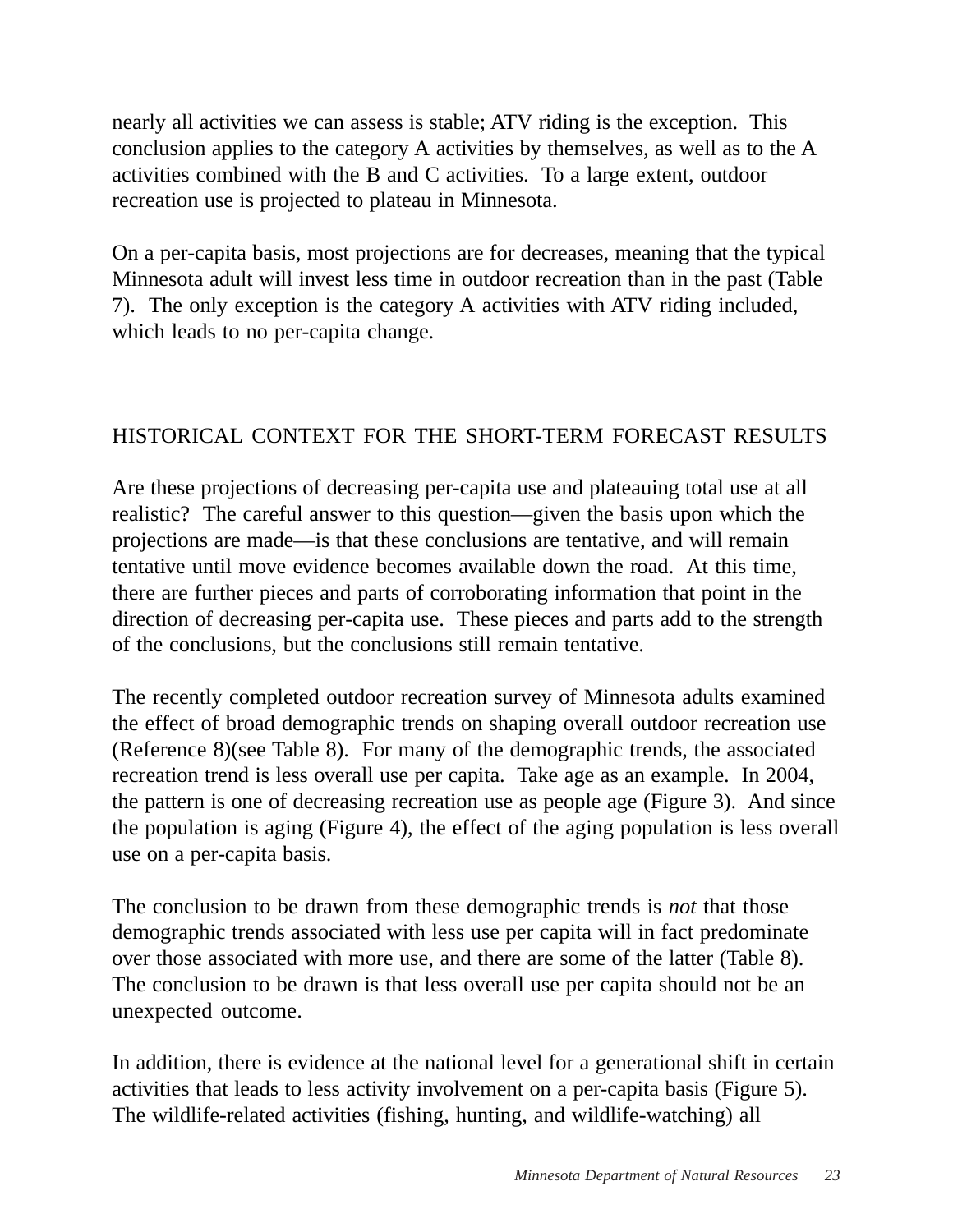|                                 | Table 8                                                                                     |                                |
|---------------------------------|---------------------------------------------------------------------------------------------|--------------------------------|
|                                 | Summary table: Recreation use trends associated with demographic characteristics and trends |                                |
| Associated recreation use trend | Demographic characteristic                                                                  | Demographic trend              |
| Less use                        |                                                                                             |                                |
| Less overall use per capita     | Population density of residence (urban-rural)                                               | Increasing urban               |
| Less overall use per capita     | Region of Minnesota                                                                         | Increasing metro area/urban    |
| Less overall use per capita     | Age class                                                                                   | Increasing age                 |
| Less overall use per capita     | Race/ethnicity                                                                              | More non-white and/or Hispanic |
| Less overall use per capita     | Household size                                                                              | Smaller sizes                  |
| No effect on use                |                                                                                             |                                |
| Neutral                         | Gender                                                                                      | Neutral                        |
| More use                        |                                                                                             |                                |
| More overall use per capita     | Education                                                                                   | More formal education          |
| More overall use per capita     | Household Income                                                                            | Higher incomes                 |

experienced decreasing overall participation rates in the 1990s, according to National Survey of Fishing, Hunting and Wildlife-Associated Outdoor Recreation (Reference 4). Within these overall decreases, the drops for the younger age groups are especially strong and exert a significant downward pull on overall population participation. The drop in the younger age classes was sufficient to shift the peak in participation out of the younger age classes into the next older age classes. [As an aside, Minnesota—through its Electronic Licensing System can begin to develop detailed demographic trends on hunting and angling (e.g., age, gender, and geographic trends). ELS went into operation in 2001, and all information is archived.]

Whether these age-class patterns evident in the wildlife-related activities are generalizable to other forms of outdoor recreation, and whether they are applicable in Minnesota are seminal questions. In this regard, one speculative item is worth noting.

On the age-class pattern of overall recreation use in Minnesota (Figure 3), the increase in overall recreation use per capita with decreasing age—which in 2004 dropped down for the youngest adult age class—continued to rise into the youngest adult age class in the 1980s, the only other time this kind of work has been done in Minnesota (Reference 9). This pattern change—a shift of peak involvement from the younger to an older age group—is the same as noted above for wildlife-related activities at the national level. If the Minnesota pattern change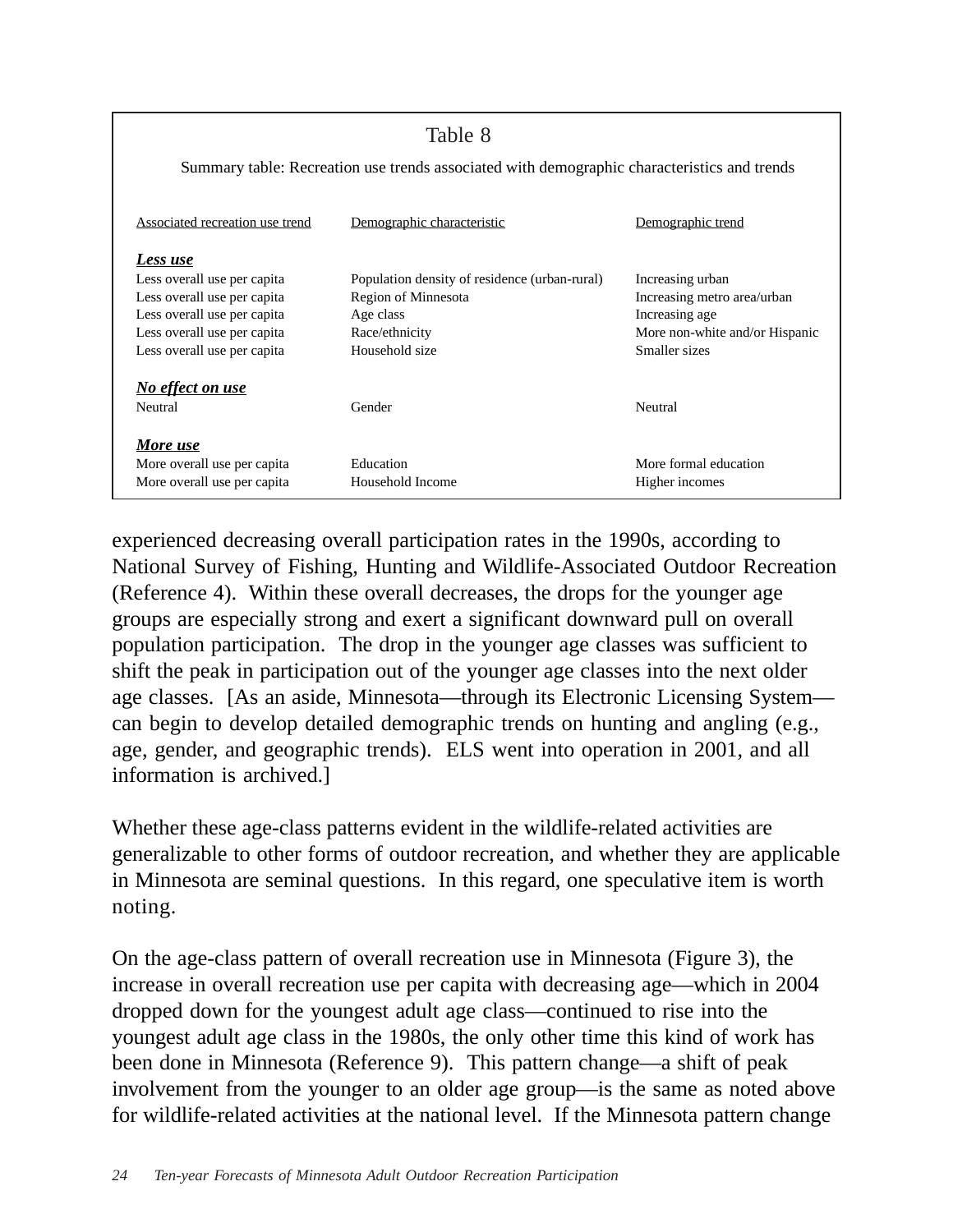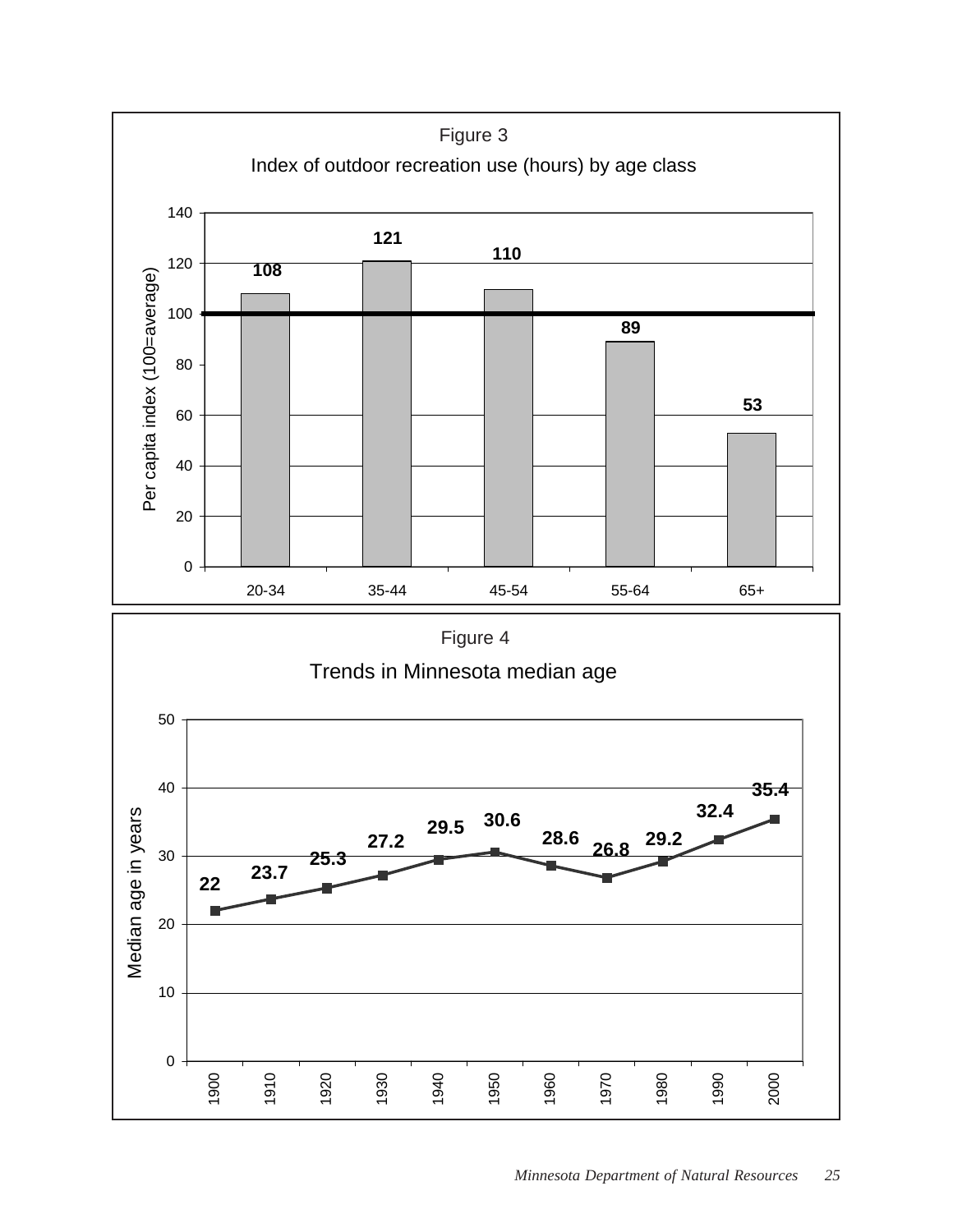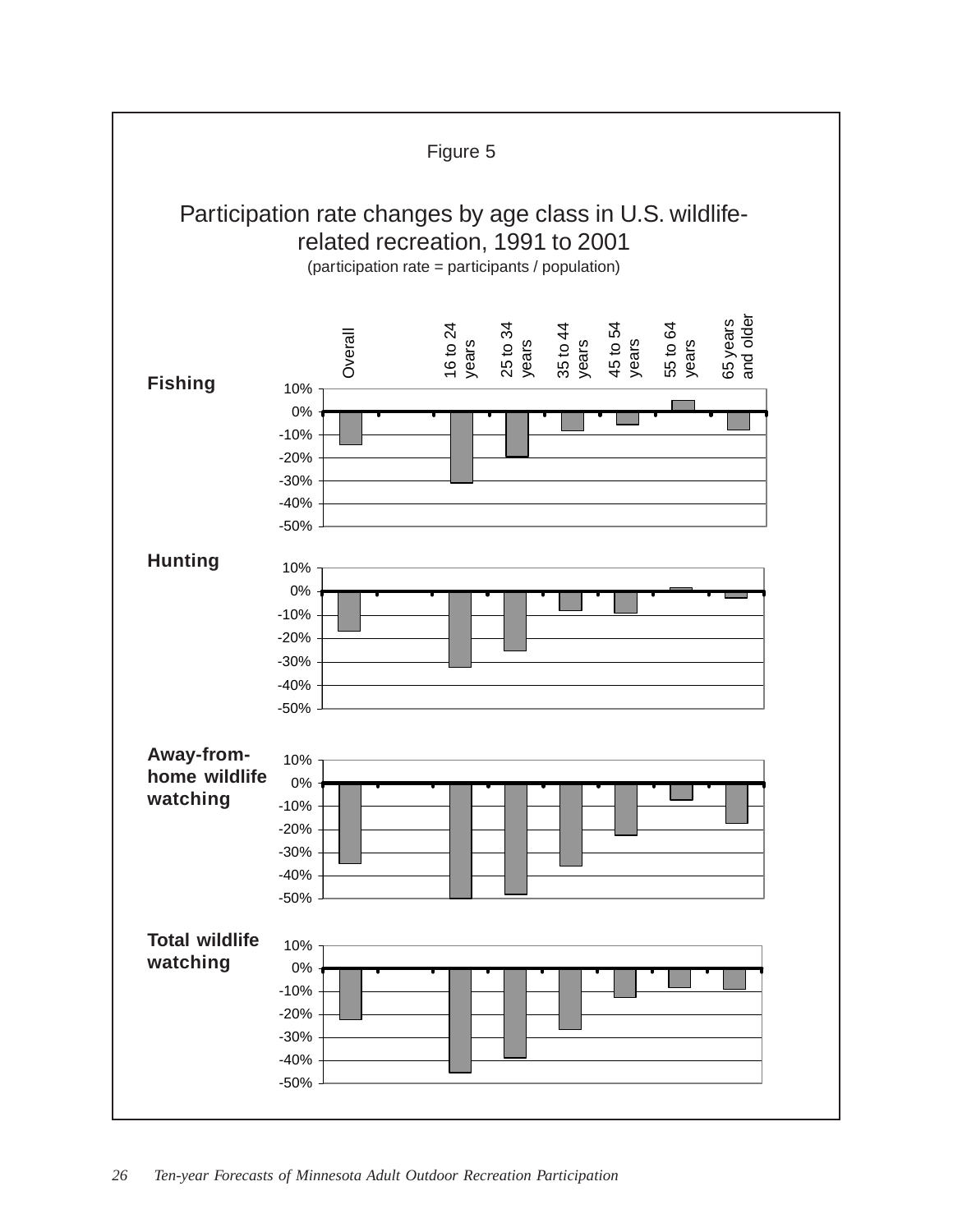is real and not apparent (and only future monitoring can provide that distinction), it would be indicative of a relative drop of overall recreation involvement by the youngest Minnesota adults.

Based on assessments of historical records this study was able to assemble, decreasing per-capita recreation involvement has not always been the case at the national or Minnesota scale. In earlier time periods, increasing per-capita involvement was not unusual. Decreasing per-capita participation—especially the strong decreases—is of more recent vintage.

At the national scale, fishing participation was increasing faster than population in the 1955 to 1970 period, and hunting—although decreasing slightly—was just about maintaining a constant per-capita rate (Figure 6). In later time periods, both fishing and hunting had increasingly negative participation-rate changes.

In a similar historical sequence, both U.S. National Park and Minnesota State Park attendance per-capita increased in the 1980s, and decreased in the 1990s (Reference 10 & 11)(see Figure 7). Recent per-capita decreases in use are also evident for Twin Cities regional parks and trails (Reference 12)(see Figure 8).

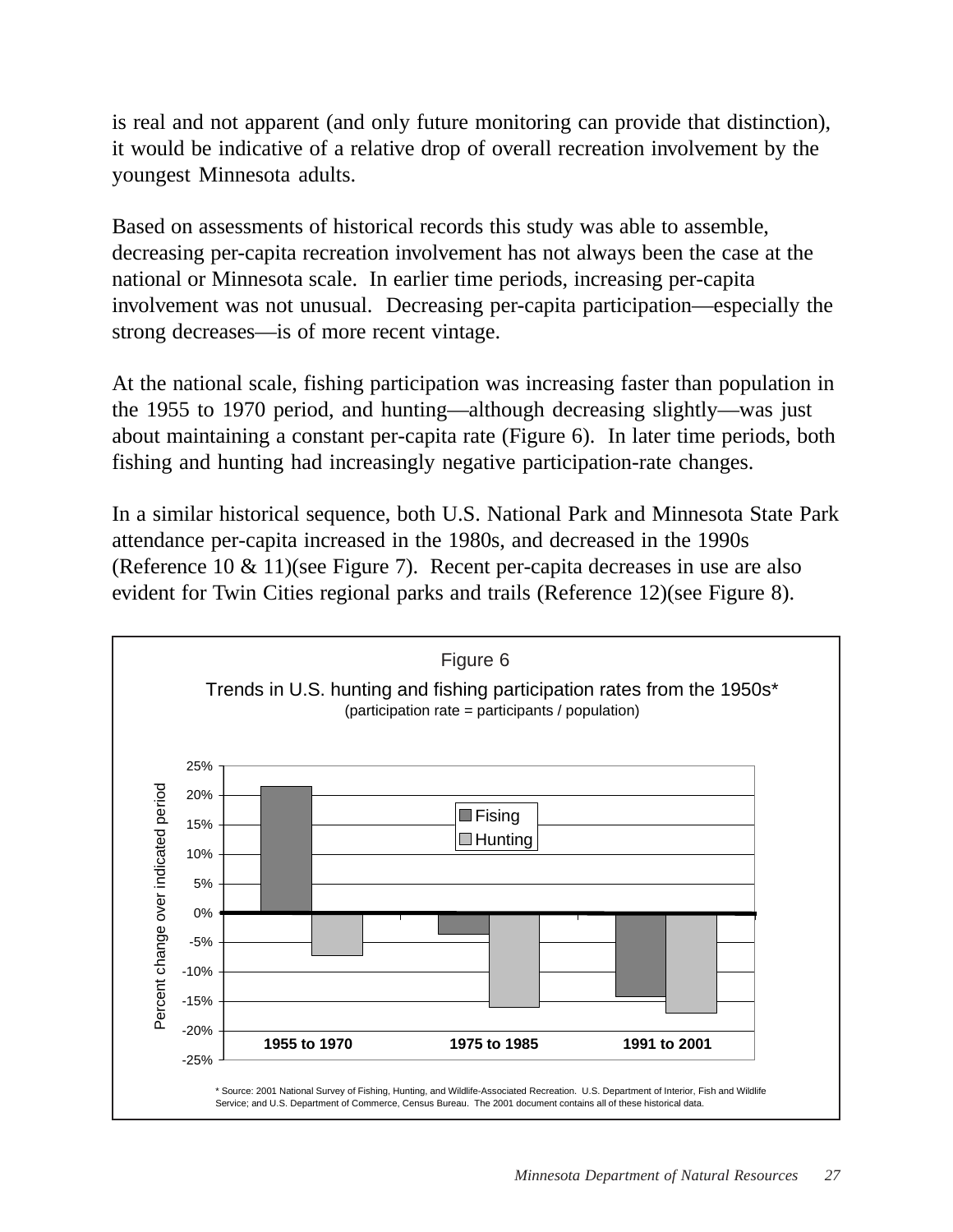

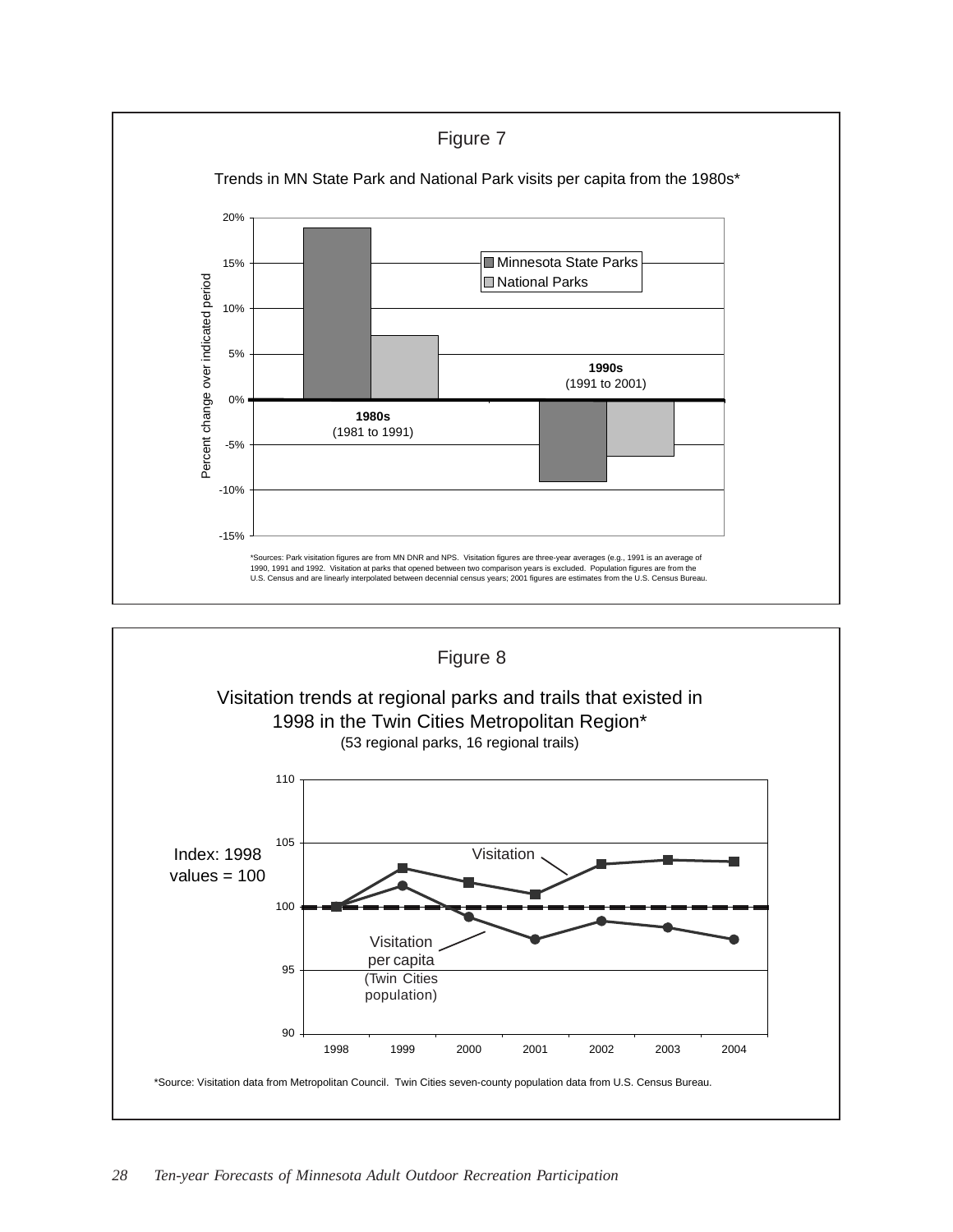Although Twin Cities regional park and trail use has increased since 1998, population has increased even faster, which means less use per capita. [Note: 1998 is the first year available from the new standardized monitoring of Twin Cities park and trail use; monitoring began in 1995 and it takes four years of accumulated data to report for a year.]

The final historical trend-series assessment comes from a place that is as far as you can get in a recreational sense from the Twin Cities metro area. It is from the Boundary Waters Canoe Area Wilderness (BWCAW), located along the Canadian border in northeastern Minnesota. The assessment shows a decreasing per-capita use trend for Minnesotans in recent years, preceded by an increase (Figure 9). This pattern of change is similar to that experienced by Minnesota State Parks.



The BWCAW trend measure is yearly May-September overnight quota permits since 1982, when standard reporting of these permit data began (Reference 13). The BWCAW is a formal wilderness, and quotas are established to limit use and maintain a wilderness experience for visitors. Quotas are managed through the permit system. The large majority of the BWCAW annual use (in terms of recreational visitor days) is connected to these overnight permits. Origin (state) of the user is tied to the origin of the person who applies for the group permit.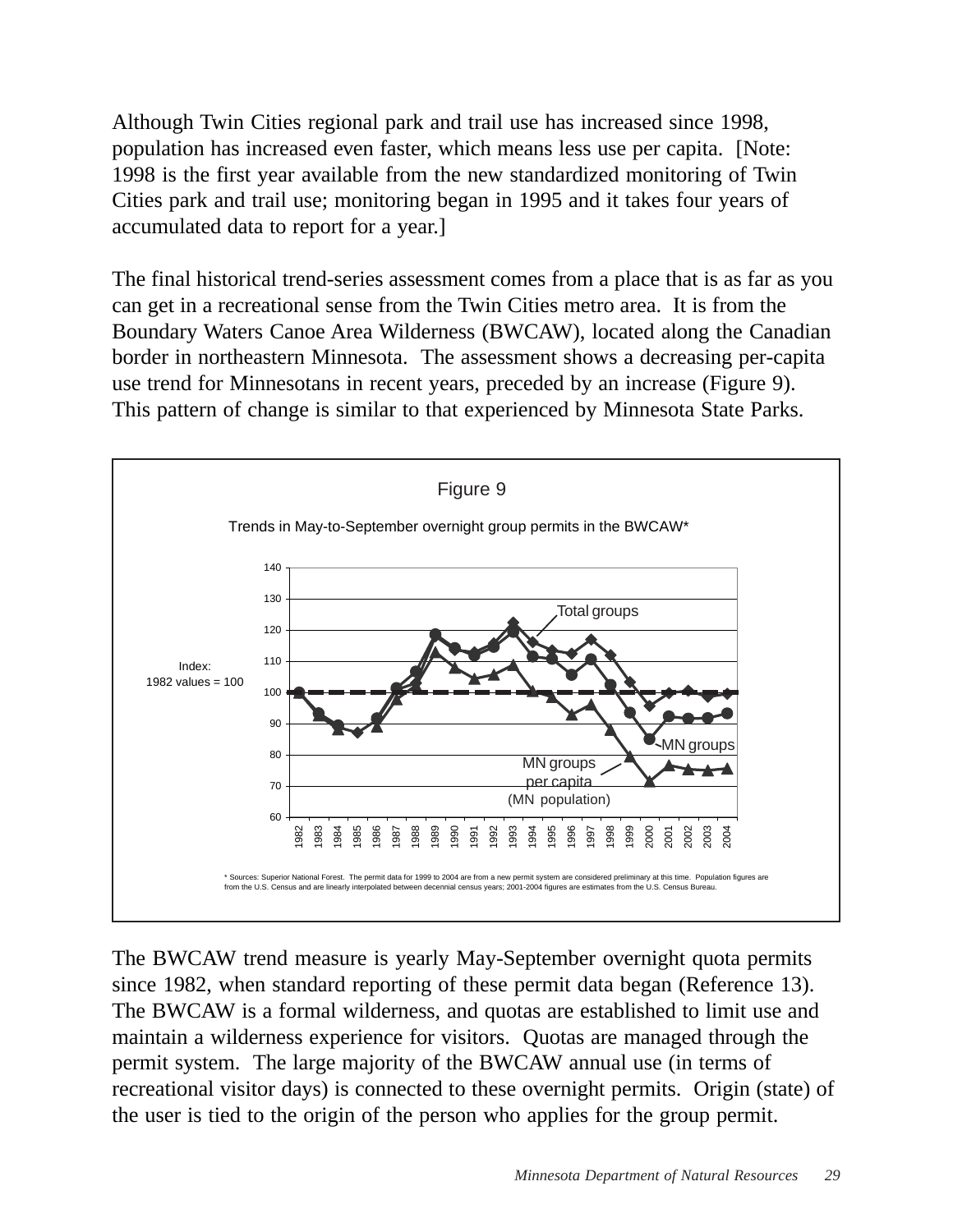Total overnight group permits at first decreased in the early 1980s (probably associated with decreasing quotas for motorboats), then rose to the late 1980s, after which they stayed relatively constant for about 10 years until the latter part of the 1990s. Permits numbers then fell and have remained stable over the last few years (the permit data for 1999 to 2004 are from a new permit system and are considered preliminary at this time; some revisions may be made in the near future). The relatively constant period from the late 1980s through the latter part of the 1990s occurred during the sizable drop (27% decrease) between 1993 and 1994 in the number of May-September overnight quota permits. At present, just over half (54%) of the available May-September overnight permit quota is used.

Since 1994 when the current May-September overnight quotas were implemented, the per-capita index of Minnesota groups has shown an overall decrease of about 25 percent. In the years prior to 1994, this per-capita index rose overall.

Altogether, the historical BWCAW trend, plus the park and activity trends may be indicative of a diminishing desire of people for a wide variety of outdoor recreation pursuits. They may be indicative of the diminishing importance of outdoor recreation in the scheme of people's lives. Only time will tell whether this is true. Aspects of the American culture regularly experience phases of increasing and decreasing popularity. The outdoor recreation aspect of the culture should not be expected to be any different.

As part of the planned routine monitoring of the changing nature of recreation in Minnesota, one question monitors the general importance of outdoor recreation to adult Minnesotans: How important a part of your life is outdoor recreation? Responses to this question in 2004 show that a majority (57%) of adults believe outdoor recreation is a "very important" part of their life (Figure 10). Not

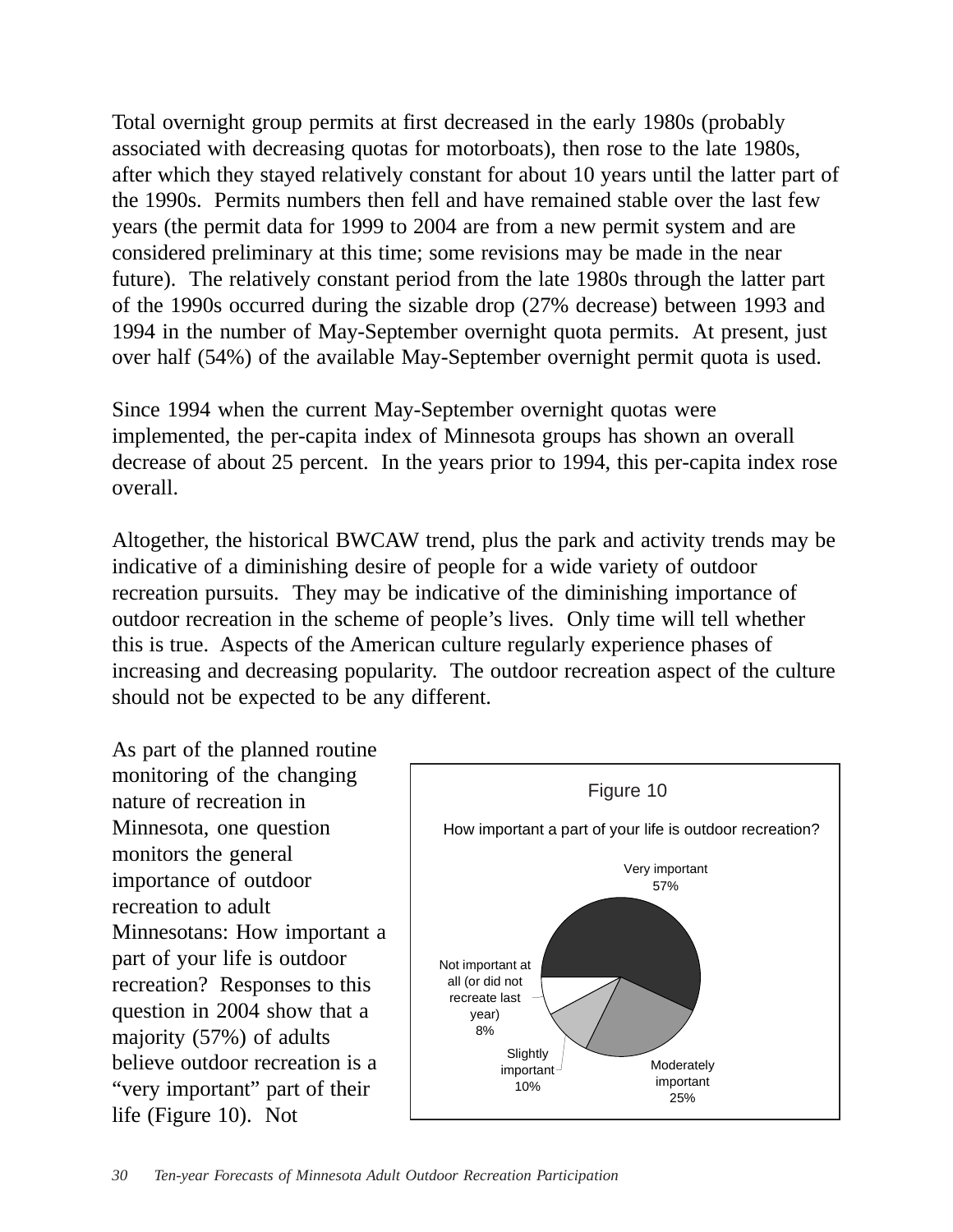surprisingly, the importance ascribed to recreation is closely connected to the amount of recreation participation (Figure 11). Future assessments of this question should prove most interesting.

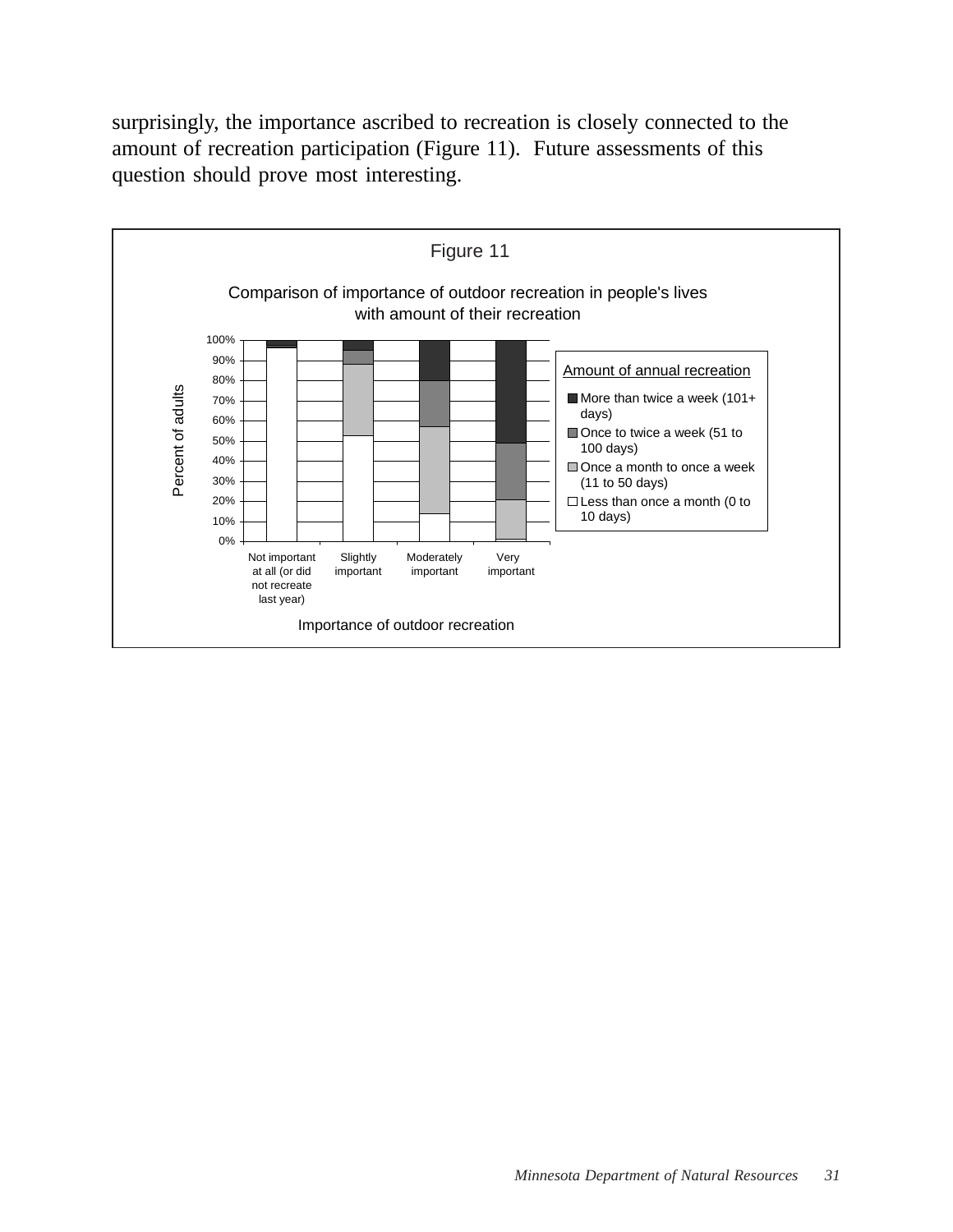#### REFERENCES

- 1. Minnesota Department of Natural Resources. 2002. Minnesota's 2003-2008 State Comprehensive Outdoor Recreation Plan. Minnesota Department of Natural Resources, Office of Management and Budget Services.
- 2. National Survey on Recreation and the Environment (NSRE). Data for 1994- 95 reported in: H. Ken Cordell, Principal Investigator. 1999. Outdoor Recreation in American Life. Sagamore Publishing; and data for 2000-01 reported in: H. Ken Cordell, Principal Author. 2004. Outdoor Recreation for 21st Century America. Venture Publishing.
- 3. U. S. Department of the Interior, Fish and Wildlife Service, Division of Federal Assistance. Historical data on fishing and hunting license sales by state: http://federalaid.fws.gov/financialinfo/finainfo.html .
- 4. U. S. Department of the Interior, Fish and Wildlife Service and U. S. Department of Commerce, U. S. Census Bureau. 1955 to 2001 National Survey of Fishing, Hunting, and Wildlife-Associated Recreation.

An analysis of these and related data are presented in: Kelly, Tim. 2005. Outdoor recreation participation trends in wildlife-related activities (fishing, hunting, wildlife observation) and recreational boating. A background report for Minnesota State Comprehensive Outdoor Recreation Planning. Minnesota Department of Natural Resources, Office of Management and Budget Services.

- 5. National Sporting Goods Association (NSGA). All sports participation information received in May 2005 directly from NSGA, Dan Kasen, Manager of Information Services. The May 2005 data set contained all revisions to date made to the participation data, and, thus, may differ from former NSGA data sets that have not been revised.
- 6. Minnesota Department of Administration, Minnesota Planning, State Demographic Center. (i) 2002. Minnesota Population Projections 2000 - 2030; and (ii) 1998. Minnesota Population Projections 1995 - 2025.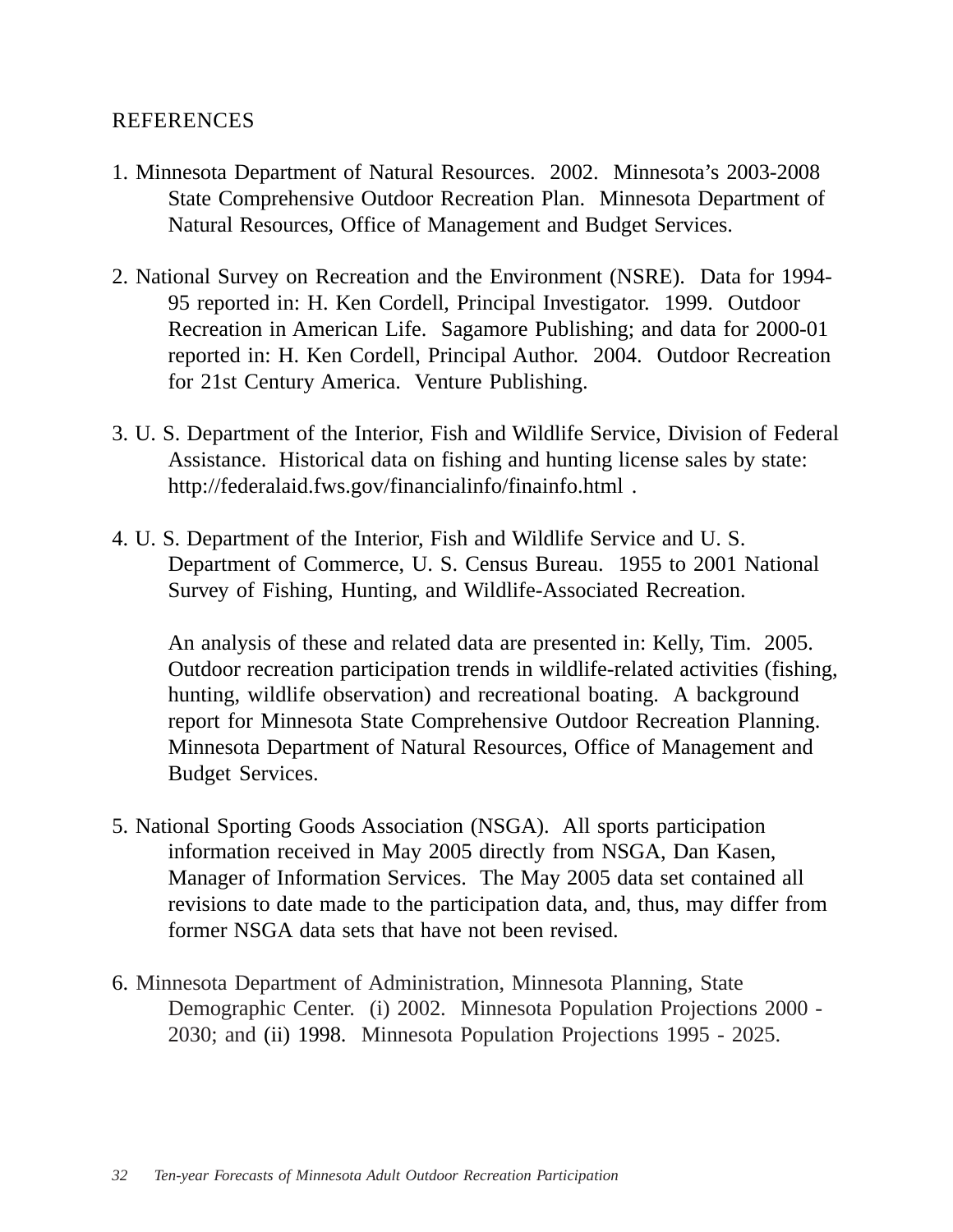- 7. U. S. Department of Commerce, U. S. Census Bureau. Minnesota decennial census population counts for 1900 to 2000.
- 8. Kelly, Tim. 2005. 2004 Outdoor Recreation Participation Survey of Minnesotans: Report on Findings. Minnesota Department of Natural Resources, Office of Management and Budget Services.
- 9. Minnesota Department of Natural Resources (MN DNR). 1985-86 Outdoor Recreation Participation and Expenditure Survey of Minnesotans. Survey conducted for the MN DNR by the Minnesota Center for Survey Research, University of Minnesota.
- 10. U.S. Department of Interior, National Park Service (NPS), Public Use Statistics Office. NPS attendance data from: http://www2.nature.nps.gov/ stats/ .
- 11. Minnesota Department of Natural Resources, Division of Parks and Recreation. Historical attendance data on Minnesota State Parks.
- 12. Metropolitan Council. Historical visitation data for Twin Cities regional parks and trails.
- 13. U.S. Department of Agriculture, Forest Service, Superior National Forest. Historical May-September overnight permit data for the Boundary Waters Canoe Area Wilderness.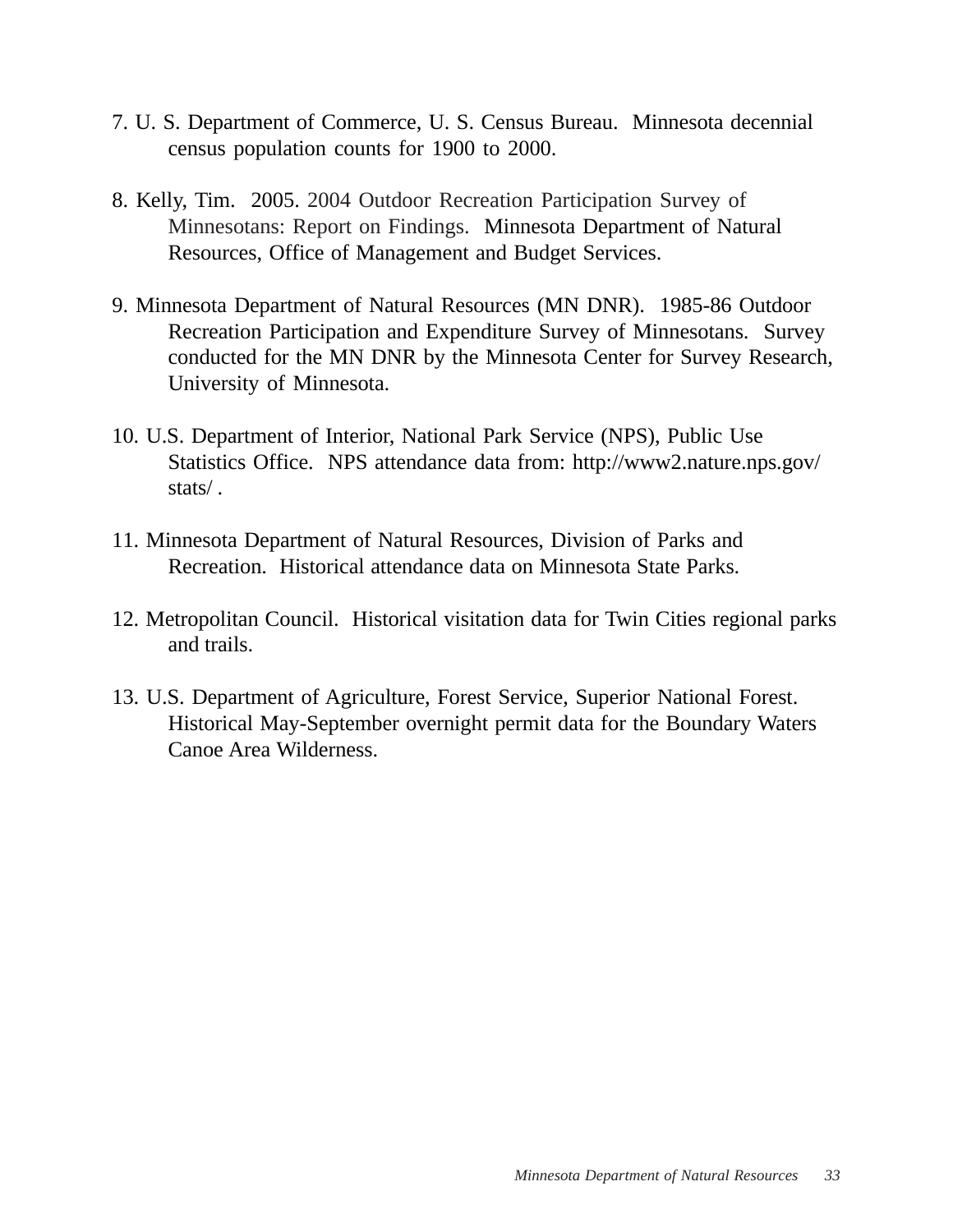## APPENDIX A

## INFORMATION ON ACTIVITY TRENDS AND DATA ANALYSIS PROCEDURES FOR ACTIVITY PROJECTIONS

#### **CONTENTS**

| Topic                                                         | <u>Page</u> |
|---------------------------------------------------------------|-------------|
|                                                               | 35          |
|                                                               | 36          |
| Information for activity trend analysis                       |             |
| Activity: Recreational boating, excluding fishing from a boat | 37          |
|                                                               | 41          |
|                                                               | 42          |
| Activity: Visiting historic or archaeological sites           | 43          |
| Activity: Viewing, identifying or photographing birds         |             |
|                                                               | 43          |
|                                                               |             |
|                                                               | 45          |
| Activity: All remaining activities with trend estimates       | 46          |
|                                                               |             |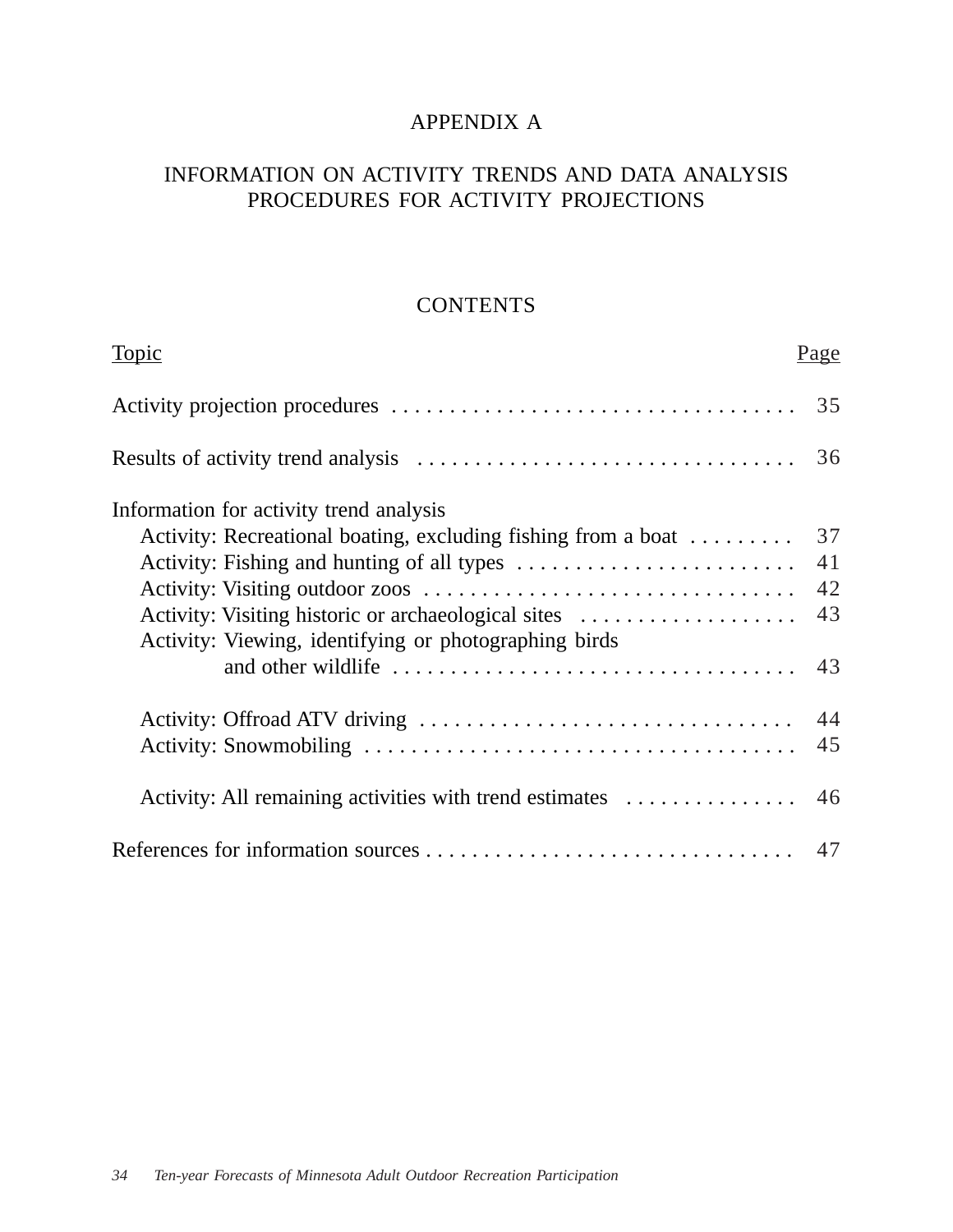## Activity projection procedures

The procedures used to derive activity projections follow a standard three-step format:

- 1. The measure of activity involvement over the most recent 10 years is normalized by the relevant population to derive a per-capita data series. The measure of activity involvement is either the number of participants, amount of use, or registered recreational vehicles. The relevant population may be age specific (e.g., age 16+ for fishing licenses), and may refer to the U.S. as a whole or Minnesota or a portion of Minnesota (e.g., seven-county Twin Cities metropolitan area).
- 2. A linear regression line is fit to the data series in #1, and the percent change along the regression line between the first and tenth year is computed. If the slope of the regression line is not statistically different from zero (which occurred in 3 of the 18 cases), the slope is set at zero (i.e., percent change is set to zero).
- 3. The percent change in #2 is assessed against the current (2004) percent of population participating in an activity to derive the percent participating 10 years later in 2014. The 2014 percent is then multiplied by the projected population 10 years later to get the number of participants. The number of participants is subsequently multiplied by the 2004 annual activity hours per participant value to compute 2014 activity hours. The assumption is made that added (and subtracted) activity participants are typical in terms of activity hours per year.

Steps 1 to 3 were done for all but two activities, whose measures were vehicle registration trends. One of these (Minnesota ATV registrations) was examined differently because it was expanding so rapidly. ATV registrations over the last 10 years were examined in three ways: (i) all of the 10 years, (ii) first 5 years, (iii) last 5 years. All three of these measures (as shown below) are nearly the same, so the entire ten-year trend was used. The other of these was Minnesota snowmobile registrations, which were rather erratic over the last 10 years, perhaps due—at least in part—to variable snow conditions. Snowmobile registrations were examined in the same way as ATV registrations: (i) all of the 10 years, (ii) first 5 years, (iii) last 5 years. The last 5 years differed materially from the first 5, so the last 5 were used to derive the trend for the projections (see below for snowmobile data).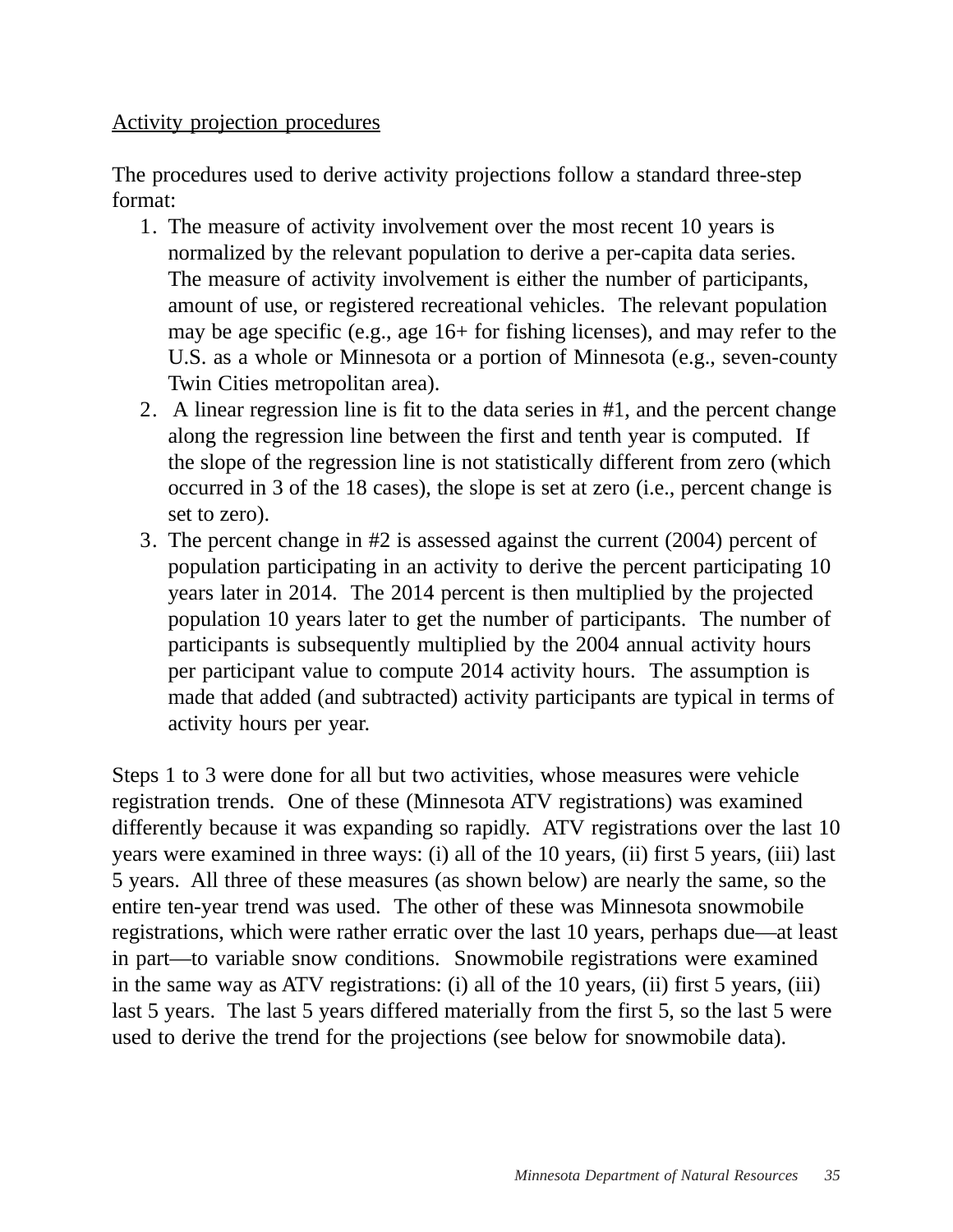#### Results of activity trend analysis

The results of the ten-year activity-participation trend analysis is shown in the table below. The "participation rate change" in Table A-1 is the percent change in step 2 above. It is used to derive the ten-year projected activity participation rates, number of participants and activity hours.

|                 | Table A-1                                                                            |                                  |
|-----------------|--------------------------------------------------------------------------------------|----------------------------------|
|                 | Estimates of recent activity participation rate changes used in ten-year projections |                                  |
|                 | ("recent" is last 10 years; participation rate = activity participants / population) |                                  |
|                 |                                                                                      | Recent participation rate change |
| <b>Category</b> | <b>Activity</b>                                                                      | (percent)                        |
|                 | A. Estimates based on MN-specific activity trend data                                |                                  |
|                 | Boating of all types, excluding fishing from a boat                                  | $-11.5%$                         |
|                 | Fishing of all types                                                                 | $-18.4%$                         |
|                 | Visiting outdoor zoos                                                                | $-24.7%$                         |
|                 | Visiting historic or archaeological sites                                            | $-21.6%$                         |
|                 | Viewing, identifying or photographing birds<br>and other wildlife                    | $-22.0%$                         |
|                 | Hunting of all types                                                                 | $-11.2%$                         |
|                 | Offroad ATV driving                                                                  | 251.9%                           |
|                 | Snowmobiling                                                                         | $-16.8%$                         |
|                 | B. Estimates based on U.S. trend data closely related to target activity             |                                  |
|                 | Biking (bicycling outdoors of all types,                                             | $-38.5%$                         |
|                 | including mountain biking)                                                           |                                  |
|                 | Camping of all types                                                                 | 15.8%                            |
|                 | Golfing                                                                              | 0.0%                             |
|                 | Outdoor field sports (e.g., soccer, softball/baseball                                | $-24.5%$                         |
|                 | football)                                                                            |                                  |
|                 | Inline skating, rollerblading, roller skating, roller skiing                         | $-44.8%$                         |
|                 | Downhill skiing/snowboarding                                                         | 0.0%                             |
|                 | Cross country skiing                                                                 | $-51.4%$                         |
|                 | C. Estimates based on U.S. trend data somewhat related to target activity            |                                  |
|                 | Walking/hiking (walking of hiking outdoors for<br>exercise or pleasure)              | 0.0%                             |
|                 | Swimming or wading (all places)                                                      | $-24.8%$                         |
|                 | Outdoor court sports (e.g., volleyball, basketball                                   | $-31.6%$                         |
|                 | tennis, horseshoes)                                                                  |                                  |
|                 | Running or jogging                                                                   | 6.8%                             |
|                 | Ice skating/hockey outdoors                                                          | $-40.9%$                         |
|                 | D. No estimates due to lack of any trend data                                        |                                  |
|                 | Driving for pleasure on scenic roads or in a park                                    |                                  |
|                 | Picnicking                                                                           |                                  |
|                 | Visiting nature centers                                                              |                                  |
|                 | Sledding and snow tubing                                                             |                                  |
|                 | Viewing, identifying or photographing wildflowers,                                   |                                  |
|                 | trees, natural vegetation                                                            |                                  |
|                 | Gather mushrooms, berries, or other wild foods                                       |                                  |
|                 | Horseback riding                                                                     |                                  |
|                 | Snowshoeing                                                                          |                                  |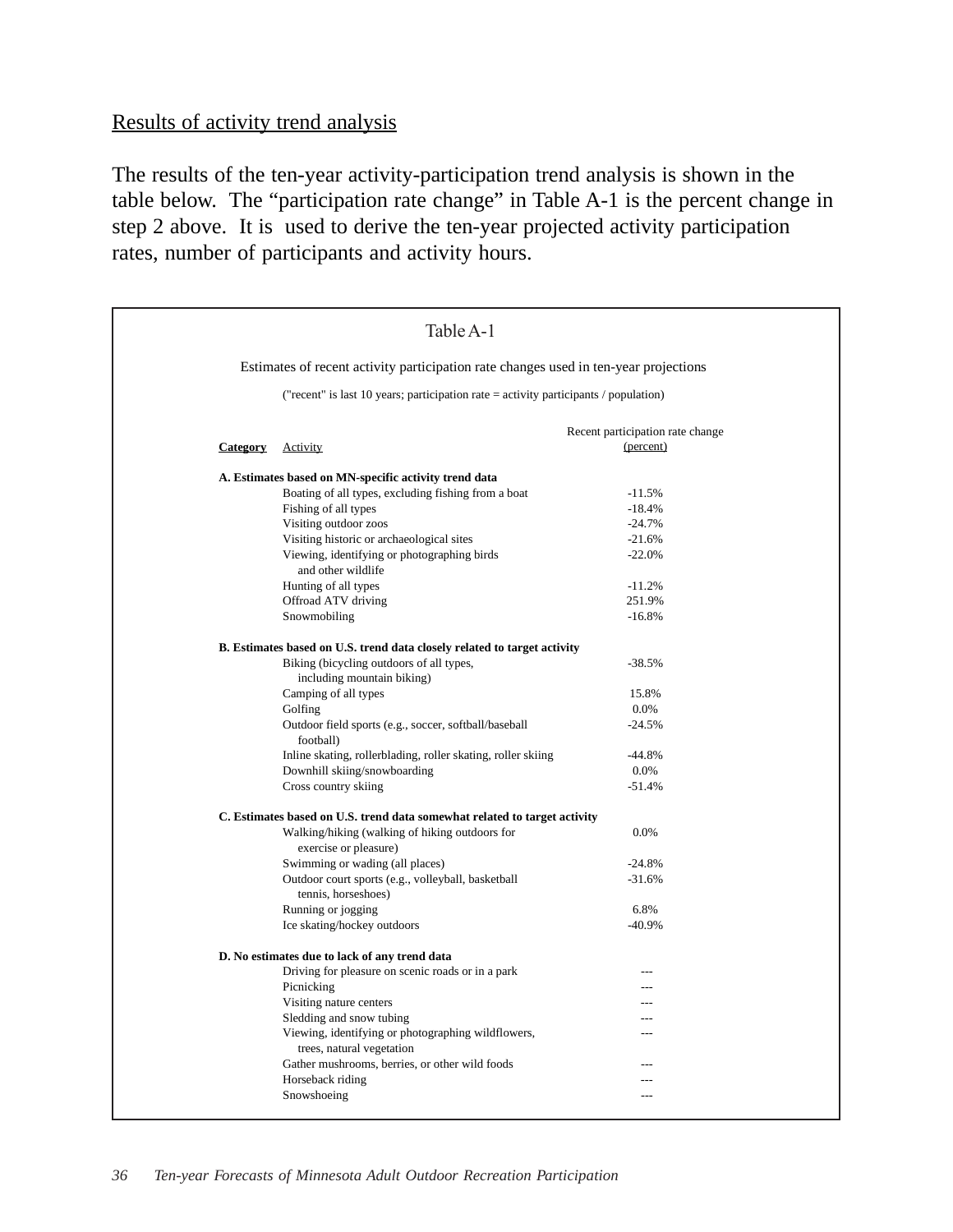The data sources used for each activity are given in Table A-2 on the next page. All population figures—used to derive per-capita activity measures—are from the U.S. Census and are linearly interpolated between decennial census years; 2001- 2004 figures are estimates from the U.S. Census Bureau.

Information for activity trend analysis

## **Activity: Recreational boating, excluding fishing from a boat**

Five recreational boating studies have been conducted from the 1980s into recent years. All five lead to the same conclusion regarding trends: the number of boats on the water has neither increased nor decreased significantly (changes are assessed statistically at the .05 level). In the studies, boats are counted from aircraft on summer weekend/holiday afternoons.

The studies cover a range of boating conditions in Minnesota. Two large, very intensely used boating resources are covered by the studies (Lake Minnetonka located in the western part of the Twin Cities metropolitan area—Figure A-1, and the Lower St. Croix River located in the eastern part of the Twin Cities—Figure A-2). Other Twin Cities boating lakes are covered in a separate regional boating study (Figure A-3). More rural, less intensely used lakes are covered by two regional boating studies: one in Central and one in North Central Minnesota (Figure A-3). The more rural lake regions are used three to five times less intensely than typical Twin Cities' lakes.

In some of the studies fishing is a small portion of all boating (e.g., Lake Minnetonka and St. Croix River—less than 20% of all boating) and in others it is a larger portion (e.g., Central Lakes Region—just over 50% of all boating). The stable boat numbers over time are assumed here to apply whether or not fishing from a boat is included or excluded.

The "participation rate trend" over the recent ten-year period is derived from constant boating use divided by the increase in population (age 16+) over the period. The per-capita data series indexed to 1994=100 is:

|       | $\overline{QQ}$ | 995 | 1996 | 1997 | 1998 <sub>1</sub> | 1999 | 2000 | 2001 | 2002 | 2003 | 2004 |
|-------|-----------------|-----|------|------|-------------------|------|------|------|------|------|------|
| Index | 100             | QQ  |      |      | ر .               | 94   |      |      |      |      | 88   |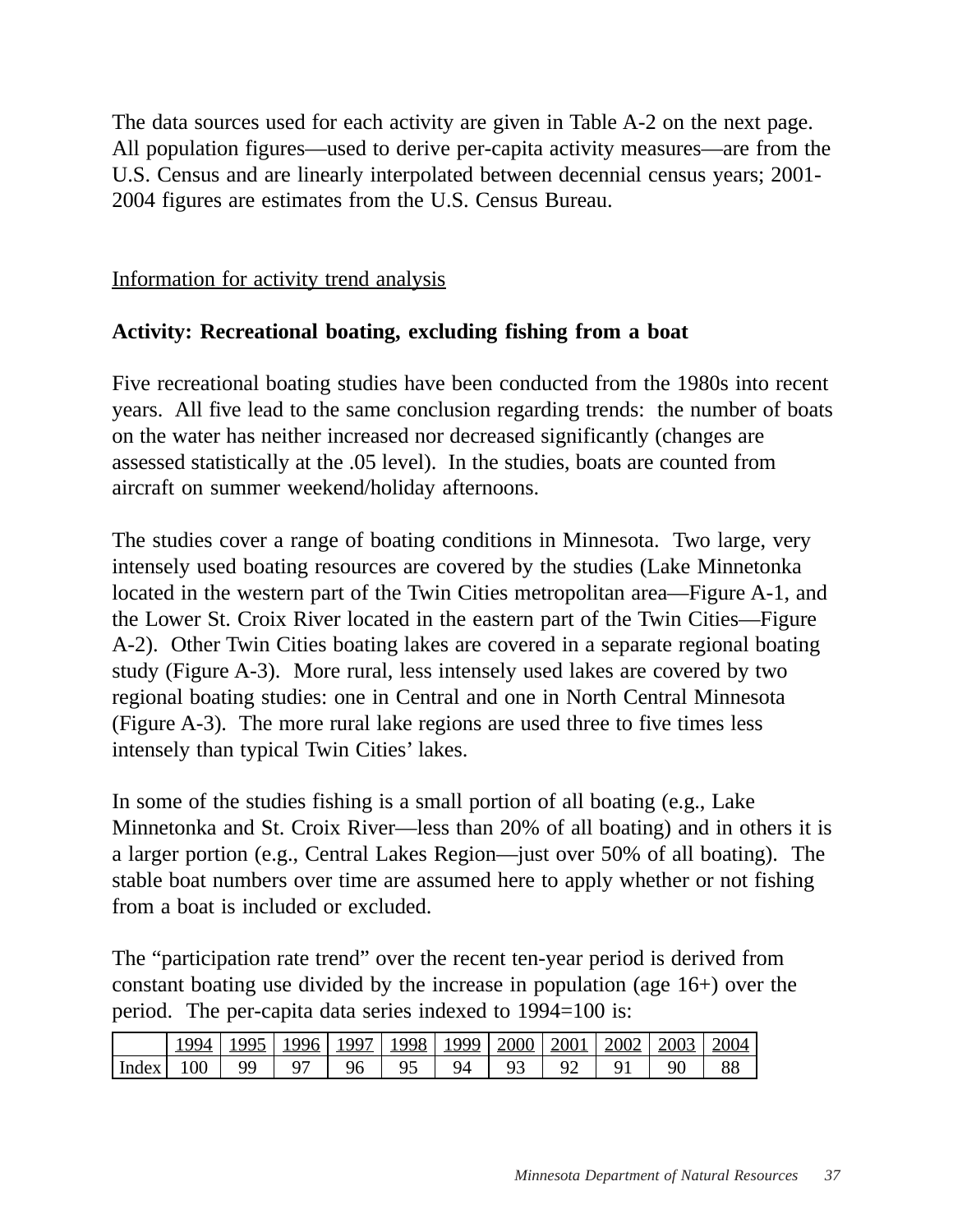|                                                                                                                             | Table A-2                                                                                                                        |
|-----------------------------------------------------------------------------------------------------------------------------|----------------------------------------------------------------------------------------------------------------------------------|
|                                                                                                                             | Sources of information on recent activity participation rate changes used in ten-year projections<br>("recent" is last 10 years) |
| Activity<br>Category                                                                                                        | Source of information used to estimate activity trend                                                                            |
| Boating of all types, excluding fishing from a boat<br>A. Estimates based on MN-specific activity trend data                | Boating studies from MN DNR and MN-WI BAC                                                                                        |
| Fishing of all types                                                                                                        | MN DNR licensed anglers                                                                                                          |
| Visiting outdoor zoos                                                                                                       | MN Zoo + Duluth Zoo attendance                                                                                                   |
| Viewing, identifying or photographing birds<br>Visiting historic or archaeological sites                                    | USFWS survey participation rate for MN wildlife watching<br>MHS attendance at nine outdoor sites                                 |
| and other wildlife                                                                                                          |                                                                                                                                  |
| Hunting of all types                                                                                                        | MN DNR licensed hunters                                                                                                          |
| Offroad ATV driving<br>Snowmobiling                                                                                         | MN DNR registered snowmobiles<br>MN DNR registered ATVs                                                                          |
| to target activity<br>B. Estimates based on U.S. trend data closely related                                                 |                                                                                                                                  |
| Biking (bicycling outdoors of all types,<br>including mountain biking)                                                      | NSGA participation survey: Bicycle Riding                                                                                        |
| Camping of all types                                                                                                        | NSGA participation survey: Camping (vacation/overnite)                                                                           |
| Golfing                                                                                                                     | NSGA participation survey: Golf                                                                                                  |
| Outdoor field sports (e.g., soccer, softball/baseball<br>football)                                                          | NSGA participation survey: Baseball + Football (tackle) + Football (touch) + Soccer + Softball                                   |
| roller skiing<br>Inline skating, rollerblading, roller skating,                                                             | NSGA participation survey: Inline Roller Skating                                                                                 |
| Downhill skiing/snowboarding                                                                                                | NSGA participation survey: Skiing (alpine) + Snowboarding                                                                        |
| Cross country skiing                                                                                                        | NSGA participation survey: Skiing (cross country)                                                                                |
| C. Estimates based on U.S. trend data somewhat related to target activity<br>Walking/hiking (walking or hiking outdoors for | NSGA participation survey: Hiking + Exercise Walking (includes indoor and outdoor participants)                                  |
| exercise or pleasure)                                                                                                       |                                                                                                                                  |
| Swimming or wading (all places)                                                                                             | NSGA participation survey: Swimming (includes indoor and outdoor participants)                                                   |
| Outdoor court sports (e.g., volleyball, basketball<br>tennis, horseshoes)                                                   | NSGA participation survey: Basketball + Tennis + Volleyball (includes indoor and outdoor participants)                           |
| Running or jogging                                                                                                          | NSGA participation survey: Running/Jogging (includes indoor and outdoor participants)                                            |
| Ice skating/hockey outdoors                                                                                                 | NSGA participation survey: Ice/Figure Skating + Hockey (ice) (includes indoor and outdoor participants                           |
| D. No estimates due to lack of any trend data                                                                               |                                                                                                                                  |
| park<br>Driving for pleasure on scenic roads or in a                                                                        |                                                                                                                                  |
| Picnicking                                                                                                                  |                                                                                                                                  |
| Visiting nature centers                                                                                                     | $\mathbf{1}$                                                                                                                     |
| Sledding and snow tubing                                                                                                    | ÷                                                                                                                                |
| Viewing, identifying or photographing wildflowers,                                                                          | - 1                                                                                                                              |
| trees, natural vegetation                                                                                                   |                                                                                                                                  |
| Gather mushrooms, berries, or other wild foods                                                                              |                                                                                                                                  |
| Horseback riding<br>Snowshoeing                                                                                             |                                                                                                                                  |
|                                                                                                                             |                                                                                                                                  |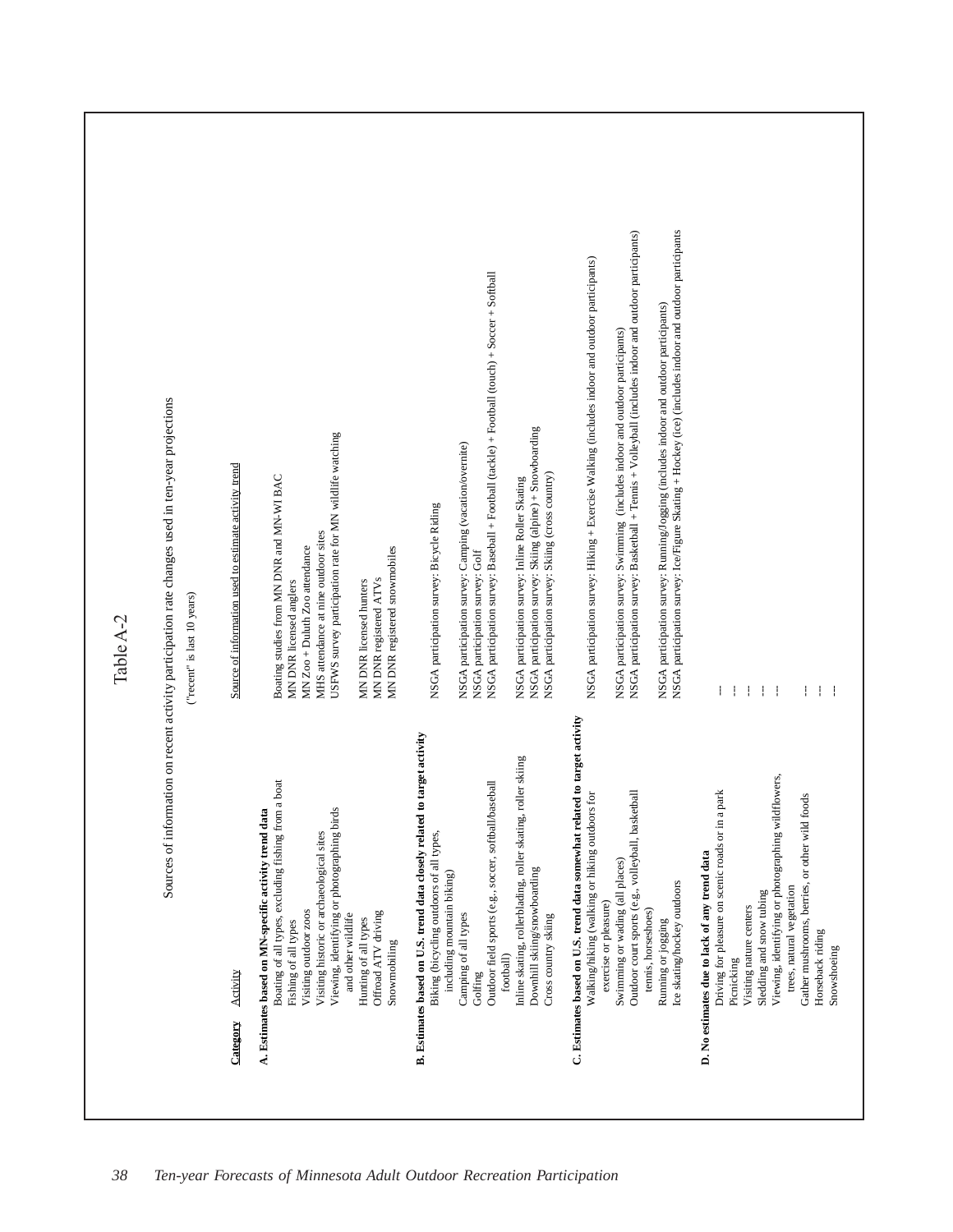

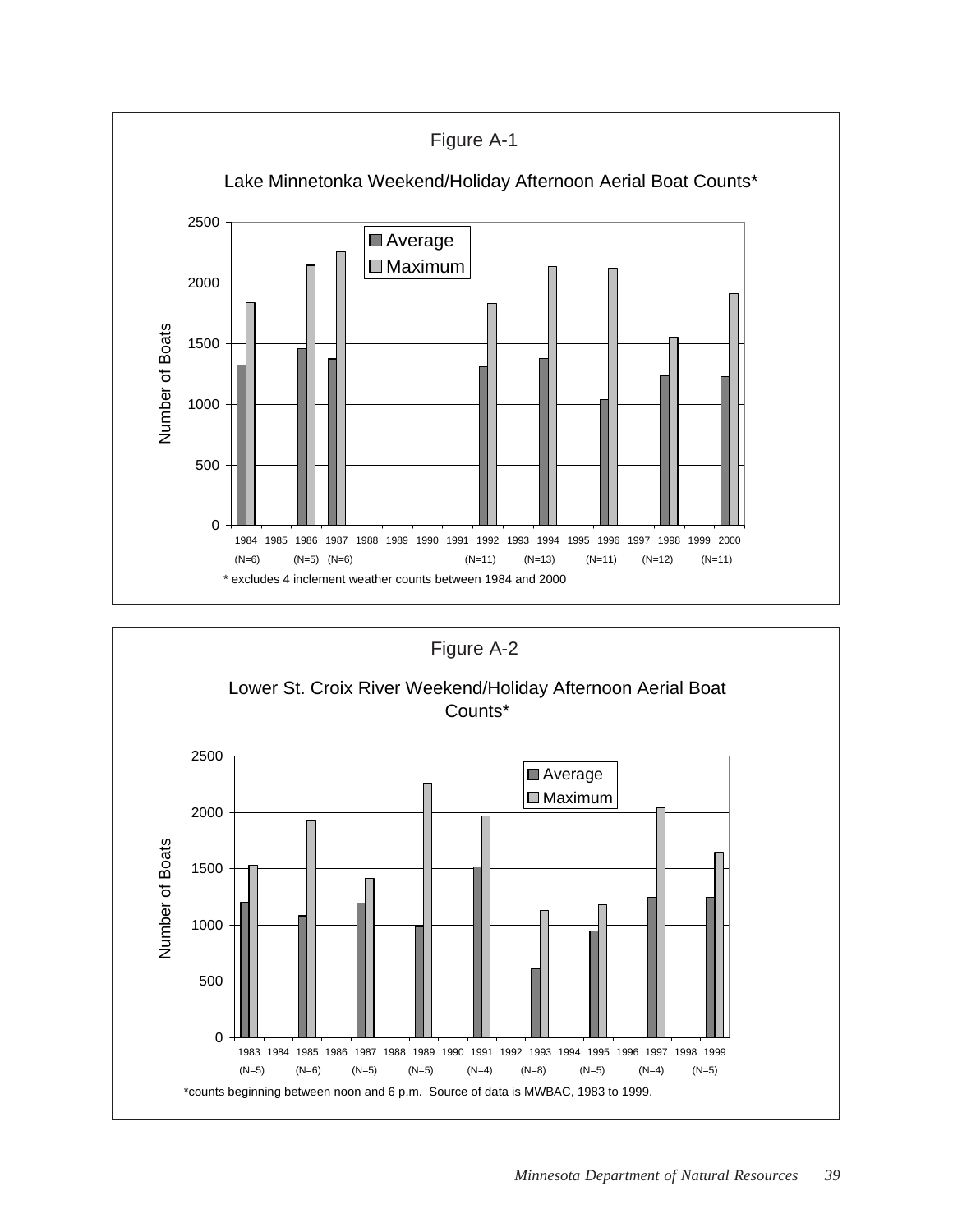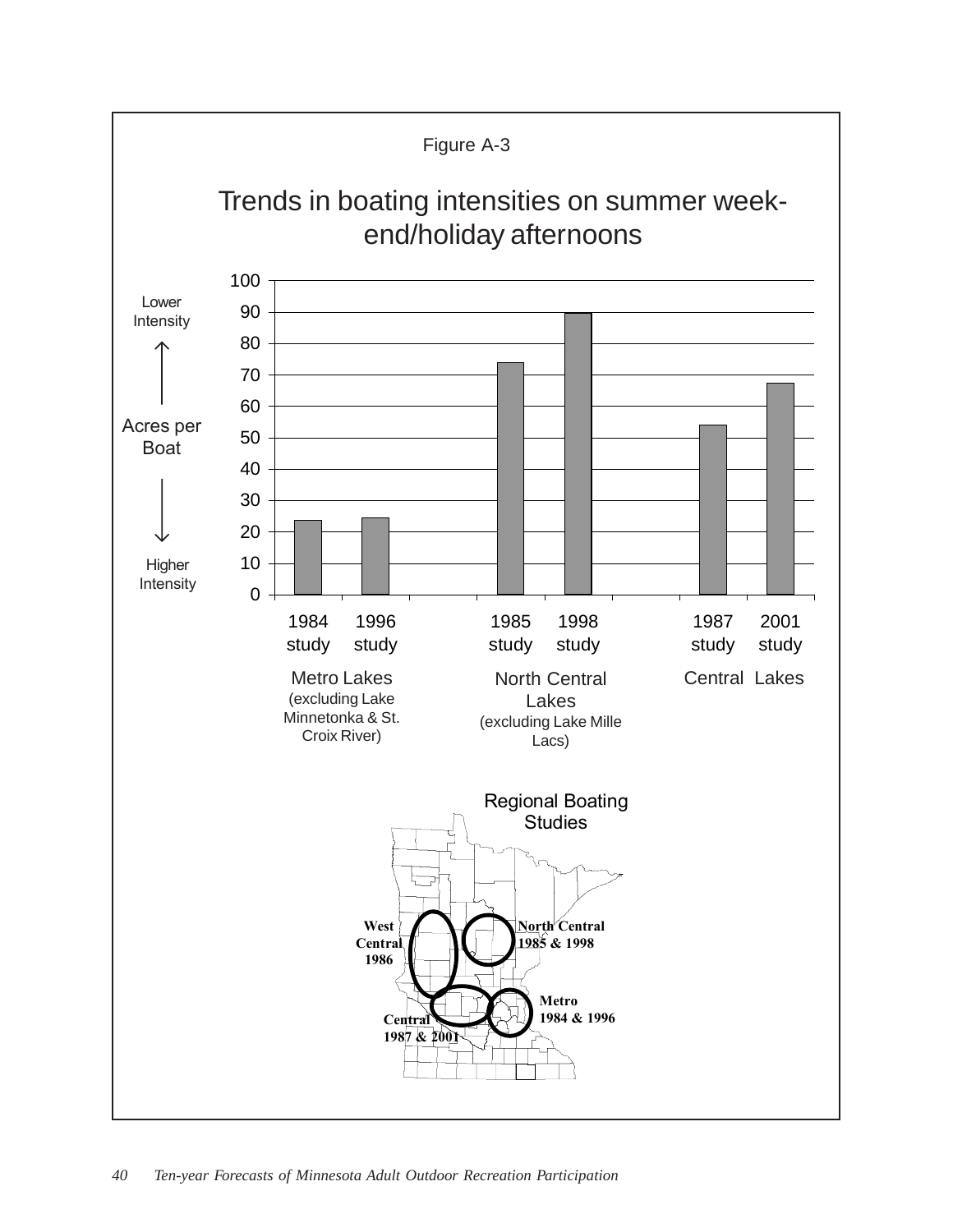## **Activity: Fishing and hunting of all types**

Minnesota fishing and hunting participation trends are assessed through license sales records maintained by the MN DNR. As part of federal aid apportionment since 1957, Minnesota has certified with the U.S. FWS the number of licensed hunters and anglers in Minnesota. The certification records, based on actual license sales, contain the resident/nonresident split in licensed individuals since 1969.

For trend analysis, the resident (Minnesotan) information from 1994 to 2004 is used. The number of licensed Minnesotans is examined relative to the size of the Minnesota population (aged 16+) to get a measure of the participation rate in hunting and fishing (Figure A-4 and A-5). This participation rate is the per-capita data series for trend analysis.

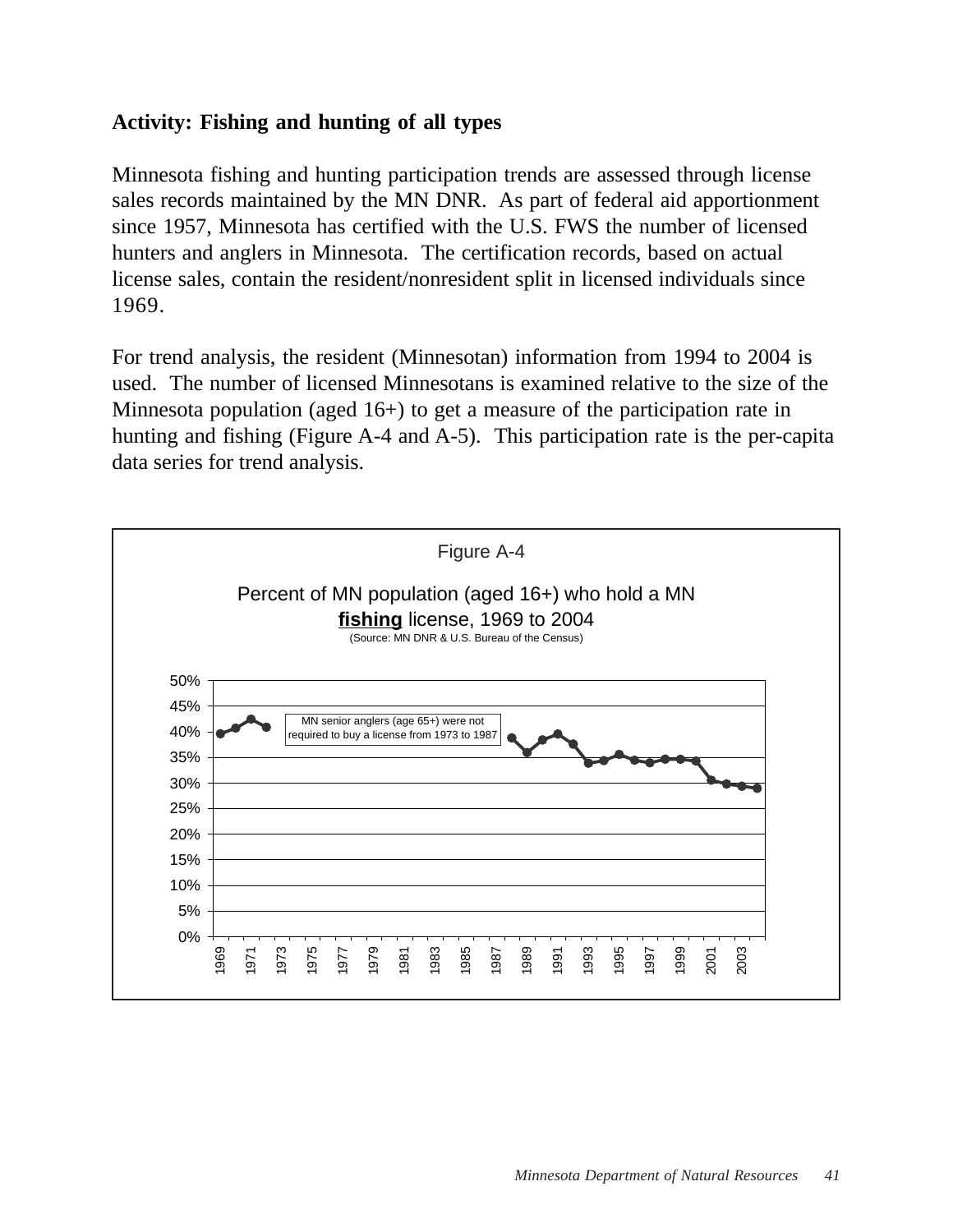

#### **Activity: Visiting outdoor zoos**

The measure of activity involvement over the most recent 10 years is annual zoo attendance at the Minnesota plus Duluth Zoo from 1994 to 2004. Zoo attendance is normalized by the Minnesota population to derive the per-capita data series for trend analysis. The per-capita data series indexed to 1994=100 is:

|       | 1994 | 1 QQ5 I |    | 1996   1997   1998   1999   2000   2001   2002   2003   2 |  |  |  | 2004 |
|-------|------|---------|----|-----------------------------------------------------------|--|--|--|------|
| Index | 100  | 95      | 95 | 104                                                       |  |  |  |      |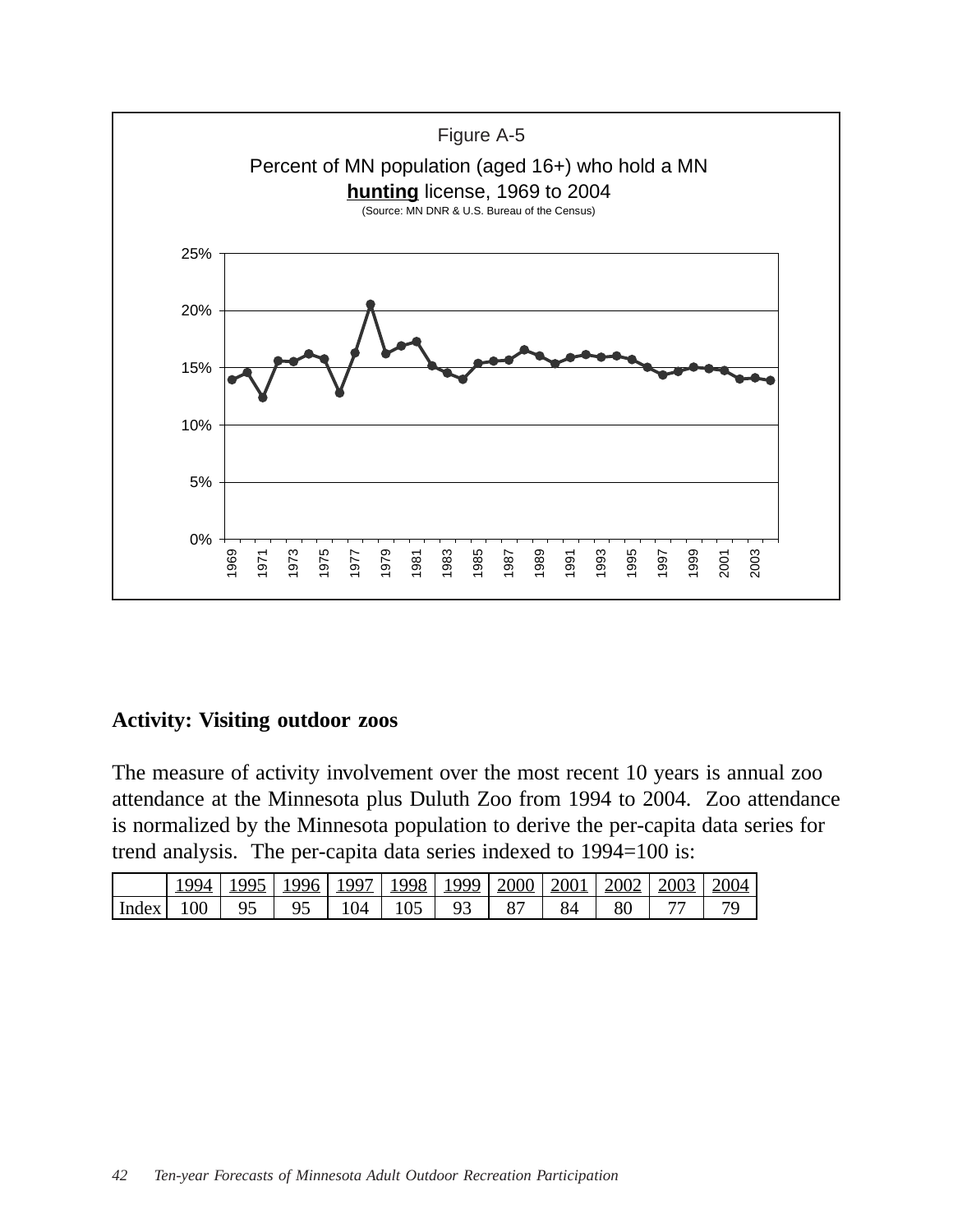## **Activity: Visiting historic or archaeological sites**

The measure of activity involvement over the most recent 10 years is annual attendance at nine outdoor sites maintained by the Minnesota Historical Society. Site attendance from 1994 to 2004 is normalized by the Minnesota population to derive the per-capita data series for trend analysis. The nine sites are: Forest History Center, Forestville, Fort Ridgely, Fort Snelling, Jeffers Petroglyphs, Kelley Farm, Lower Sioux Agency, North West Company Fur Post, and Split Rock Lighthouse.

The per-capita data series indexed to 1994=100 is:

|       | 99 <sub>4</sub> | 005 | 1996 | $1997 \mid$ | 1998 | 1999   2000   2001 |    | 2002 | 2003 | 2004 |
|-------|-----------------|-----|------|-------------|------|--------------------|----|------|------|------|
| Index | 100             | 98  |      | 94          |      |                    | 94 | ХR   |      | 69   |

## **Activity: Viewing, identifying or photographing birds and other wildlife**

The measure of activity involvement over a recent 10-years period comes from the 1991 and 2001 National Survey of Fishing, Hunting, and Wildlife-Associated Recreation from the U.S. Fish and Wildlife Service and the U.S. Census Bureau. The surveys measure the percent of the Minnesota population (aged 16+) that participates annually in wildlife-watching. Wildlife-watching is broken into two types: (1) away from home; and (2) total, which includes away from home plus near-home activity. "Away from home" is over one mile from home.

The participation rate change from 1991 to 2001 for each of the two types of wildlife-watching is: (1) away from home  $= -35.5\%$ ; and (2) total  $= -8.5\%$ . Since both types are relevant to the target activity, and since they differed by such a large margin, the two were averaged for application here (average  $= -22.0\%$ ).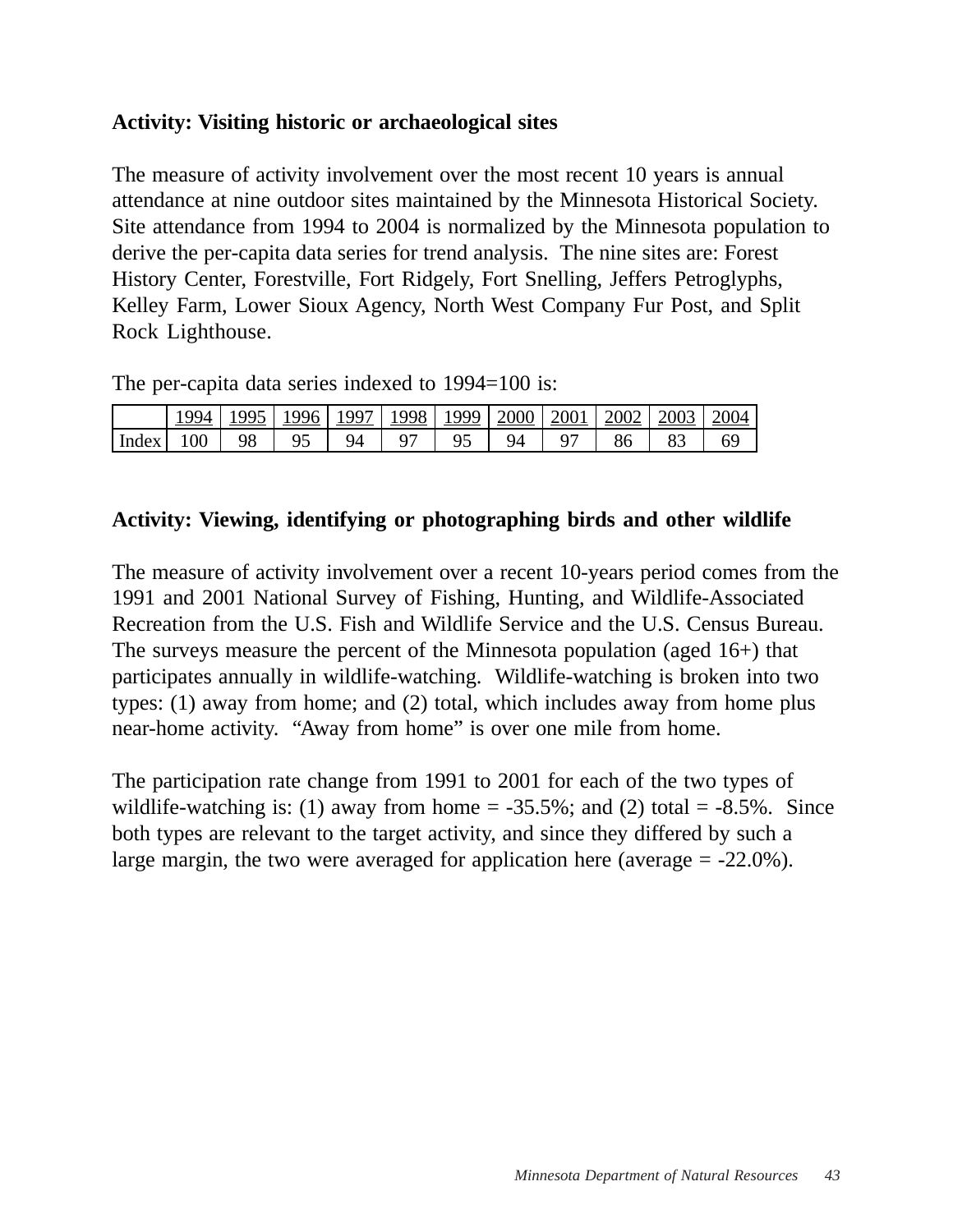## **Activity: Offroad ATV driving**

The measure of activity involvement over a recent ten-year period comes from the MN DNR recreational ATV registration files. Registered ATVs from 1994 to 2004 are normalized by the Minnesota population (aged 16+) to derive the percapita data series for trend analysis.

ATVs are increasing very rapidly in Minnesota. For this reason, the per-capita data series was examined differently than for other activities. ATV registrations per capita over the last 10 years were examined in three ways: (i) all of the 10 years, (ii) first 5 years, (iii) last 5 years:

| Average annual percent |
|------------------------|
| growth for period      |
| 13.4%                  |
| 13.0%                  |
| 13.8%                  |
|                        |

Because the growth rate for all three of these periods are nearly the same, the entire 10-year average from 1994 to 2004 was used. When extrapolated for the next 10 years, a 13.4 percent annual growth rate leads to a 252 percent increase.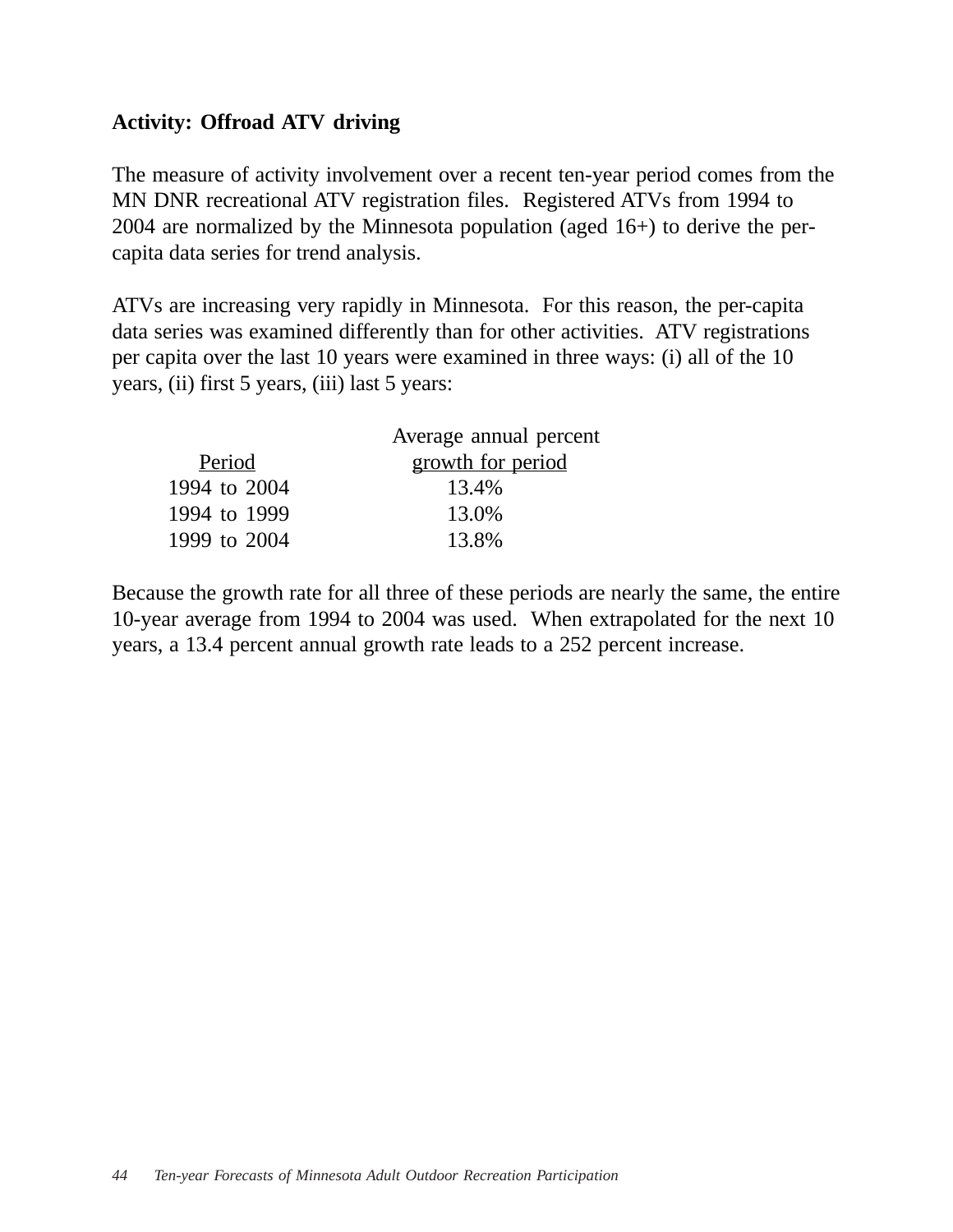## **Activity: Snowmobiling**

The measure of activity involvement over a recent 10-years period comes from the MN DNR recreational snowmobile registration files. Registered snowmobiles from 1994 to 2004 are normalized by the Minnesota population (aged 16+) to derive the per-capita data series for trend analysis.

Snowmobile registrations have been erratic in Minnesota over the last 10 years, perhaps due—at least in part—to variable snow conditions. For this reason, the per-capita data series was examined differently than for other activities (examined same way as ATVs). Snowmobile registrations per capita over the last 10 years were examined in three ways: (i) all of the 10 years, (ii) first 5 years, (iii) last 5 years:

|              | Average annual percent |
|--------------|------------------------|
| Period       | growth for period      |
| 1994 to 2004 | 1.6%                   |
| 1994 to 1999 | 5.0%                   |
| 1999 to 2004 | $-1.8\%$               |
|              |                        |

Because the growth rates for all three of these periods are so different, the most recent five-year period was selected as the most appropriate for projecting over the next 10 years. When extrapolated for the next 10 years, a -1.8% percent annual growth rate leads to a 17 percent decrease.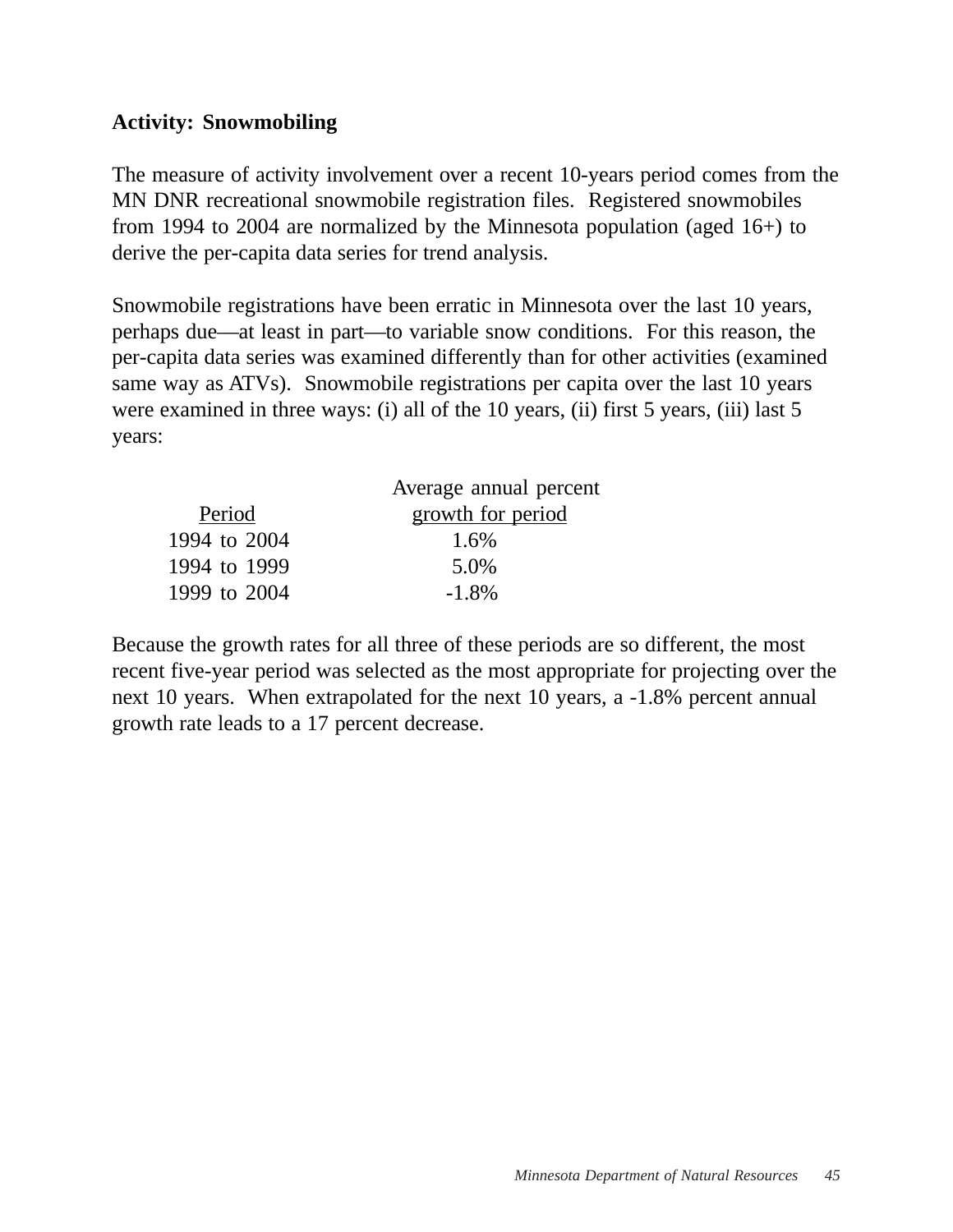## **Activity: All remaining activities with trend estimates**

For all remaining activities for which estimates can be made (Table A-1), the measure of activity involvement over a recent 10-year period comes from the annual participation survey of the National Sporting Goods Association (NSGA). NSGA has yearly reports on national participation in various recreation activities. NSGA activities were matched as closely as possible to the target activities for this study (Table A-2). In some cases, the target activity involved summing NSGA activities, and these are indicated in Table A-2. NSGA participation was normalized by the U.S. population (aged 7+) to derive the per-capita data series for trend analyses.

| <b>Activity</b>              | 1994 | 1995 | 1996 | 1997 | 1998 | 1999 | 2000 | 2001 | 2002 | 2003 | 2004 |
|------------------------------|------|------|------|------|------|------|------|------|------|------|------|
|                              |      |      |      |      |      |      |      |      |      |      |      |
| <b>Biking</b>                | 100  | 112  | 104  | 87   | 83   | 80   | 80   | 72   | 72   | 69   | 72   |
| Camping                      | 100  | 98   | 101  | 105  | 103  | 110  | 108  | 104  | 117  | 111  | 114  |
| Golfing                      | 100  | 96   | 91   | 102  | 106  | 103  | 99   | 99   | 100  | 93   | 88   |
| Outdoor field sports         | nd   | 100  | 104  | 95   | 93   | 92   | 86   | 84   | 85   | 80   | 81   |
| Inline skating, and related  | 100  | 121  | 128  | 131  | 132  | 116  | 104  | 90   | 88   | 73   | 53   |
|                              |      |      |      |      |      |      |      |      |      |      |      |
| Downhill skiing/snowboarding | 100  | 94   | 104  | 88   | 85   | 79   | 86   | 94   | 92   | 92   | 87   |
| Cross country skiing         | 100  | 93   | 92   | 67   | 70   | 58   | 60   | 59   | 55   | 48   | 58   |
| Walking/hiking               | 100  | 98   | 101  | 105  | 104  | 106  | 102  | 99   | 103  | 101  | 104  |
| Swimming/wading              | 100  | 101  | 97   | 95   | 92   | 90   | 90   | 83   | 80   | 78   | 78   |
| Outdoor court sports         | 100  | 105  | 105  | 100  | 92   | 86   | 80   | 82   | 81   | 75   | 75   |
|                              |      |      |      |      |      |      |      |      |      |      |      |
| Running or jogging           | 100  | 99   | 105  | 101  | 104  | 102  | 103  | 109  | 109  | 104  | 106  |
| Ice skating/hockey outdoors  | 100  | 101  | 105  | 97   | 97   | 92   | 83   | 71   | nd   | 65   | nd   |

The per-capita data series for each target activity indexed to 1994=100 is: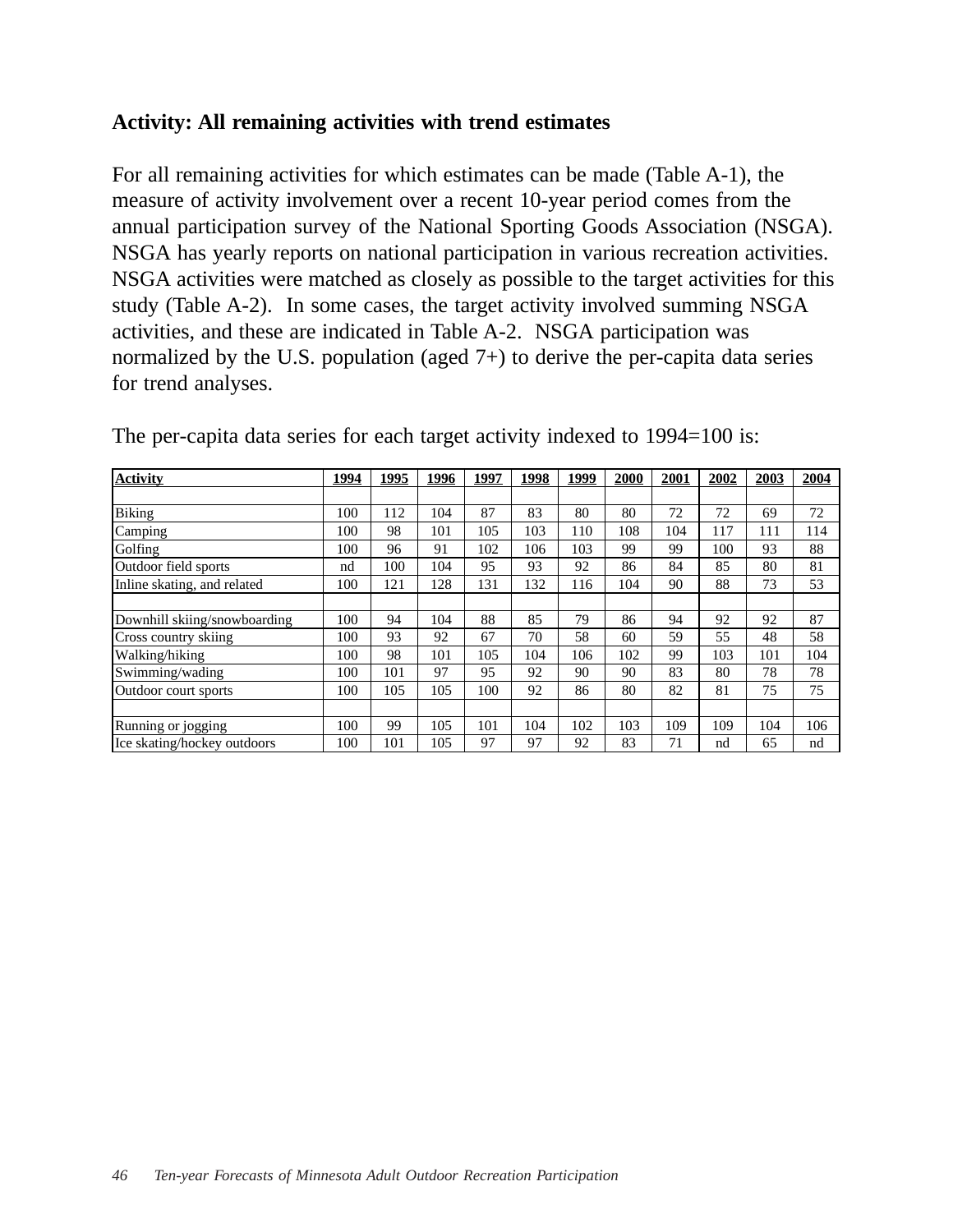## ACTIVITY INFORMATION

*Note: Activity trend information and related analyses for recreational boating, hunitng, fishing, and wildlife-watching are available in a separate report: Kelly, Tim. 2005. Outdoor recreation participation trends in wildlife-related activities (fishing, hunting, wildlife observation) and recreational boating. A background report for Minnesota State Comprehensive Outdoor Recreation Planning. Minnesota Department of Natural Resources, Office of Management and Budget Services.*

#### **Activity: Recreational boating, excluding fishing from a boat**

Minnesota Department of Natural Resources:

- 1997. Boating in the Twin Cities Metropolitan Area: Current Status (1996) and Trends Since 1984.
- 1999. Boating in North Central Minnesota: Status in 1998 and Trends Since 1985.
- 2001. Boating Trends on Lake Minnetonka, 1984 to 2000. Boating studies are done in cooperation with the Lake Minnetonka Conservation District.
- 2002. Boating in Central Minnesota: Status in 2001 and Trends Since 1987.

Minnesota-Wisconsin Boundary Area Commission:

Recreational boating studies (ever two years from 1983 to 1999) of the Lower St. Croix National Scenic Riverway.

#### **Activity: Fishing and hunting of all types**

Minnesota Department of Natural Resource. Historical information on licensing of hunters and anglers.

#### **Activity: Visiting outdoor zoos**

Historical attendance information received in May-June 2005 from Minnesota Zoo and Duluth Zoo.